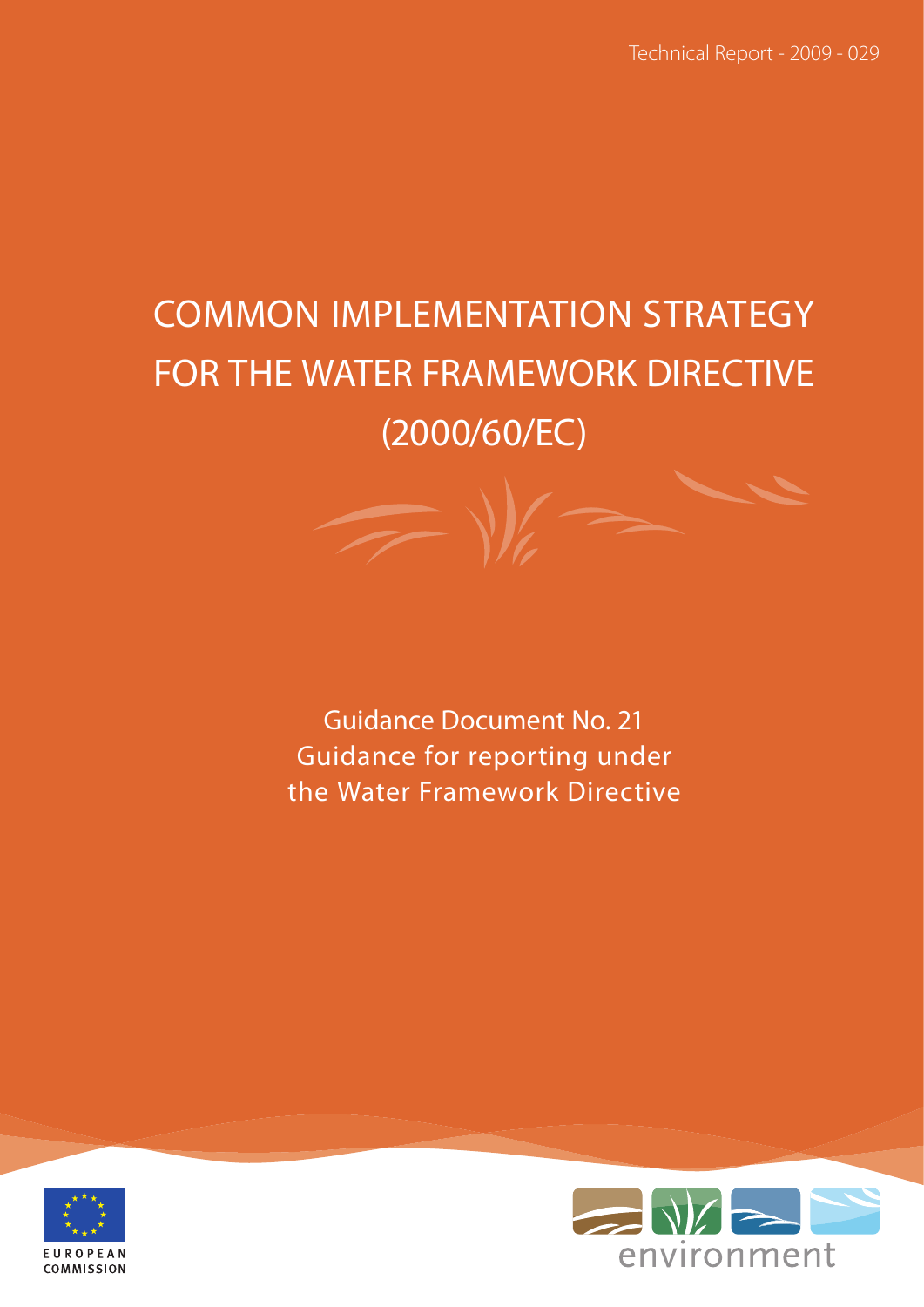Disclaimer:

This technical document has been developed through a collaborative programme involving the European Commission, all the Member States, the Accession Countries, Norway and other stakeholders and Non-Governmental Organisations. The document should be regarded as presenting an informal consensus position on best practice agreed by all partners. However, the document does not necessarily represent the official, formal position of any of the partners. Hence, the views expressed in the document do not necessarily represent the views of the European Commission.

> Europe Direct is a service to help you find answers to your questions about the European Union

> > New freephone number: 00 800 6 7 8 9 10 11

A great deal of additional information on the European Union is available on the Internet. It can be accessed through the Europa server (http://ec.europa.eu).

Luxembourg: Office for Official Publications of the European Communities, 2009

ISBN 978-92-79-11372-7 ISSN 1725-1087 N° Catalogue KH-AN-09-021-EN-N © European Communities, 2009 Reproduction is authorised provided the source is acknowledged.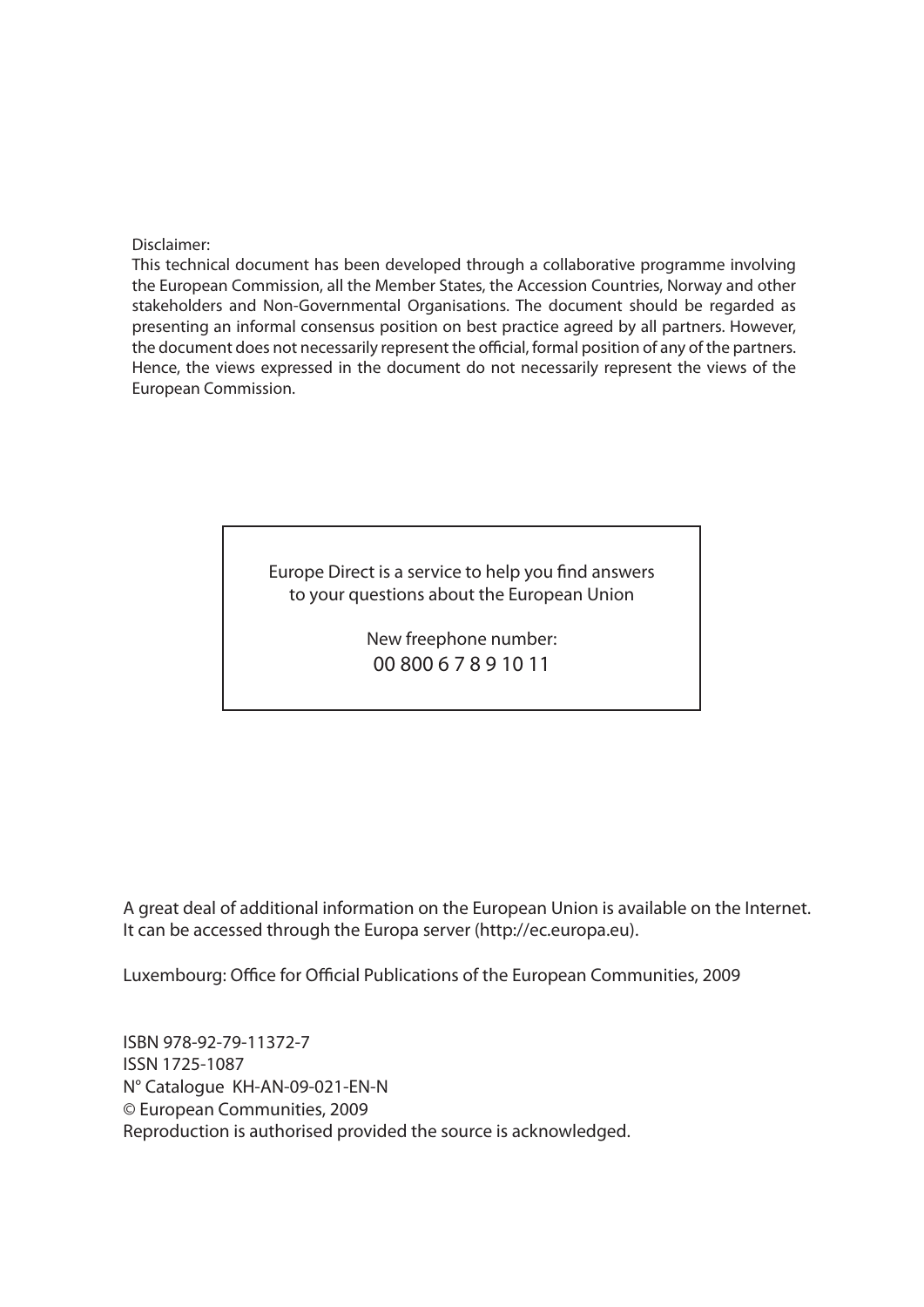# **TABLE OF CONTENTS**

| $\mathbf{1}$ |     |                                                                 |  |
|--------------|-----|-----------------------------------------------------------------|--|
|              | 1.1 |                                                                 |  |
|              | 1.2 |                                                                 |  |
| 2            |     | REPORTING REQUIREMENTS OF THE WATER FRAMEWORK                   |  |
| 3            |     | REPORTING REQUIREMENTS FOR RIVER BASIN MANAGEMENT               |  |
|              |     |                                                                 |  |
|              | 3.1 |                                                                 |  |
|              | 3.2 |                                                                 |  |
|              | 3.3 |                                                                 |  |
| 4            |     | REPORTING REQUIREMENTS FOR GEOGRAPHICALLY REFERENCED            |  |
|              | 4.1 |                                                                 |  |
|              | 4.2 |                                                                 |  |
|              | 4.3 |                                                                 |  |
| 5            |     | REPORTING REQUIREMENTS FOR SURFACE WATER BODIES 19              |  |
|              | 5.1 |                                                                 |  |
|              | 5.2 |                                                                 |  |
|              | 5.3 |                                                                 |  |
|              | 5.4 | Reporting on specific initiatives and management objectives  30 |  |
| 6            |     | REPORTING REQUIREMENTS FOR GROUNDWATER BODIES  33               |  |
|              | 6.1 |                                                                 |  |
|              | 6.2 |                                                                 |  |
|              | 6.3 |                                                                 |  |
| 7            |     | REPORTING REQUIREMENTS FOR PRESSURES, IMPACTS AND               |  |
|              | 7.1 |                                                                 |  |
|              | 7.2 |                                                                 |  |
|              | 7.3 |                                                                 |  |
| 8            |     |                                                                 |  |
|              | 8.1 |                                                                 |  |
|              | 8.2 |                                                                 |  |
|              | 8.3 |                                                                 |  |
| 9            |     |                                                                 |  |
|              | 9.1 |                                                                 |  |
|              | 9.2 |                                                                 |  |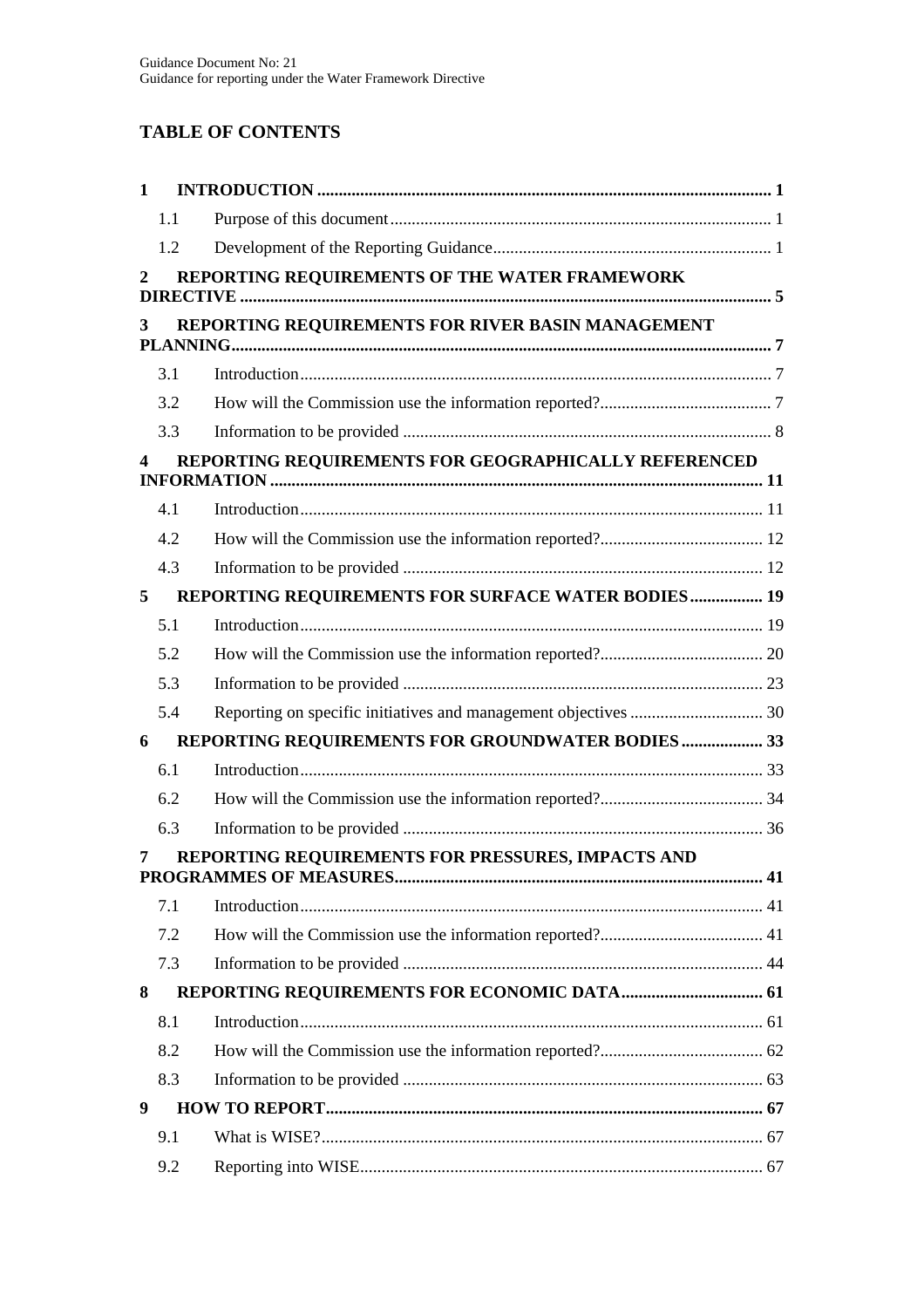# **LIST OF TABLES**

| Table 1  | Information required for surveillance and operational monitoring  |    |
|----------|-------------------------------------------------------------------|----|
|          | programmes                                                        | 24 |
| Table 2  | Reporting of Classification boundaries                            | 26 |
| Table 3  | Information required on Groundwater Classification                | 37 |
| Table 4  | Basic Measures required by Article $11(3)(a)$ and listed in Annex |    |
|          | VI Part A                                                         | 47 |
| Table 5  | Other basic measures as required by Article $11(3)(b-1)$          | 48 |
| Table 6a | Need for Supplementary/Additional Measures (Article 11(4) and     |    |
|          | 11(5)                                                             | 50 |
| Table 6b | Significant Pressures and Measures Checklist – incl.              |    |
|          | <b>Supplementary Measures</b>                                     | 48 |
| Table 7  | Costs of measure (per MS or RBD as available)                     | 57 |
| Table 8  | Data to be provided on exemptions                                 | 58 |

# **LIST OF FIGURES**

| Figure 1 | Relationships between Reporting sheets on surface waters |  |
|----------|----------------------------------------------------------|--|
|----------|----------------------------------------------------------|--|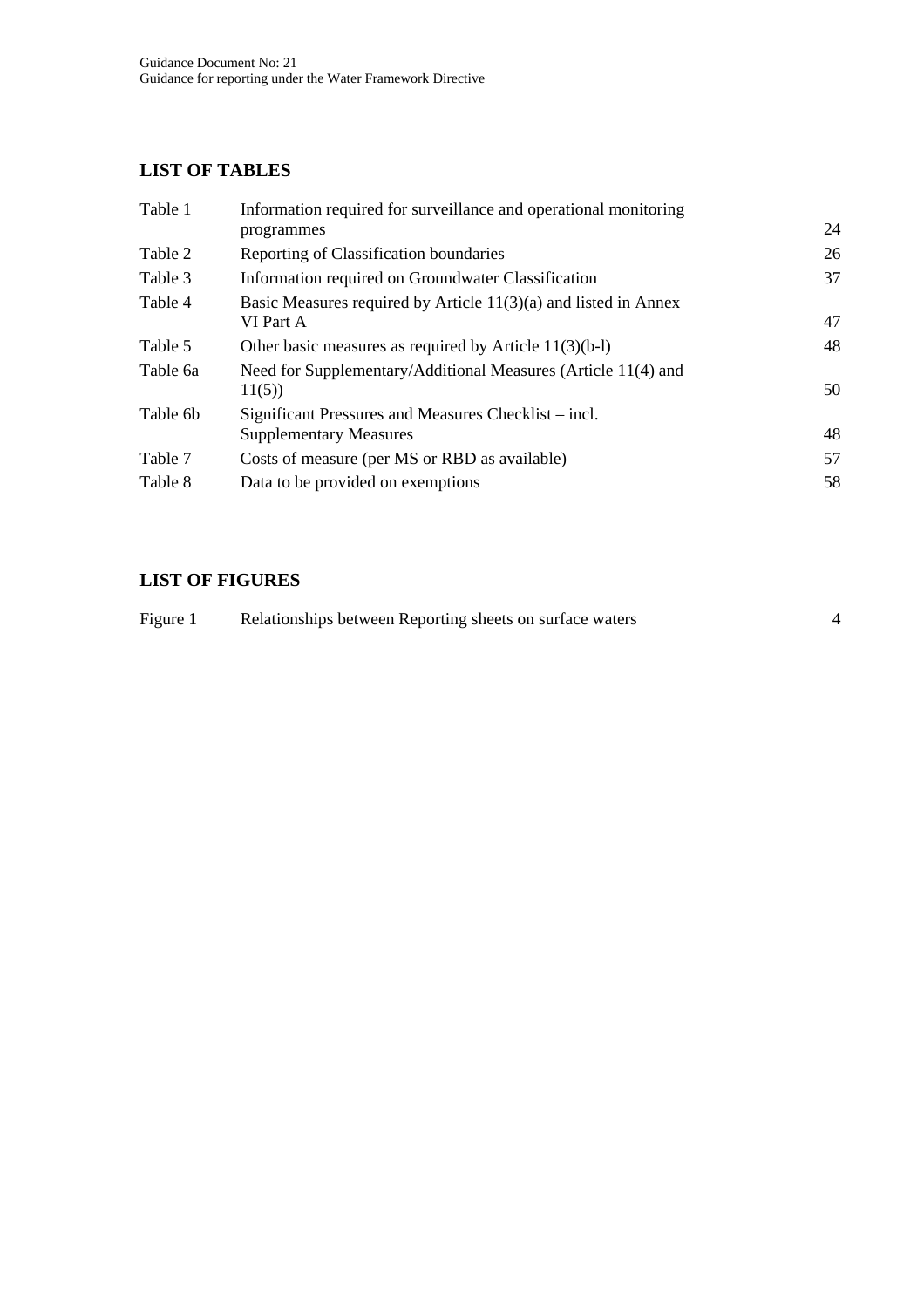# <span id="page-4-0"></span>**1 INTRODUCTION**

## <span id="page-4-1"></span>**1.1 Purpose of this document**

Since 2003 several documents have been agreed defining the information that Member States (MS) should provide the Commission for the purposes of compliance checking under the Water Framework Directive (WFD). These cover the following reporting requirements:

- Article 3 (2004);
- Article 5 (2005);
- Article 8 (2007);
- Article 13 (2010).

 $\overline{a}$ 

Information has already been provided by the MS for the first three of these reporting requirements and initial compliance assessments completed. Following agreement of the Reporting sheets for the River Basin Management Plans (RBMP) (2010 reporting), the Reporting sheets for Articles 3 and 5 were reviewed and some changes agreed with the MS through Working Group D. During this review it was agreed to prepare an overall, consolidated document which would present, in a logical way, all the reporting requirements that had been agreed. This document fulfils that requirement.

## <span id="page-4-2"></span>**1.2 Development of the Reporting Guidance**

Reporting in the context of EU water legislation has been regulated and implemented in different ways over the past 30 years. For example for the remaining 'old' directives (Urban Waster Water Treatment Directive (UWWTD) – 91/271/EEC, Bathing Waters Directive (BWD) – 76/160/EEC, Nitrates Directive (NiD) – 91/676/EEC, Drinking Water Directive (DWD) – 98/83/EC) and the new Bathing Waters Directive (2006/7/EC, concerning management of bathing water quality and repealing Directive 76/160/EEC), reporting is based on several articles<sup>1</sup>. Some of the 'old' directives had clearly defined procedures for reporting adopted through the Committee procedures in the form of Commission Decisions (e.g. reporting on 'old' BWD is based on the provisions of Commission Decision 95/337/EC). However for the others, the reporting process had various backgrounds – sometimes through Committee procedures (e.g. reporting under Article 17 of UWWTD was set up via Commission Decision 83/481/EEC, while reporting under Article 15(4) was based on the Commission duty to issue the questionnaires (request of information) to the Member States with the duty to reply within six months.

For some other directives (stemming partially from the 1970s), streamlined monitoring was introduced with the Standardised Reporting Directive 91/692/EEC with a reporting cycle of three years. On the basis of this directive, the water questionnaire was introduced in 1992 and the latest version agreed by Committee in

<sup>&</sup>lt;sup>1</sup> For UWWTD – articles 17, 16, 15(5); for 'old' BWD – article 13 and decision 95/337/EC (Annex VIII) amending decision 92/446/EEC; for 'new' BWD – article 13; for NiD (91/676/EEC) – article10; and for DWD (98/83/EC) – on article 13.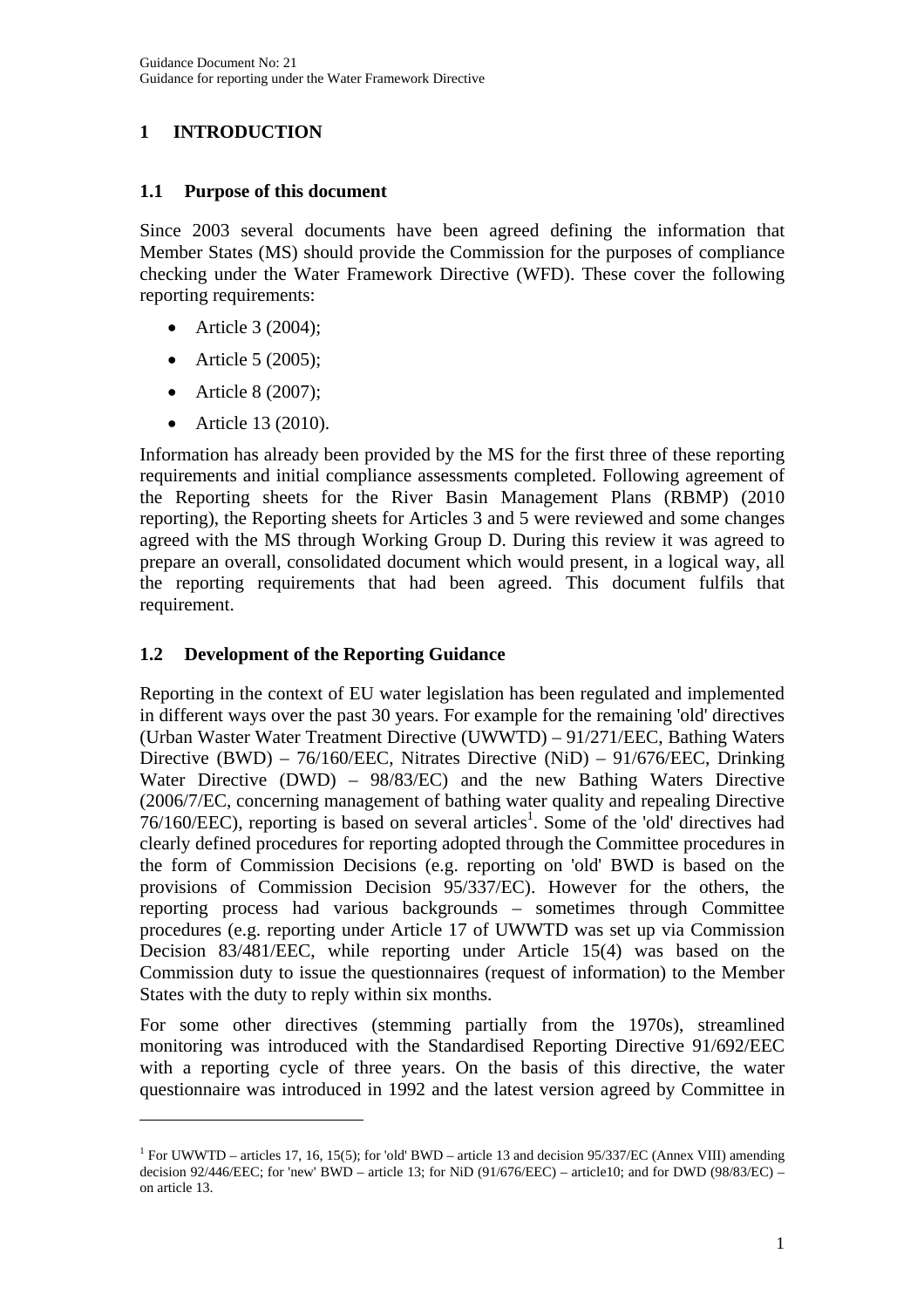1995 (Commission Decision 95/337/EEC). The experiences from this reporting exercise are summarised as follows:

- Information was often not submitted or was incomplete;
- The format of the information provided varied (e.g. electronic vs paper copy) and often did not follow the format of the questionnaires in the 1995 Decision;
- It was not clear to MS what information had to be reported for the second reporting return, and what could be omitted and it was not clear to those carrying out the assessment what information had been submitted in previous returns;
- The quality of the information submitted by MS was very diverse and often difficult to read, validate and process;
- There were often differences between MS in the interpretation of the questions and information needs within the questionnaires. This led to information being incomparable between MS and difficulties in drawing comparisons on a yearon-year basis.

Also, for reporting for some 'old' water directives the experiences were mixed. Some of the reporting was organised without providing specifications and/or technical guidelines what to report and how. This led to a set of inconsistent, incomplete information with different levels of detail which were difficult to compare.

On the basis of all these experiences, there is a clear need to streamline the reporting exercise under the directives mentioned above along with the WFD in order to use more consistent approach, taking into account the electronic reporting foreseen under the Water Information System for Europe (WISE).

For the newer pieces of legislation, most of them have general provisions for reporting but include possibilities to specify the explicit requirements and needs in more detail. For example, Article 20 WFD stipulates in paragraph 2:

"*(2) For the purpose of transmission and processing of data, including statistical and cartographic data, technical formats for the purpose of paragraph 1 may be adopted in accordance with the procedures laid down in Article 21.*"

Once approved by the Regulatory Committee and adopted by the Commission, such formats would become legally binding. In other words, if a MS fails to submit even parts of the agreed information, it is not compliant with the Directive. Moreover, the procedures to develop such formats are time consuming and lack flexibility in case adaptations and improvements should be introduced on short notice. Furthermore, the agreement on the required specifications for reporting may be driven by the lowest common denominator and may not have been able to incorporate a feedback and testing process as applied now.

For these reasons, no such legally binding reporting formats have yet been developed. Even if they had been considered, the ambitious deadlines for implementation of the WFD would have made it difficult to publish legally binding reporting formats with sufficient lag time to allow MS to implement the system. Any delays would have triggered complex legal and formalistic discussions rather than focusing on the implementation of the Directive.

The past experience demonstrated that reporting without any detailed specifications and guidelines results in a diverse set of documents with different levels of details and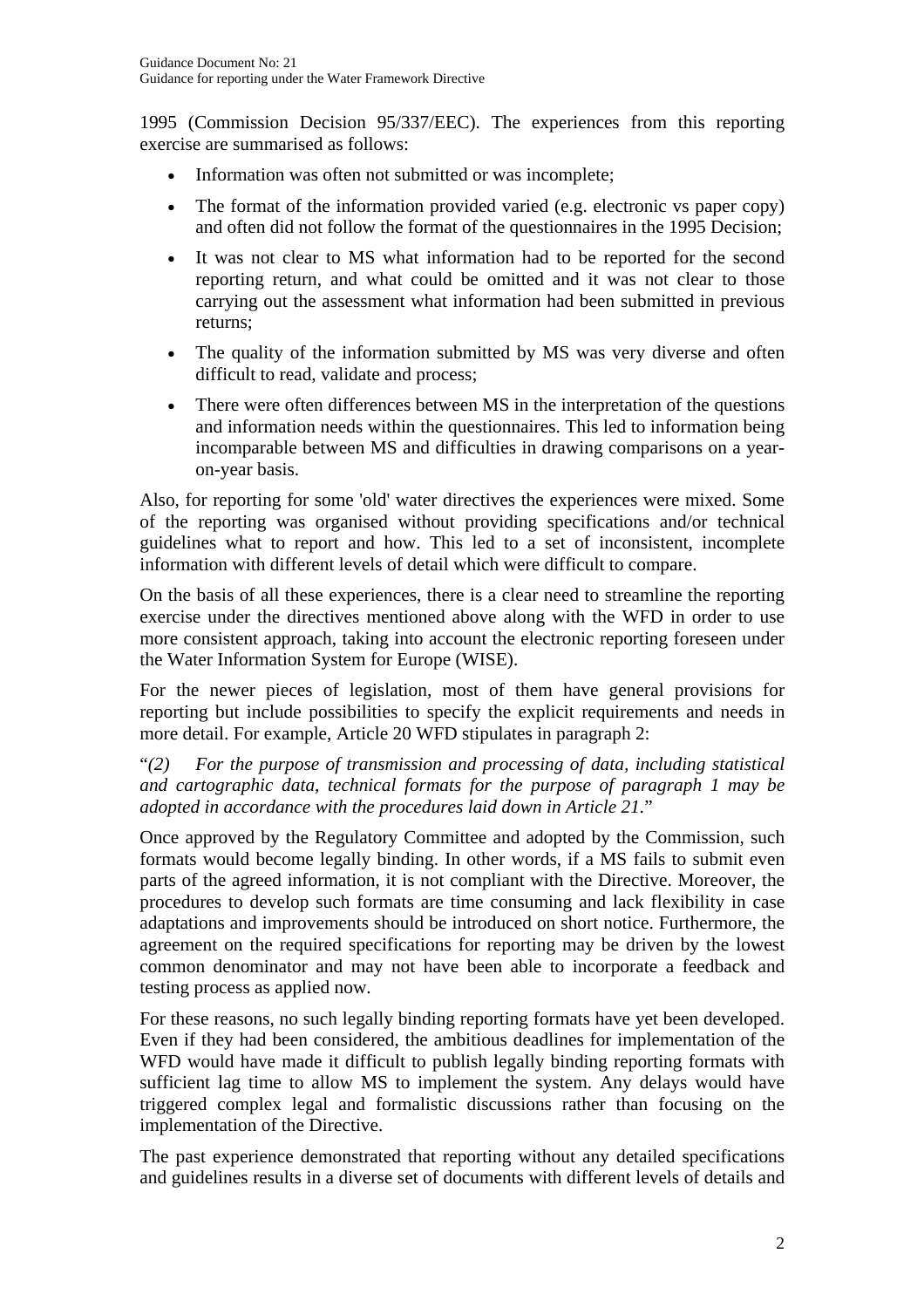with information which is poorly comparable. Furthermore, the development of the WISE requires some form of agreement on the contents and the technical specifications of data exchange. Therefore, and having the successful consensusbased cooperation under the Common Implementation Strategy (CIS) in mind, it was decided to prepare and agree guidance documents for the different reporting requirements using the format of Reporting sheets. These Reporting sheets have been prepared by a drafting group of the Working Group on Reporting (Working Group D), agreed by the Group and endorsed by the Water Directors on a consensus basis. These Reporting sheets therefore are informal arrangements between the MS and the Commission and thus are not legally binding. It is a voluntary commitment, agreed at high level, by the MS to submit this information to WISE. Current experiences show that this approach results in a higher success rate in reporting in comparison to the legally binding reporting requirements of the past.

[Figure 1](#page-7-0) below shows the Reporting sheets developed for surface water and the relationships between them. Similar sheets were developed for groundwater. Whilst the Reporting sheets were a useful tool for the development of the reporting requirements on an Article by Article basis, it is no longer necessary, or indeed helpful, to present the information requirements in this way. This consolidated guidance document contains all the information originally in the Reporting sheets but presented in a clearer, object-related way with the ultimate focus being on fully reported and comparable RBMP.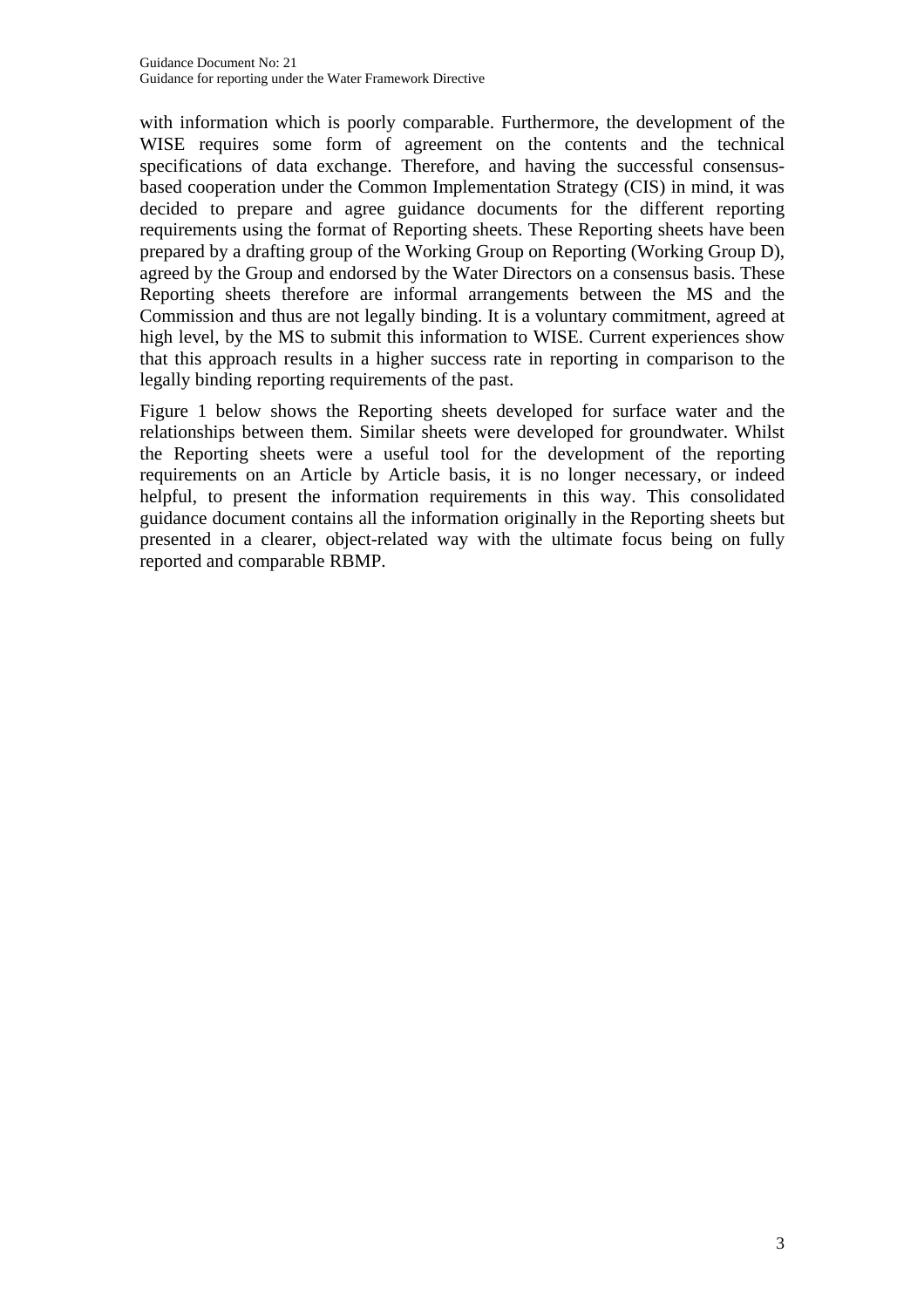Guidance Document No: 21 Guidance for reporting under the Water Framework Directive



<span id="page-7-0"></span>**Figure 1 Relationships between Reporting sheets on surface waters**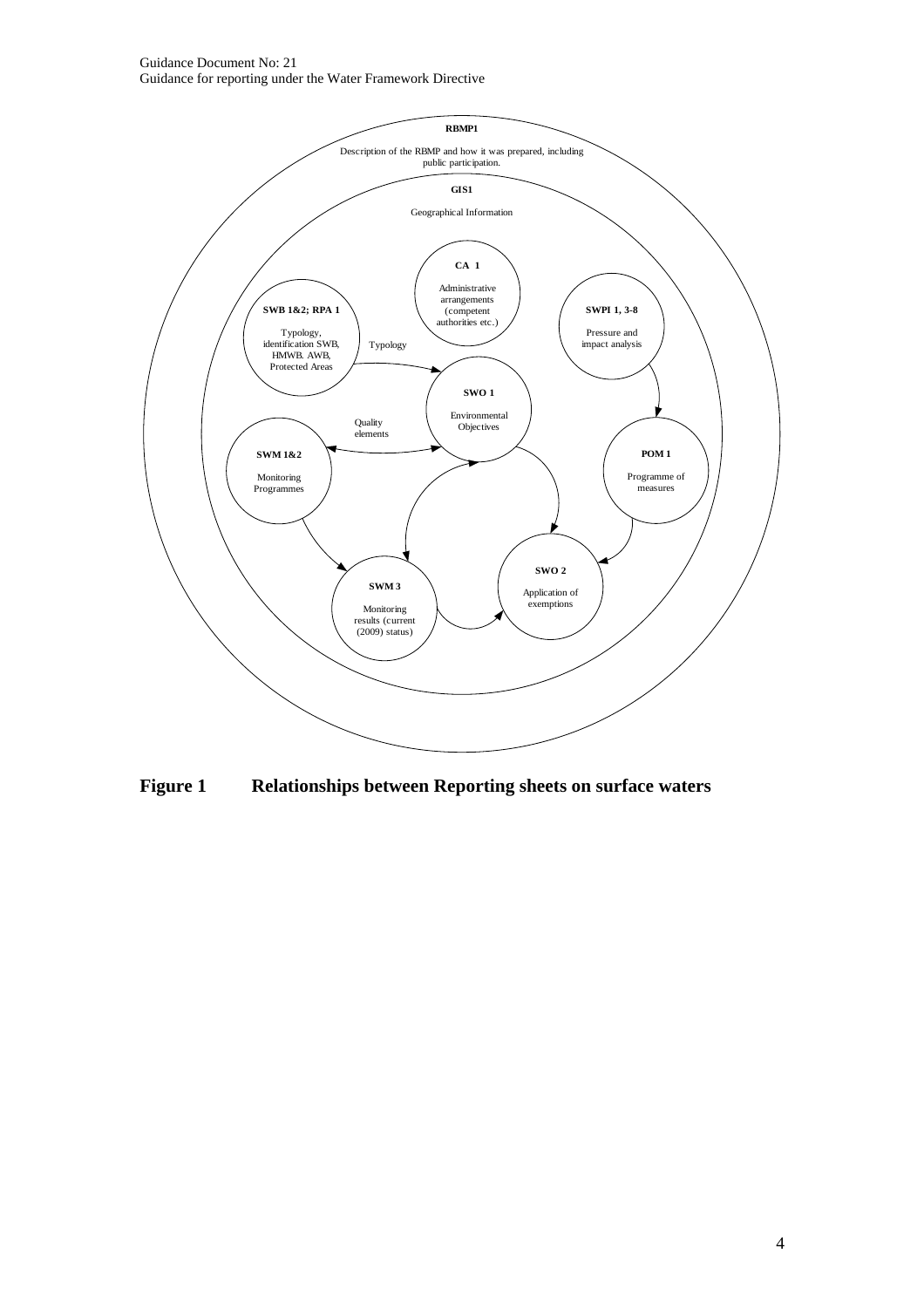#### <span id="page-8-0"></span>**2 REPORTING REQUIREMENTS OF THE WATER FRAMEWORK DIRECTIVE**

The reporting requirements of the WFD are specified in Articles 3 and 15. Article 3 requires MS to provide information to the European Commission on the identification of River Basin Districts and Competent Authorities, whilst Article 15 requires information to be provided to the Commission on:

- The analysis carried out according to Article 5:
- Monitoring programmes;
- River Basin Management Plans.

Article 18 of the Directive requires the Commission to publish reports on the implementation of the Directive and to submit them to the European Parliament and to the Council.

The first reports by MS were made in 2004 (for Article 3) and 2005 (for Article 5). The Commission has used the information provided to make reports to the European Parliament and Council as required under Article 18 of the Directive.

The first report on monitoring programmes was made by the MS in 2007 and the Commission will publish a report to the European Parliament and Council in early 2009. The first report by MS on the RBMPs will be made in 2010.

In addition to the specific requirements of the Directive, the Commission, as "Guardian of the Treaties", also has a duty to ensure that the regulations and directives adopted by the Council and Parliament are being implemented in the MS. The Commission uses the information provided by the MS to carry out this compliance assessment and to ensure that the Directive is being applied consistently throughout the EU. The Commission has developed a concept for compliance checking for the WFD, and papers have been presented to the Member States specifying how the compliance check will be carried out. These have been completed for Articles 3, 5 and 8 and are currently being developed for Article 13. One of the key concepts used by the Commission is that of compliance indicators which are used for screening assessments to identify where a more detailed examination of compliance may be required. Compliance indicators may be simple (for example: have Competent Authorities been identified?– yes, no, to a certain extent, unclear – not sufficient information) or more complex and numeric indicators (for example: percentage of water bodies per water body category). The information requirements for these indicators have been identified as part of the reporting requirements. More detail on the Commission approach to compliance checking for the WFD can be found in the following documents:

- Questionnaire for the assessment of Compliance of WFD Article 3 Reports (discussed at the Working Group D meeting March 2006);
- Preliminary Screening For Compliance Checking Of Article 5 Reports (2005) Reporting) (discussed at the Working Group D meeting March 2006);
- "Use of information reported for Article 8 concept paper on compliance checking" (presented at the Working Group D meeting March 2008);
- Concept paper on compliance checking on RBMP currently being prepared.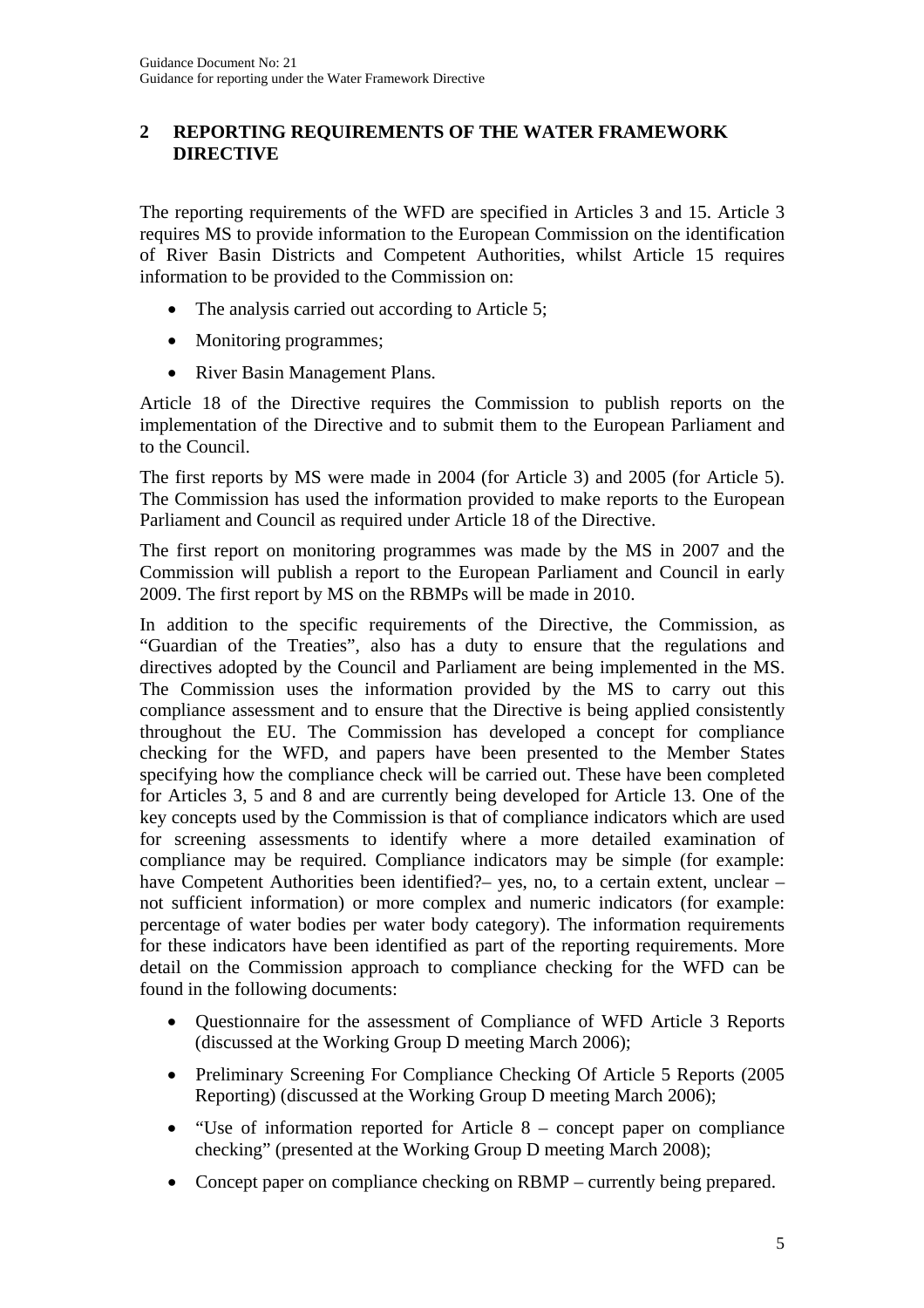

## **Look Out!**

Information that has already been reported for other purposes (e.g. UWWT Directive to the EEA under WISE-SoE reporting) does NOT have to be provided again.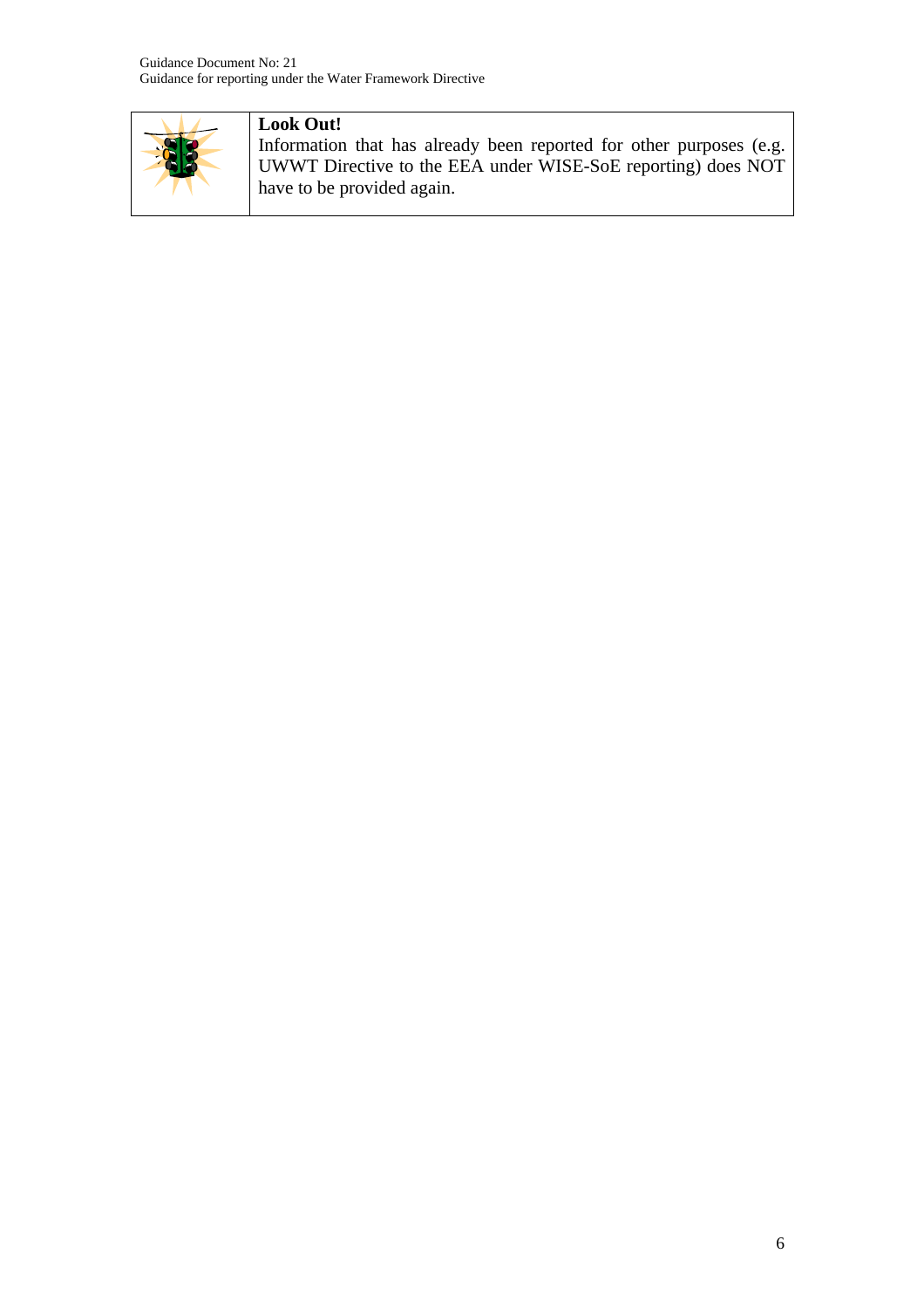## <span id="page-10-0"></span>**3 REPORTING REQUIREMENTS FOR RIVER BASIN MANAGEMENT PLANNING**

## <span id="page-10-1"></span>**3.1 Introduction**

Article 13(1) of the WFD requires MS to ensure that a River Basin Management Plan (RBMP) is produced for each River Basin District (RBD) within their territory. Article 13(4) requires that the RBMP includes the information laid down in Annex VII of the Directive. Paragraph 8 of Annex VIIA requires MS to include a register of detailed programmes and management plans for the RBD in the RBMP.

Article 14 of the WFD requires MS to encourage the active involvement of all interested parties in the implementation of the Directive, and in particular in the production of the RBMP. For further information in relation to public participation in accordance with the WFD, refer to the Public Participation Guidance Document (WFD CIS Guidance Document  $8)^2$ .

Article 3 of the WFD requires MS to ensure the appropriate administrative arrangements, including the identification of the appropriate Competent Authority, for the application of the rules of this Directive within each RBD lying within their territory. This will include Competent Authorities for the portion of any international RBD lying within its territory. The Directive requires Competent Authorities to be put be in place by 2003 and first reported in June 2004. Annex I of the WFD lays down the information that must be provided.



 $\overline{a}$ 

#### **Look Out!**

Member States first reported under Article 3 in 2004. In 2010, data should only be resubmitted if any was missing from the original submission or if any of the information has since changed.

#### <span id="page-10-2"></span>**3.2 How will the Commission use the information reported?**

The Commission will use the information reported to ensure that the Member State has properly implemented the Water Framework Directive; ensuring that a register of more detailed programmes and management plans<sup>3</sup> is in place and that information has been provided to the public in accordance with the Directive. In particular, the information provided will be used to check the consistency of approach between Member States.

The following compliance indicators will be used:

• Have the Member States prepared a comprehensive River Basin Management Plan including all elements of and being consistent with the Directive and having been consulted with the public? (Possible answers: Yes / No / To a certain extent/ Unclear – not sufficient information).

<sup>&</sup>lt;sup>2</sup>[http://circa.europa.eu/Members/irc/env/wfd/library?l=/framework\\_directive/guidance\\_documents/guidancesnos8s](http://circa.europa.eu/Members/irc/env/wfd/library?l=/framework_directive/guidance_documents/guidancesnos8spublicspar/_EN_1.0_&a=d) [publicspar/\\_EN\\_1.0\\_&a=d](http://circa.europa.eu/Members/irc/env/wfd/library?l=/framework_directive/guidance_documents/guidancesnos8spublicspar/_EN_1.0_&a=d)

<sup>&</sup>lt;sup>3</sup> Dealing with particular sub-basins, sectors, issues or water types.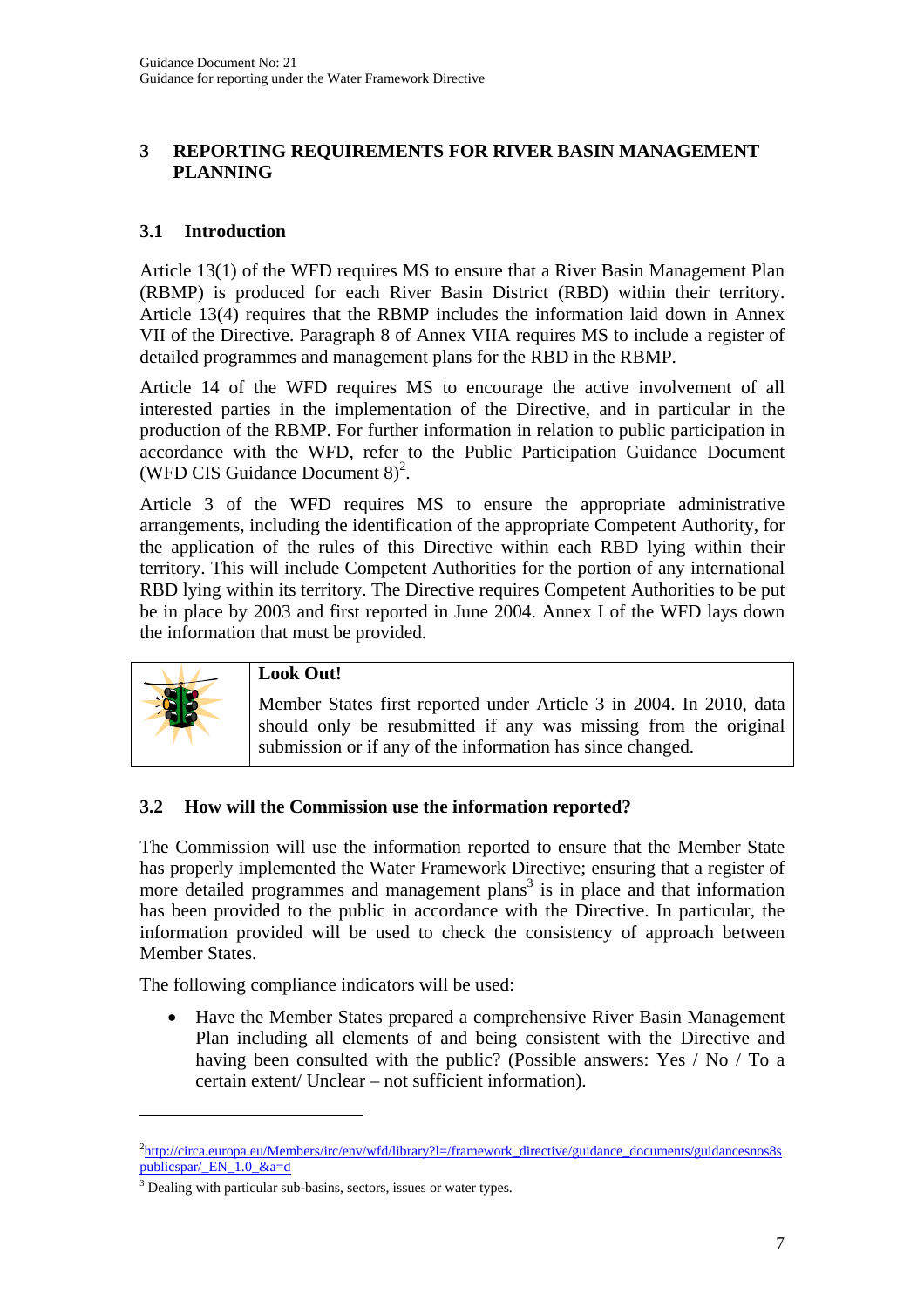• A check list will be developed to ensure that every point in Annex VII and other relevant aspects are covered in some place of the RBMP. This check list will build on compliance indicators from other sheets.

Compliance of information provided by Member States on Competent Authorities will not be assessed in 2010. However, the provision of data will allow the Commission to ensure that all roles required by the WFD are being fulfilled within the RBD, making it unnecessary to seek further information from Member States at a later date. The data may be used for presentation to the European Parliament and will be provided to the public through WISE.

# <span id="page-11-0"></span>**3.3 Information to be provided**

The following information should be provided for each RBD (including national portions of international RBDs).

# **Data**

For the RBMP the dates of publication of the:

- Timetable, work programme and consultation measures;
- Interim overview of significant water management issues;
- Draft copies of the RBMP;
- Final RBMP.

For each Competent Authority:

- The official name, acronym and Competent Authority Code<sup>4</sup>;
- The full address and web-site.



 $\overline{a}$ 

# **Look Out!**

Definition of a Competent Authority:

The various possible roles/responsibilities of a Competent Authority might be discharged at different levels in different MS. This could result in a large number of Competent Authorities in some MS. To circumvent any difficulties that this situation may cause, for reporting purposes a Competent Authority will be defined as having the following **core roles**:

- A. Coordination, preparation and production of RBMPs;
- B. Reporting (including of reporting on Article 5 requirements, monitoring requirements, establishment of programmes of measures, regulation and authorisation of surface water activities, regulation and authorisation of groundwater activities and public information and consultation).

<sup>&</sup>lt;sup>4</sup> A Competent Authority may be associated with many RBDs, and may have different address and contact details for each association. A general/main address and specific addresses for RBDs should be provided if appropriate.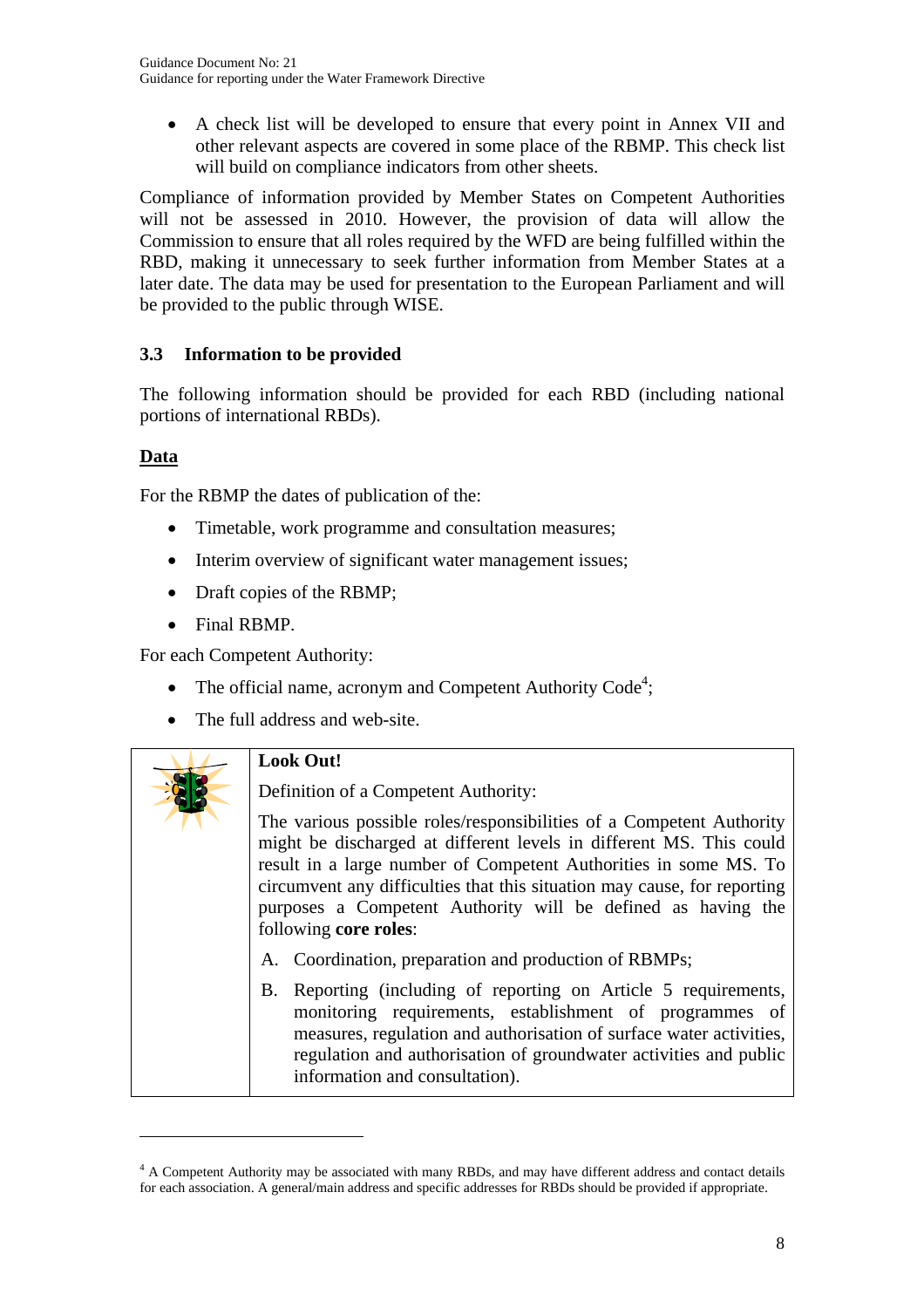## **Summary text**

Summary text should be provided covering the following items:

- A description of the (international) RBMP, including;
	- o A table of contents of the plan;
	- o Reference to any supporting documents that form part of the plan;
	- o Reference to databases/repositories of information that support the plan;
	- o A summary of the process and procedures used to develop the plan, and the main institutions involved in the planning process.
- The register of the programmes and management plans for the RBD, including sub-basins, Sub-units, sectors, issues or water types, and the information held within it (as specified in Article 13(5) and Paragraph 8 of Annex VIIA);
- **Only if it has not been possible** to produce an international RBMP for any RBD falling entirely within the Community, a justification for why this has not been possible;
- **Only if it has not been possible** to produce a single RBMP for any RBD that extends beyond the boundaries of the Community, a justification for why this has not been possible;
- **Only if any RBMP does not include the information detailed in Annex VII**, a justification for why this is the case;
- **Only if any RBMPs have not been published by 2009**, a justification for why publication is delayed;
- The public participation activities in place to encourage the active participation of the interested parties and consultation of the public in the development of the RBMP; including information on how the consultation on the RBMP was managed (including response periods); and including the arrangements in place to allow members of the public access to the background documents;
- A brief assessment of the experiences of the public participation activities carried out and what could be done in the RBMP to address these issues;
- The planned process of preparation of the first update of the RBMP;
- The legal status of each Competent Authority including:
	- o The legislation establishing the Competent Authority;
	- o The legislation laying down the duties of the Competent Authority in relation to the WFD;
	- o The legislation laying down other duties of the Competent Authority relevant (but not directly related) to the WFD.
- The institutional relationships established in order to:
	- o ensure co-ordination where the Competent Authority acts as a coordinating body for other Competent Authorities. This should include a list showing the co-ordinating body and the relationship between the co-ordinating body and the authorities whose activities it is coordinating;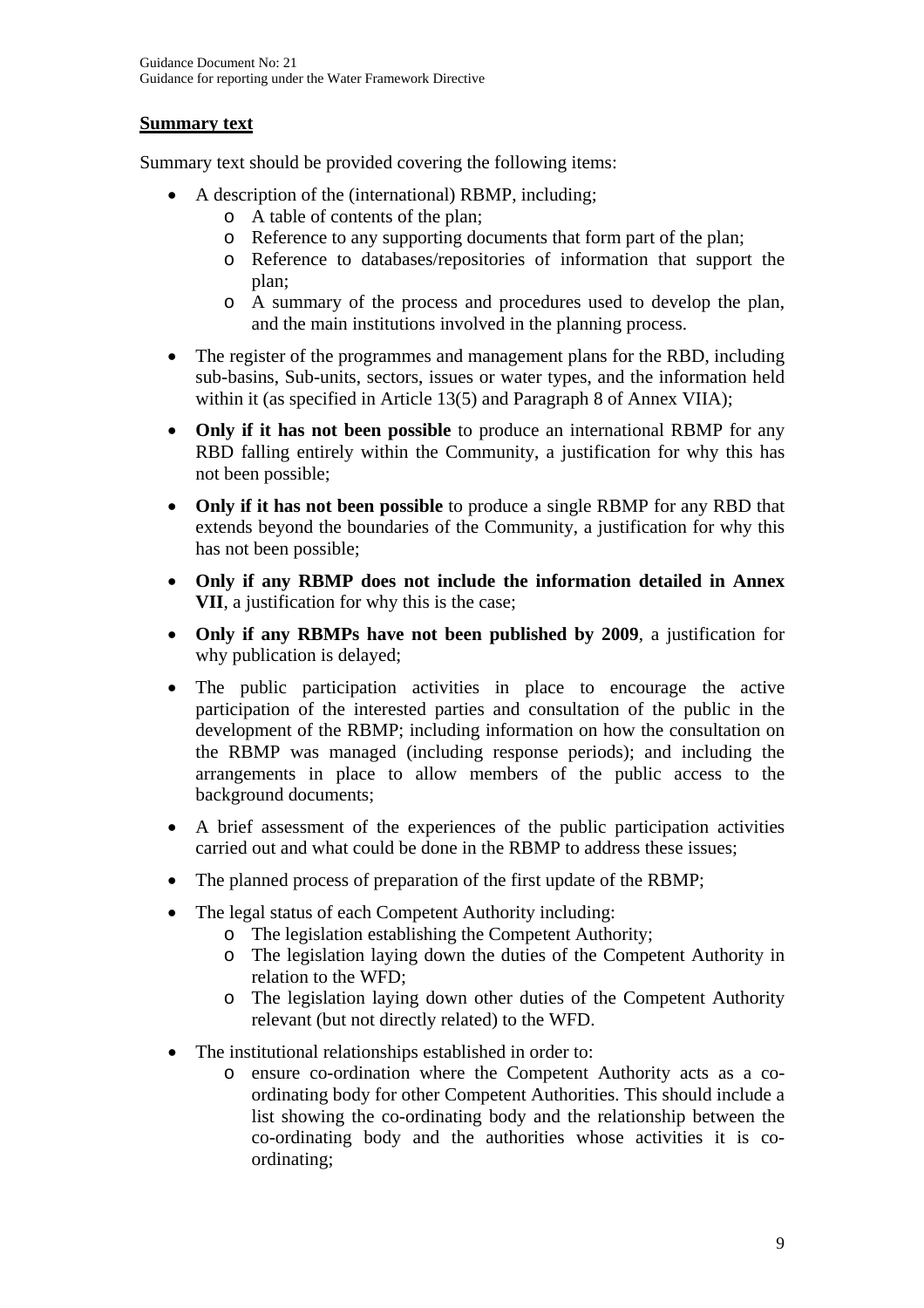- o ensure co-ordination where a RBD covers the territory of more than one MS or includes the territory of non-Member States.
- The core responsibilities of the relevant Competent Authority. If other relevant roles are fulfilled by organisations not defined as Competent Authorities for the purposes of reporting, a summary should be provided identifying these authorities and the roles that they perform.

References/Hyperlinks to more detailed supporting documents (e.g. methodology documents, documents provided as part of the public participation, statutes, founding treaty or equivalent legal documents) should be provided for each of the abovementioned summaries, if available.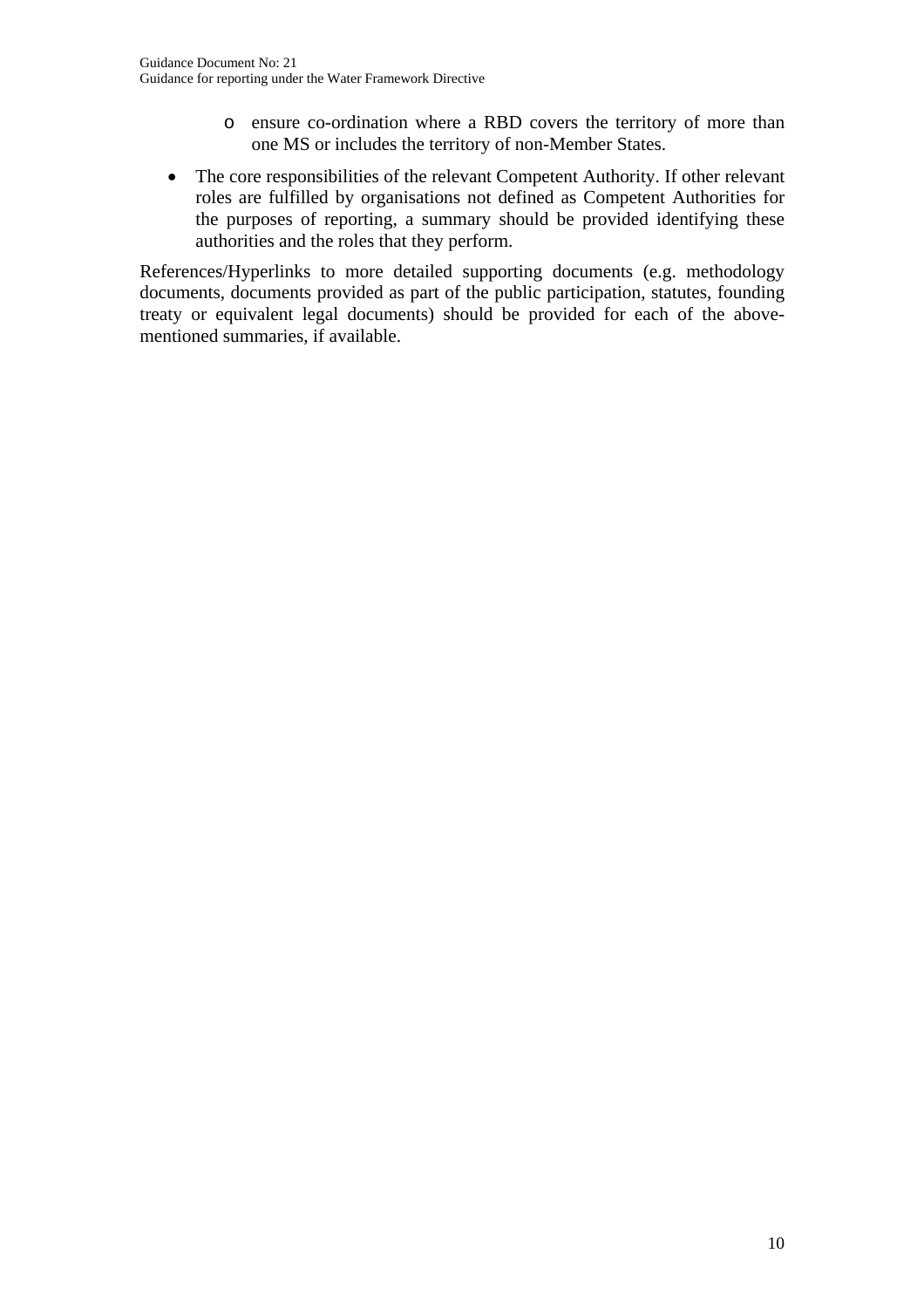## <span id="page-14-0"></span>**4 REPORTING REQUIREMENTS FOR GEOGRAPHICALLY REFERENCED INFORMATION**

## <span id="page-14-1"></span>**4.1 Introduction**

#### **Water Framework Directive**

Articles 3 and 15 of the WFD require MS to provide information to the European Commission on the identification of RBDs and of the results of the analysis carried out under Article 5, including specific requirements to report geographic information. The first reports were made in 2004 (for Article 3) and 2005 (for Article 5).

In 2010 MS will be required to provide information on the RBMPs. According to Annex VII these should include information on the general characteristics of the RBDs. This section identifies the *geographic elements* of this information that should be provided to the Commission. The *data and textual aspects* of the information required are identified in other sections of this document.

Guidance on how this information should be provided can be found in WFD CIS Guidance Document No.  $9^5$  and Guidance Document No. 22 - Updated Guidance on Implementing the Geographical Information System (GIS) Elements of the EU Water policy<sup>6</sup>. The Commission will use the information to prepare European wide maps for the assessment of compliance and to present information to the European Parliament, Council and general public. In some cases, reference data sets will be created to provide a common basis for assessments across the EU.

Annex V of the WFD specifies how Member States are to monitor and present "status" classification. For groundwater, the detailed provisions and criteria for the respective assessments of chemical and quantitative status are laid down in the Groundwater Directive 2006/118/EC.



 $\overline{a}$ 

.

#### **Look Out!**

Member States first reported under Article 5 in 2005 and under Article 8 in 2007. In 2010, data should only be resubmitted if any was missing from the original submission or if any of the information has since changed.

 $<sup>6</sup>$  Guidance Document No. 22 has been endorsed by the SCG and Water Directors and is available from:</sup> [http://circa.europa.eu/Public/irc/env/wfd/library?l=/framework\\_directive/guidance\\_documents&vm=detailed&sb=](http://circa.europa.eu/Public/irc/env/wfd/library?l=/framework_directive/guidance_documents&vm=detailed&sb=Title) [Title.](http://circa.europa.eu/Public/irc/env/wfd/library?l=/framework_directive/guidance_documents&vm=detailed&sb=Title) 

[telematics/library?l=/technical\\_developments/wise\\_technical\\_group/updated\\_2nd](http://eea.eionet.europa.eu/Public/irc/eionet-circle/eionet-telematics/library?l=/technical_developments/wise_technical_group/updated_2nd-edition/appendices_updated&vm=detailed&sb=Title)[edition/appendices\\_updated&vm=detailed&sb=Title](http://eea.eionet.europa.eu/Public/irc/eionet-circle/eionet-telematics/library?l=/technical_developments/wise_technical_group/updated_2nd-edition/appendices_updated&vm=detailed&sb=Title)

<sup>&</sup>lt;sup>5</sup> Guidance Document No. 9 has been revised and replaced by Guidance Document No. 22 - Updated Guidance on Implementing the Geographical Information System (GIS) Elements of the EU Water policy. Future reporting of geographical information should be in accordance with the specifications agreed in the context of this process.

The appendices are available from:

[http://eea.eionet.europa.eu/Public/irc/eionet-circle/eionet-](http://eea.eionet.europa.eu/Public/irc/eionet-circle/eionet-telematics/library?l=/technical_developments/wise_technical_group/updated_2nd-edition/appendices_updated&vm=detailed&sb=Title)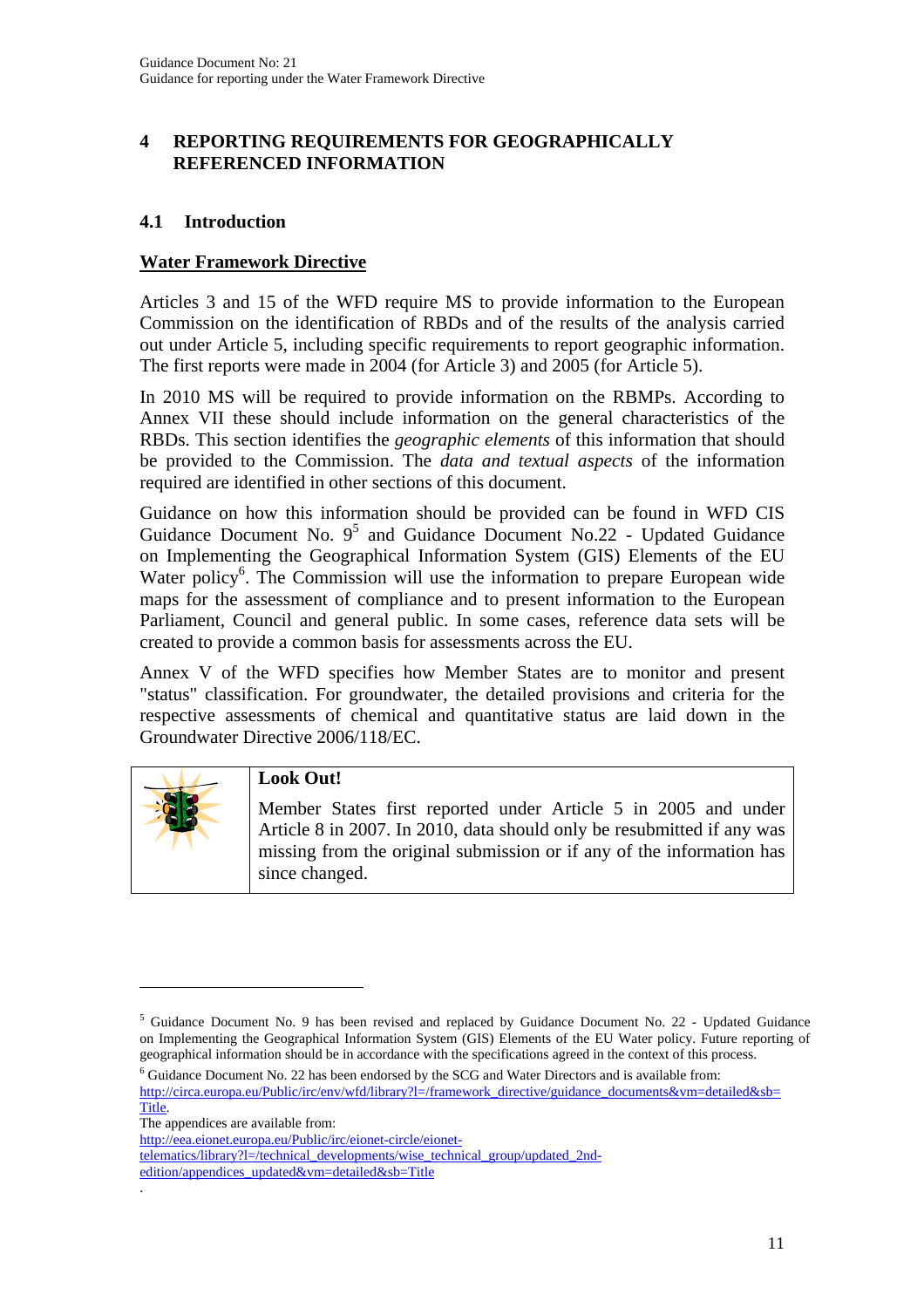# <span id="page-15-0"></span>**4.2 How will the Commission use the information reported?**

The Commission will use the information to prepare European wide maps for the assessment of compliance and to present information to the Parliament, Council and general public. In some cases, reference data sets will be created to provide a common basis for assessments across the EU.

For further information on how the Commission will use the information reported on surface water bodies, see Chapter 5.

For further information on how the Commission will use the information reported on groundwater bodies, see Chapter 6.

For further information on how the Commission will use the information reported on pressures, impacts and Programmes of Measures, see Chapter 7.

# <span id="page-15-1"></span>**4.3 Information to be provided**

## **Data**



#### **Look Out!**

The geographic information below should be harmonised to national and coastal boundaries. The technical specifications of such harmonisation are to be agreed in the context of the development of the updated GIS guidance.

For each **RBD** the data are required to enable the following maps to be produced:

- The RBDs:
- All river basins which have either been combined with larger river basins, or joined with neighbouring small basins to form individual RBDs as allowed under Article 3.1;
- Sub-units:
- The main rivers within the RBDs of a catchment area of, at least, 500 km<sup>2</sup>;
- The lakes which have been assigned to the RBDs;
- Transitional waters relating to the main rivers within the RBD;
- Coastal waters which have been assigned to the RBDs;
- Transboundary groundwaters which have been assigned to the RBDs;
- Other contextual data including:
	- o River length;
	- o Area of lakes, transitional and coastal waters.

For each **RBD/Sub-unit,** data will be required to enable the following maps of surface water status to be produced (reflecting the status as reflected in the RBMP). The maps shall present the following quality elements (QE):

Map 1: Ecological status class of natural water bodies including data at a water body level, on which Biological QEs the assessment is based (default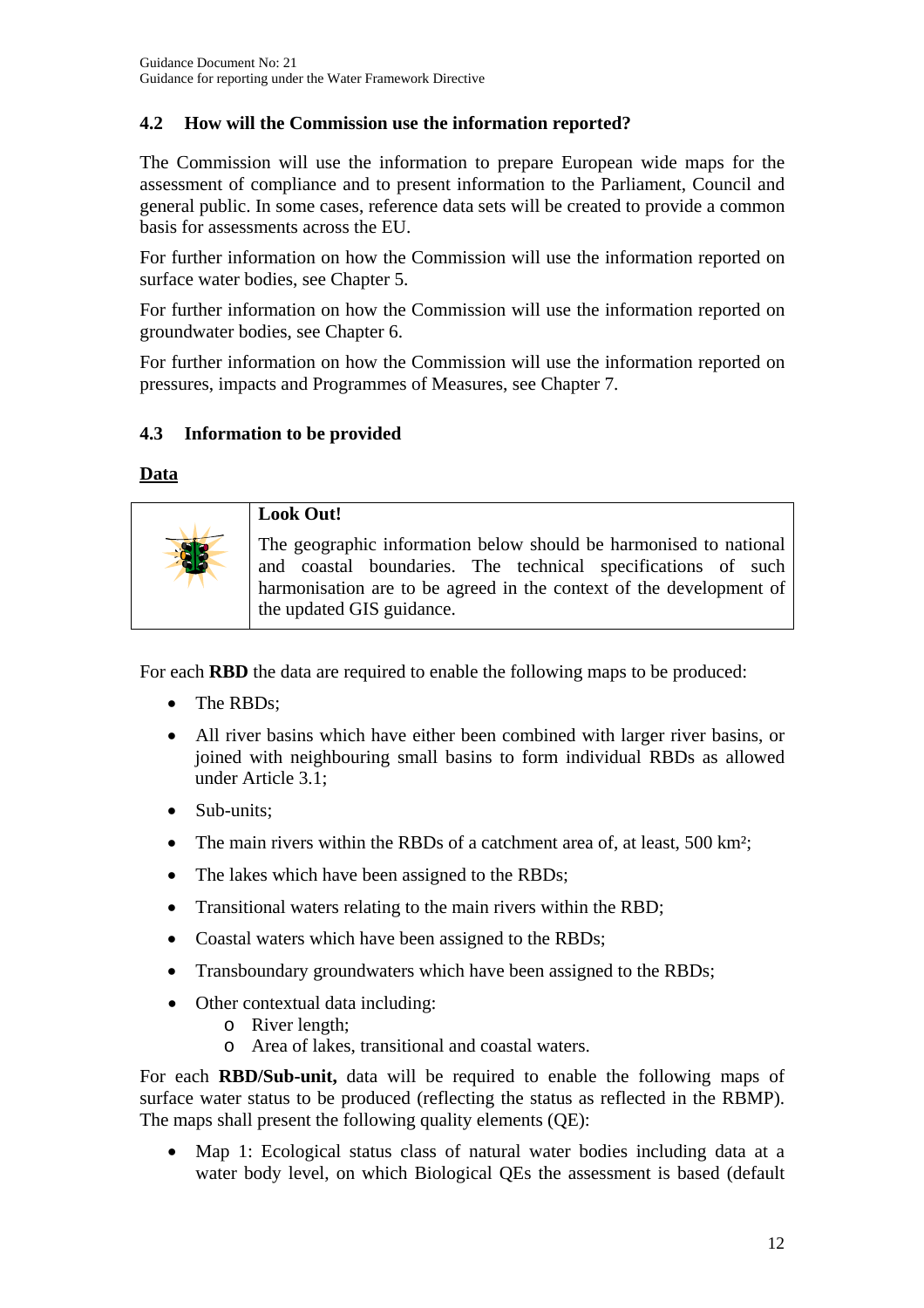setting "unknown status" is applied if no class and BQE-specific data are provided)<sup>7</sup>;

- Map 2: Ecological potential class for HMWB MS should specify BQE concerned (default setting "unknown potential" is applied if no class and BQE-specific data are provided);
- Map 3: Status for protected areas if not, specify reasons for failure **(if reported for other Directives (e.g. BWD, NiD, Habitats etc.) this information will not need to be reported again**. Reporting **will be required** for Article 7 protected areas as these are not defined under any other Directive);
- Map 4: Achievement/exceedance of EQS for **heavy metals**<sup>8</sup> out of list of Priority Substances;
- Map 5: Achievement/exceedance of EQS for **pesticides<sup>9</sup>** out of list of Priority Substances;
- Map 6: Achievement/exceedance of EQS for **industrial pollutants**<sup>10</sup> out of list of Priority Substances;
- Map 7: Achievement/exceedance of EQS for **other pollutants**<sup>11</sup> out of list of Priority Substances;
- Map 8: Achievement/exceedance of EQS for **other (national) pollutants**;
- Application of exemption for Water Bodies (by QE (to level 2 as defined in the 2007 monitoring Reporting sheets) and the target class)<sup>12</sup>, which illustrates the envisaged/agreed objective for 2015.

Annex V of the WFD specifies how Member States are to monitor and present "status" classification. For surface water it has been agreed that the overall ecological status class of the waterbody will be reported using the defined colour codes. In addition, the following information should be provided<sup>13</sup>:

- An indication of which quality elements have been used in the classification;
- An indication of the status class indicated by the quality elements used;
- An indication of where information for a quality element is not available or not applicable;

 $<sup>7</sup>$  The WFD requires to determine the ecological status/potential class of every water body, but not to monitor all</sup> quality elements of all water bodies. Furthermore, some MS may not have appropriate monitoring for all BQE in place. The map should enable to create a disaggregated picture where only selected information is shown. It may be necessary to describe more detailed data and reporting needs to fulfil this aim.

<sup>8</sup> Cadmium, lead, mercury, nickel.

<sup>9</sup> Alachlor, atrazine, chlorpyriphos, chlorvenfinphos, diuron, endosulfan, isoproturon, HCH, pentachlorobenzene, simazine, trifluralin.

 $10$  Anthracene, Benzene, C<sub>10-13</sub>-chloroalkanes, Naphthalene, Nonylphenol, octylphenol, chlorinated organics (incl. SCCP, TRI, PER, DCM, Chloroform, 1,2-Dichloroethane...), PentaBDE, DEHP.

<sup>&</sup>lt;sup>11</sup> DDT, HCB, HCBd, TBT, PAHs (including Fluoranthene), PCP, TCB, drins.

<sup>&</sup>lt;sup>12</sup> Default status "good status" unless water body is already at "high status" according to 2009 monitoring data and classification.

<sup>&</sup>lt;sup>13</sup> Agreed at the SCG on 14-15 May 2008 (see document WGD/SCG14150508-13, "Reporting WFD ecological status of water bodies at European level", version 2).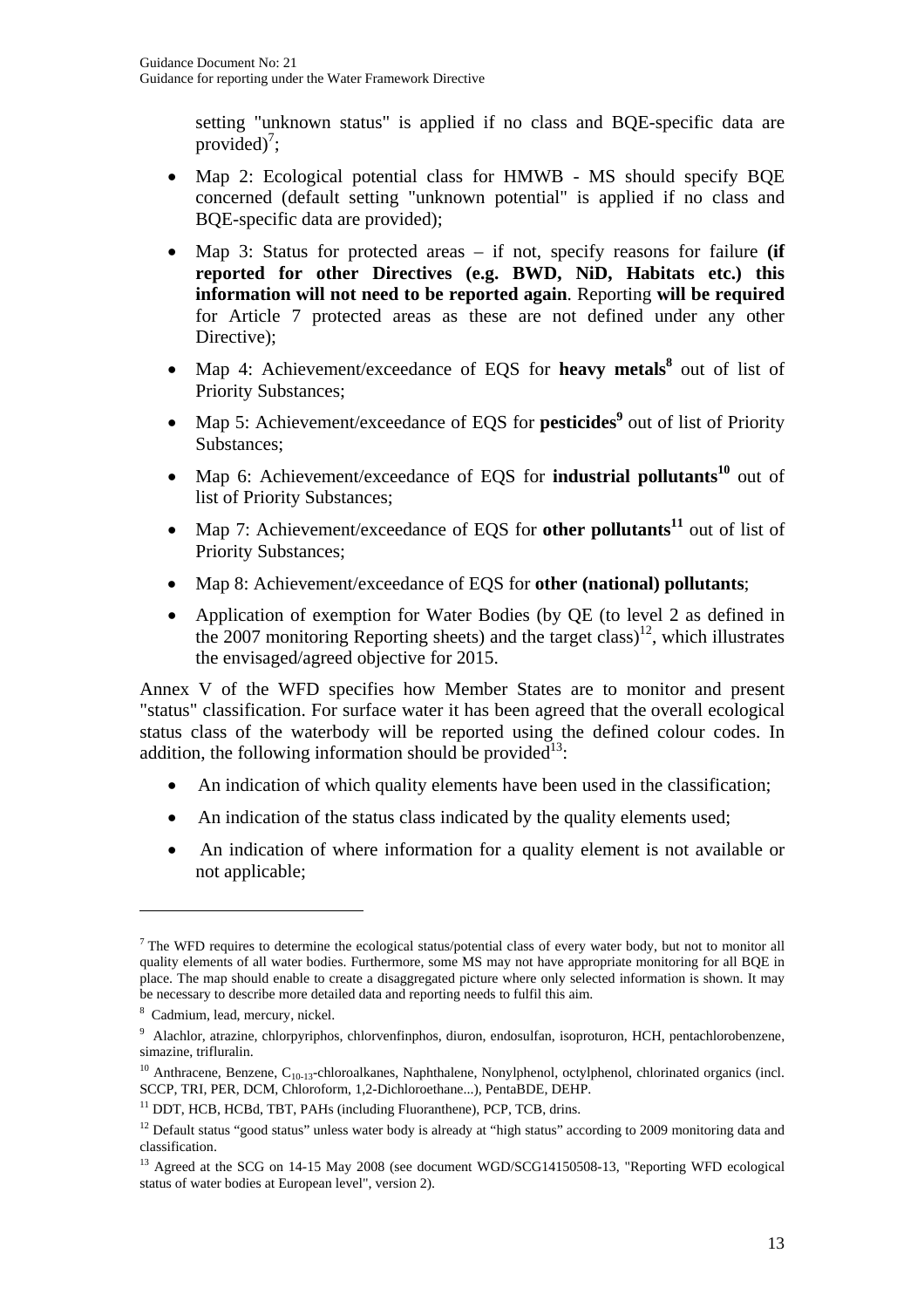An indication of confidence in the ecological status class for the water body on a qualitative scale from 1 (Low confidence) to 3 (High confidence).

When monitored, monitoring data (disaggregated or aggregated) will be supplied for WISE-SoE reporting at the monitoring site level.

Data will be required to enable the following groundwater-related maps to be produced at **RBD** level (reflecting the status with data available in 2009). The maps shall present the following information:

- Map 1: Quantitative status Identification of bodies that are at "good quantitative status" and those that are at "poor quantitative status";
- Map 2: Achievement/exceedance of standard for **nitrates** (value in Annex 1 of GWD or set according to paragraph 3 of Annex 1 GWD, and according to status assessment procedure in Article 4 of GWD);
- Map 3: Achievement/exceedance of standard for **pesticides** (combined total and individual value in Annex 1 of GWD or set according to paragraph 3 of Annex 1 GWD, and according to status assessment procedure in Article 4 of GWD);
- Map 4: Achievement/exceedance of threshold values set by Member States for **other pollutants** (considering in this category the list of substances as contained in Part B of Annex II of GWD and more generally any other pollutants contributing to the characterisation of groundwater bodies as being 'at risk', and according to status assessment procedure in Article 4 of GWD);
- Map 5: Trends Identification of: (a) groundwater bodies with environmentally significant and sustained upward trends in pollutant concentrations, and (b) groundwater bodies in which trends have been reversed $^{14}$ ;
- Application of exemption for WB (by OE (to level 2 as defined in the 2007) monitoring reporting sheets) and the target class)<sup>15</sup>, which illustrates the envisaged/agreed objective for 2015.

For each **surface water body** the following data are required:

- Water body code;
- Water body name;
- Shapefile/GML file:

- No Rivers: for water bodies on rivers with catchments  $>500 \text{ km}^2$ ;
- o Lakes: for all lakes identified as water bodies by Member States;
- o Coastal and transitional waters: for all water bodies identified.
- Centroid (for all surface WBs) (technical specification for the calculation of the centroid to be developed in the context of the updated GIS guidance);
- Size (total length or area) at 1:250 000;

<sup>&</sup>lt;sup>14</sup> For further information see Document No. 18 - Guidance on groundwater status and trend assessment.

<sup>&</sup>lt;sup>15</sup> Default status "good status" unless water body is already at "high status" according to 2009 monitoring data and classification.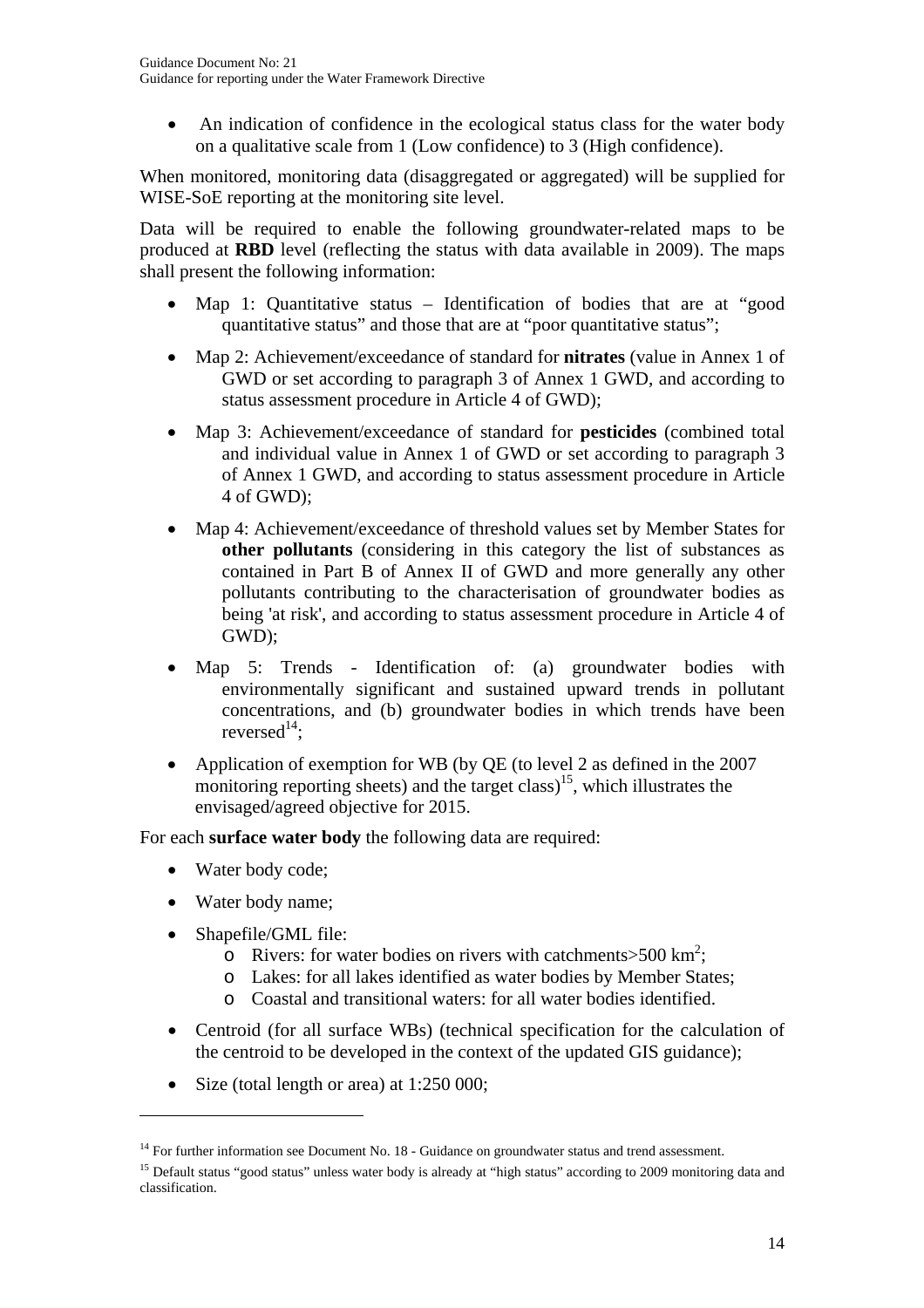- Whether the water body (WB) is heavily modified (HMWB) or artificial (AWB);
- Type;
- Significant point source discharges to surface waters:
	- o ID of significant point sources where data already available;
	- o Latitude and longitude of each significant point source (if possible);
	- o Type of point source (see SWPI3).
- Significant diffuse source pollution to surface waters:
	- o WB Affected? (Y/N);
	- o Type of source (see SWPI4).
- Significant water abstractions from surface waters:
	- o WB Affected? (Y/N);
	- o Latitude and longitude of each abstraction (if possible);
	- o Type of abstraction (see SWPI5).
- Water flow regulations and morphological alterations:
	- o WB Affected? (Y/N);
	- o Type of Regulation/Alteration (see SWPI6).
- Significant saltwater or other intrusion:
	- o WB Affected? (Y/N).
- Other pressures:
	- o WB Affected? (Y/N);
	- o Type of Pressure (to be specified see SWPI7).
- Impacts:
	- o Type of impact identified (see SWPI8).
- Protected areas
	- $\circ$  Water body within or overlapping with a protected area  $(Y/N)$ ;
	- o Type of protected area (**provide a Shapefile/GML file only where information is NOT reported under any other Directive. Where information has been provided under other Directives provide the unique identifier (code) of the appropriate protected area**):
		- WFD Article 7;
		- Sites for the protection of economically significant aquatic species;
		- Bathing Water Directive sites (Directives 76/160/EEC and 2006/7/EC);
		- Nitrate vulnerable zones (Directive 91/676/EEC);
		- Sensitive Areas (91/271/EEC);
		- Areas designated for the protection of habitats or species where the maintenance or improvement of the status of water is an important factor in their protection, including relevant Natura 2000 sites (Directive 92/43/EEC and 79/409/EEC);
		- Other protected areas defined under national legislation  $(specify - see also RPA1);$
		- Other protected areas defined under regional/local legislation (specify – see also RPA1).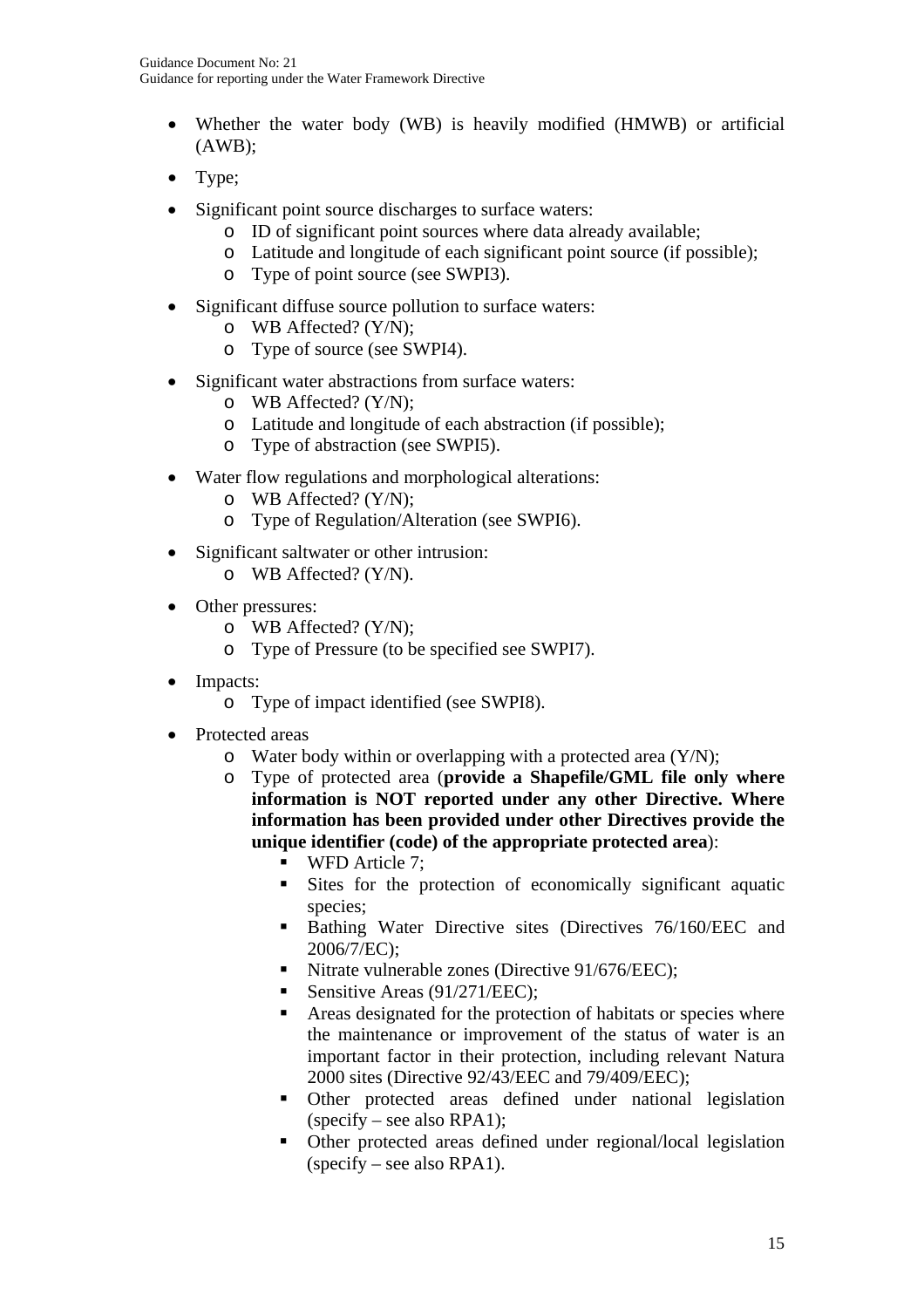For each **groundwater body (GWB)** the following data are required:

- Water body code;
- Water body name;
- Shapefile/GML file:
	- o Groundwaters: boundaries of groundwater bodies or groups of groundwater bodies larger than  $100 \text{ km}^2$ .<sup>16</sup>
- Centroid (for all groundwater bodies) (technical specification for the calculation of the centroid to be developed in the context of the updated GIS guidance);
- For groundwater bodies or groups of groundwater bodies, if available:
	- o Layered (Y/N);
	- o Average depth to groundwater body (m);
	- o Average thickness of groundwater body (m);
	- o Assignment to a depth range where the main part of the GWB is situated in (depth ranges: 0-20m, 20-50 m, 50-200 m, >200m);
	- o Directly dependent aquatic ecosystems (Y/N);
	- o Directly dependent terrestrial ecosystems (Y/N);
	- o Geological formation aquifer type (according to a predefined typology);
	- o Type of vertical orientation of GWB (indicated by category and visualised by symbols);
	- o Volume of aquifer  $(m^3)$  (if possible).
- Relevant point source discharges to groundwater:
	- o ID of significant point sources where data already available;
	- o Latitude and longitude of each relevant point source (if possible);
	- o Type of point source (see GWPI3).
- Relevant diffuse source pollution to groundwater bodies:
	- o WB Affected? (Y/N) ;
	- o Type of source (see GWPI4).
- Relevant abstractions from groundwater:
	- o WB Affected? (Y/N);
	- o Latitude and longitude of each abstraction (if possible);
	- o Type of abstraction (see GWPI5).
- Relevant artificial recharge of groundwater:
	- o WB Affected? (Y/N);
	- o Type of Regulation/Alteration (see GWPI6).
- Significant saltwater or other intrusion:
	- o WB Affected? (Y/N).
- Other pressures:

- o WB Affected? (Y/N);
- o Type of Pressure (to be specified see GWPI8).

<sup>&</sup>lt;sup>16</sup> When providing all GWB boundaries in one file please take care that the GWBs are not intersected. Alternatively provide separate files for each GWB horizon.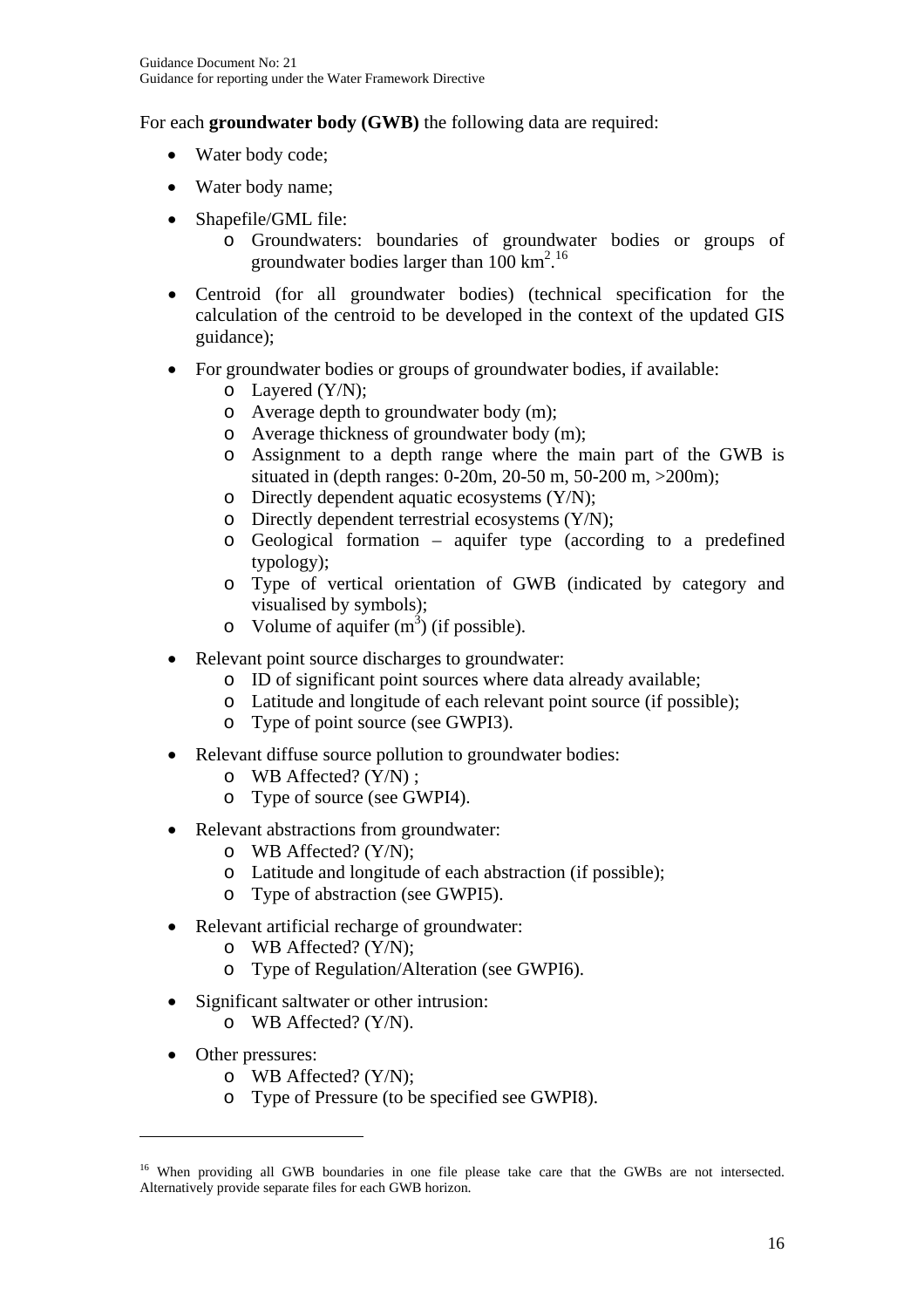- Impacts:
	- o Type of impact identified (see GWPI9).
- Protected areas:
	- $\circ$  Water body within or overlapping with a protected area  $(Y/N)$ :
	- o Type of protected area (**provide a Shapefile/GML file only where information is NOT reported under any other Directive. Where information has been provided under other Directives provide the unique identifier (code) of the appropriate protected area**):
		- WFD Article 7;
		- Nitrate vulnerable zones (Directive 91/676/EEC);
		- Areas designated for the protection of habitats or species where the maintenance or improvement of the status of water is an important factor in their protection, including relevant Natura 2000 sites (Directive 92/43/EEC and 79/409/EEC);
		- Other protected areas defined under national legislation (specify – see also RPA1);
		- Other protected areas defined under regional/local legislation (specify – see also RPA1).

For each **surface water monitoring site**, the following data are required:

- Site name:
- Is the site a surveillance monitoring or operational monitoring site, or both?;
- Unique site identifier;
- Link to the code/s of WB or WBs reported under Article 5 to which the site is associated (1 to 1-, 1 to many- or many to 1-relationship possible);
- X/Y co-ordinates (latitude/longitude) of the site;
- Identify if the site located in protected areas  $(Y/N)$ . If so, the type of the protected areas (in accordance to Annex IV WFD) is required;
- Identify if the site is part of the intercalibration network (in accordance with Decision 2005/646/EC) or the national network of reference sites (i.e. determining reference conditions);
- Identify if the site is part of existing international monitoring networks (e.g. TNMN of the Danube river basin or WISE-SoE site);
- OE identifiers $^{17}$ .

 $\overline{a}$ 

For each **groundwater monitoring site**, the following date are required:

- Unique site identifier;
- Identify the type of monitoring site:
	- a) Is the site a well or a spring?;
	- b) Is the site a quantitative or chemical monitoring site, or both?

 $17$  Development of an identifier system for OEs should be developed.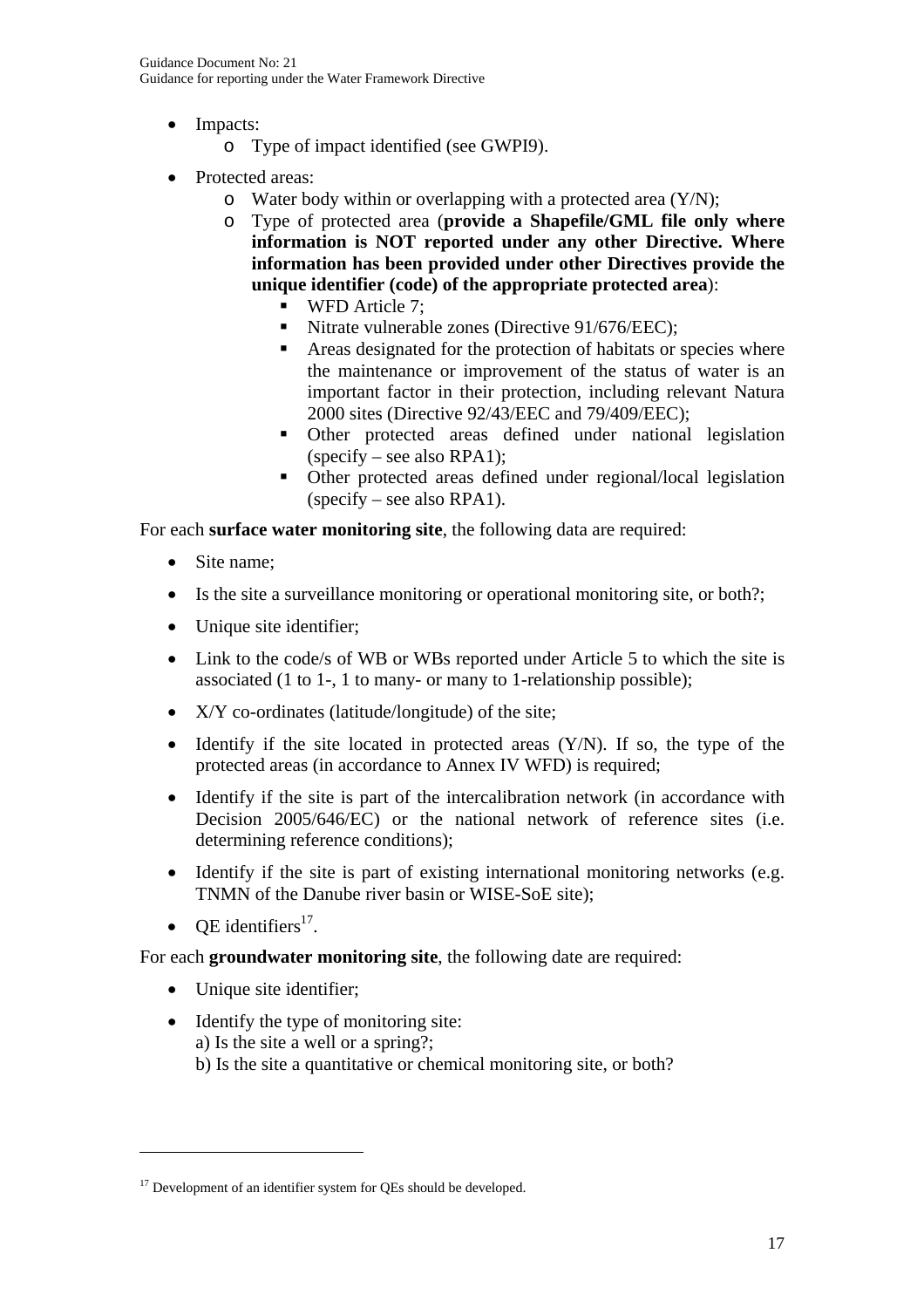- Identify the use of monitoring site: Is the site used for monitoring, drinking water supply, industrial supply, irrigation or others?
- Unique code of GWB or group of GWBs to which the site is associated (1 to 1-, 1 to many- or many to 1-relationship possible);
- X/Y co-ordinates (latitude/longitude) of the site;
- Identify if the site is part of existing international monitoring networks (e.g. TNMN of the Danube river basin or WISE-SoE site);
- Information on sampling depth (site allows for sampling of upper, medium or deeper layer of the GW-body or for mixed samples);
- Parameter identifier.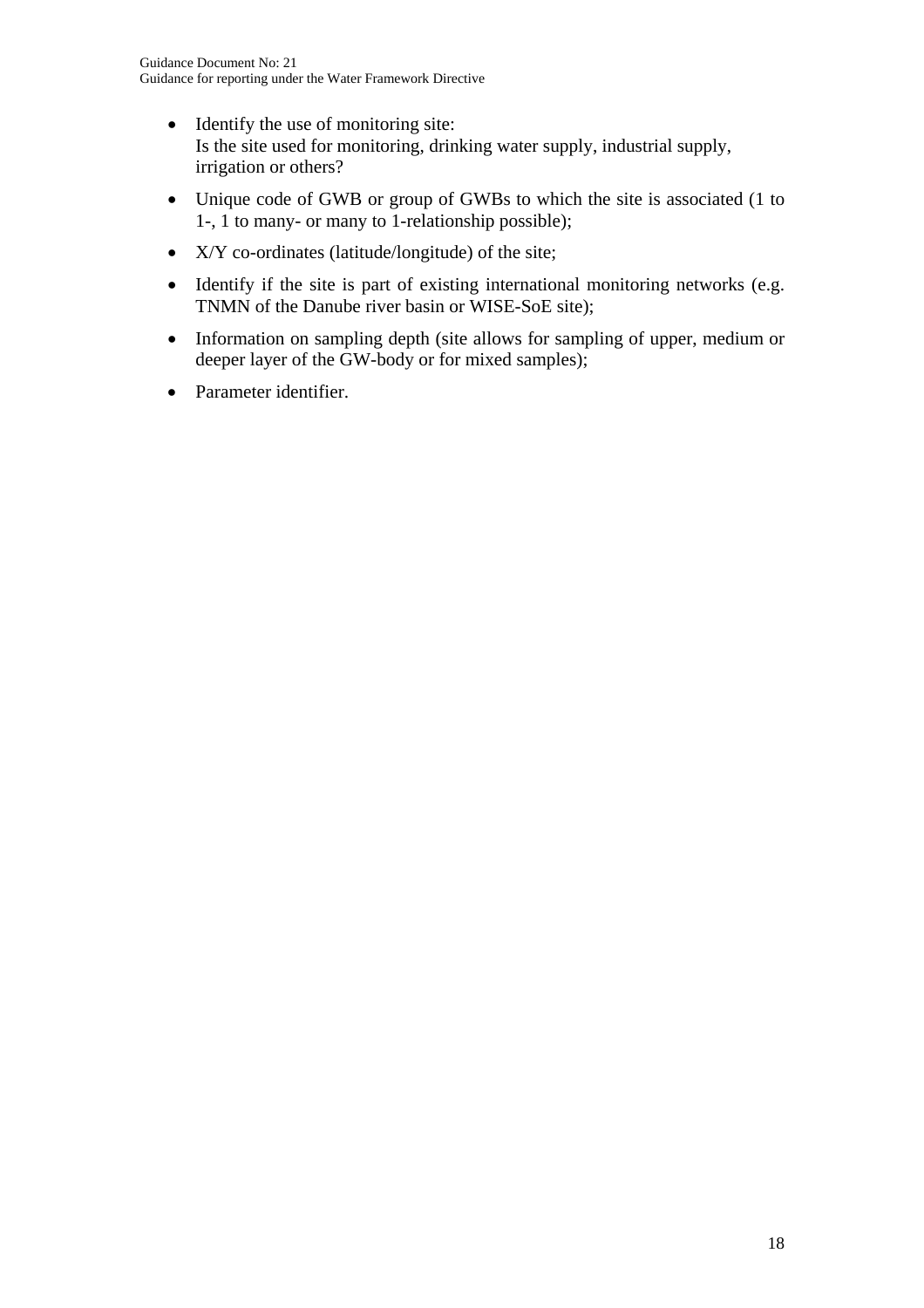## <span id="page-22-0"></span>**5 REPORTING REQUIREMENTS FOR SURFACE WATER BODIES**

## <span id="page-22-1"></span>**5.1 Introduction**

#### **Identification and Characterisation of Water Bodies**

Article 5 of the WFD requires Member States (MS) to identify surface water bodies that will be used for assessing progress with, and achievement of the WFDs environmental objectives. In addition, under certain conditions, Article 4(3) of the WFD permits MS to identify and designate artificial water bodies (AWB) and heavily modified water bodies (HMWB). HMWB and AWB are required to achieve Good Ecological Potential by 2015.

Identifying the size of water bodies was an important parameter that had implications on the design of the monitoring programmes and on the development of appropriate programmes of measures. A stepwise process for the identification of HMWB resulted in a provisional identification by 2004. Full identification should be completed by 2010 for publication in the RBMP.

Article 5 of the WFD also requires MS to analyse the characteristics of surface water bodies and provide a summary report on surface water characterisation including general information on their typology.

Article 6 of the WFD requires that a register of the water-related protected areas lying within each RBD be established. This will help to ensure that the management of the relevant water bodies also ensures the objectives of these protected areas are achieved. Annex IV of the WFD specifies what types of protected areas should be included in the register and specifies what the summary of the register, which should be part of the RBMP should include.

#### **Classification and Monitoring of Water Bodies**

Annex V of the WFD specifies how MS are to monitor and present "status" classification. The Commission needs to ensure that "good status/potential" has been defined according to the provisions of the Directive, and in a consistent and comparable way throughout the EU. The status requirements refer to all QEs in the Directive, chemical and biological. The normative provisions of Annex V provide a starting point. However, interpretation and application of these definitions may differ, which may lead to a wide range of variation between the MS. In this respect, it is important to compare the criteria and thresholds that MS have set. Whilst it is recognised that the intercalibration exercise has set out to ensure that the definition of high and good ecological status is consistent, the intercalibration exercise will not result in the findings of whether the Member States have followed the results of intercalibration or whether class boundaries have been established for all required water body types and quality elements. However, the intercalibration exercise has provided a useful template for the collection of such information which has been used in the development of this reporting guidance.

Article 8 of the WFD requires MS to ensure the establishment of programmes for the monitoring of water status in order to establish a coherent and comprehensive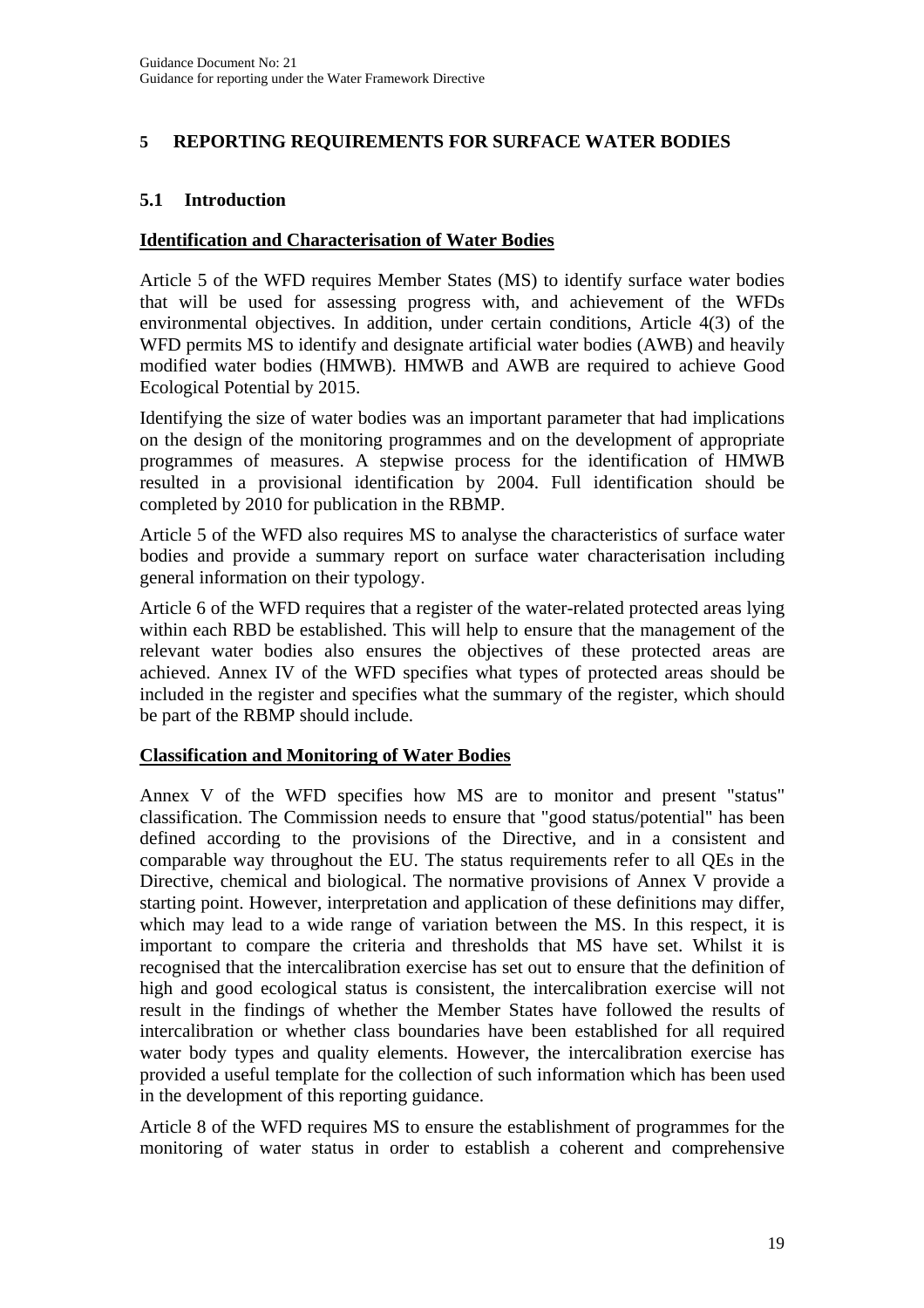overview of water status within each RBD. Monitoring programmes should be in place by 2006 and reported in March 2007.

Investigative monitoring is reactive in nature and, as such, differs from the more routine surveillance and operational programmes. No detailed site specific information can be provided up front in relation to investigative monitoring. However, methodologies/strategies can be put in place detailing how each MS will investigate exceedances, reasons for likely failure to meet the environmental objectives and pollution incidents.

Strategies may include:

- Implementation of early warning systems (e.g. alert systems, public enquiries, pollution incident helplines etc);
- Procedures for dealing with individual exceedances (e.g. maximum allowable concentrations) and long-term exceedances (e.g. likelihood of noncompliance);
- Procedures for dealing with pollution incidents (e.g. incident notification, site visits, monitoring, reporting and action such as fines, clean-up etc).

In order to assess compliance with the requirements for *investigative monitoring*, MS are requested to provide an overview of the methodology/strategies that have been put in place at an RBD level to address the above issues.



## **Look Out!**

Member States first reported under Article 5 in 2005 and under Article 8 in 2007. In 2010, data should only be resubmitted if any was missing from the original submission or if any of the information has since changed.

## <span id="page-23-0"></span>**5.2 How will the Commission use the information reported?**

The Commission will use this information to assess progress with, and achievement of, the WFD's environmental objectives. This information will be provided to the public through WISE.

The following compliance indicators, for the identification of surface water bodies will be used:

- Average size of river water bodies: as the total river water body length (km)/number of river water bodies;
- Average size of lake water bodies: total lake surface area  $(km^2)/number$  of lake water bodies (by Sub-unit);
- Average size of transitional water bodies: total area of transitional water bodies  $(km^2)/$ number of transitional water bodies (by Sub-unit);
- Average size of coastal water bodies: total surface area of coastal waters  $(km<sup>2</sup>)$ /number of coastal water bodies/ (by Sub-unit);
- Minimum and maximum size (define dimensions) of water body in the Subunit per water category;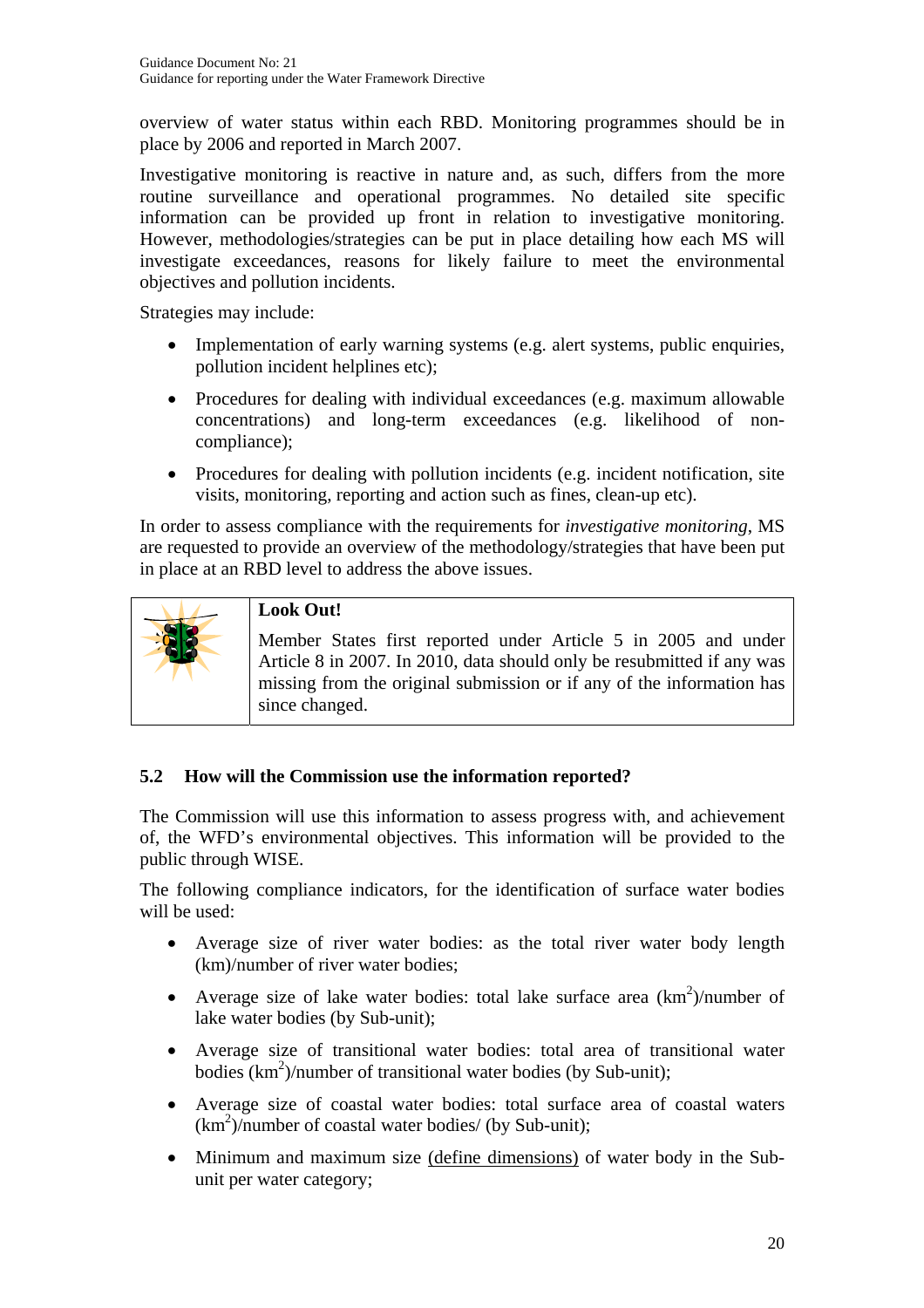• Number <u>and combined surface area  $(km^2)$ </u> of lakes that are below the threshold  $(0.5 \text{ km}^2)$ . If no accurate figures are available then an estimate should be provided.

The following compliance indicators, for the identification of AWBs and HMWBs will be used for each water category (rivers, lakes, transitional waters, coastal waters):

- Number of artificial water bodies/Sub-unit calculated by MSs;
- Number of heavily modified water bodies/Sub-unit;
- Percentage of water bodies per water body category.

With regard to the typology of surface waterbodies, the key issue for compliance will be identifying whether the level of typology is comparable. The information will be used to ensure that if System B has been followed, it provides at least the same level of differentiation as would be provided by System A and that type specific reference conditions can be adequately defined. It is also important for the Commission to check how the International River Basin District (IRBD) have co-ordinated their typology, and if not, the reasons why it was not coordinated, the steps that have been taken to address this shortcoming and by when co-ordination will be achieved.

For information relating to the typology of surface waters in accordance with the WFD, refer to the REFCOND, COAST and Waterbodies Guidance Documents (WFD CIS Guidance Document Nos 10, 5 and 2, respectively).

WFD Article 8 requires that monitoring programmes be established for each RBD and made operational by December 2006, and must be implemented in accordance with Annex V.

While Annex V sets out the minimum requirements for establishment of surface water surveillance, operational and investigative monitoring programmes, it is up to individual MS to develop the programmes, ensuring that the network of sites, parameters indicative of the QEs and monitoring frequencies are sufficient to provide a comprehensive and coherent overview of surface water status within each RBD.

A summary report of the monitoring programmes was reported to the Commission by March 2007. This summary should be sufficient to enable the Commission to carry out screening to ensure that the monitoring networks established for each purpose will be adequate to provide a comprehensive and coherent overview of surface water status for each RBD within each MS.

The Commission will check comparability of the monitoring programmes between Member States and consistency with the requirements of Annex V WFD and the outcome of the Article 5 analysis. Moreover, the Commission will use this information to inform the European Parliament and the public about the implementation progress in the Member States. Finally, some of the base data are necessary to establish a reference dataset with which monitoring results can be related and exchanged between the Member States and the European bodies more easily at a later stage.

WFD Annex V 1.3 requires that, under certain circumstances and to supplement surveillance and operational monitoring, MS may need to establish an investigative monitoring programme. The purpose of investigative monitoring is to determine:

Reasons for exceedances, where these are unknown;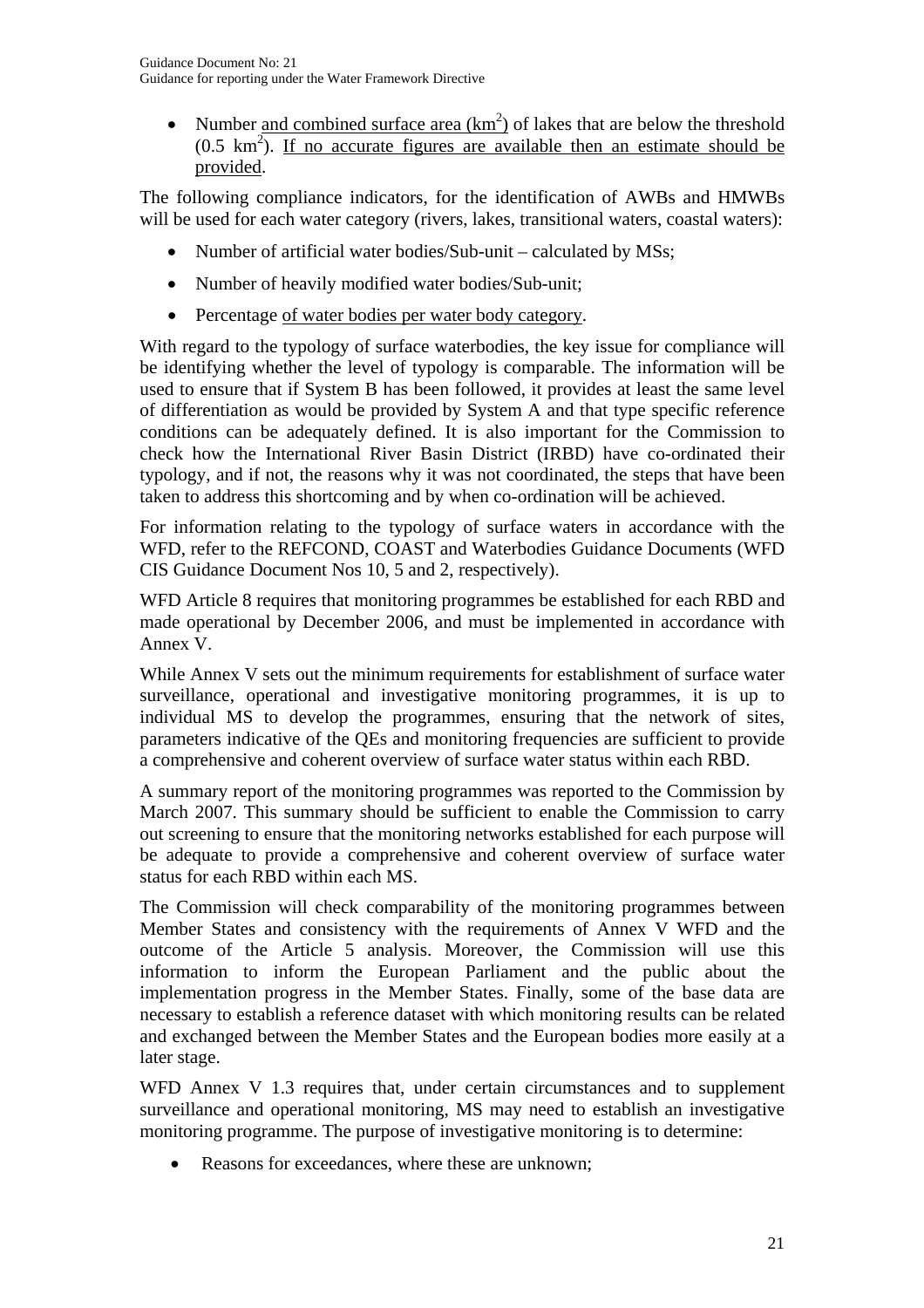- Reasons for the likely failure to achieve the environmental objectives and where operational monitoring has not already been established; and,
- The magnitude and impacts of accidental pollution.

The outcomes of investigative monitoring will be used to inform the programme of measures.

Annex V 1.3.3 sets out the objectives and requirements for investigative monitoring. Additional monitoring requirements for protected areas and standards for monitoring are set out in Annex 1.3.5 and 1.3.6, respectively. No specific guidance is provided on selection of sites and monitoring frequencies. However, the number of sites and monitoring frequencies must be sufficient to determine the magnitude and impacts of accidental pollution and to achieve acceptable levels of confidence and precision.

For further information in relation to the establishment of monitoring programmes in accordance with the WFD, refer to the Monitoring Guidance Document (WFD CIS Guidance Document No.  $7)^{18}$ .

Although compliance of information provided by Member States on the results of surface water monitoring programmes (status of surface waterbodies) will not be assessed in 2010, a key indicator will be percentage of moderate, poor or bad water bodies in the River Basin District or Sub-unit (i.e. those not of good ecological status and potential). Therefore, the main part of the reported information will be used for visualisation and for providing information to the public through WISE. Furthermore, the data and maps will provide a baseline or starting point for the implementation of the WFD (e.g. answering the question: how was the water quality before the programme of measures required by the WFD was implemented?). This means that the requested data and maps will be essential for trend analysis, for policy development and for the assessment of policy effectiveness. However, if Member States provide some of this information through the WISE-SoE reporting to the EEA, the Commission will use those data for its own purposes.

The following compliance indicator will be used:

 $\overline{a}$ 

• No compliance check will be carried out on 2009 monitoring results. However, for the purposes of illustrating the current status of water bodies to the public the indicator percentage of the water bodies being in different status classes specified for different quality elements (based on available maps) will be used.

Information provided by Member States on will be used to establish whether Member States have established a status classification scheme in accordance with the Directive, and to determine whether status classes are consistent with the Directive, comprehensive and comparable between Member States and River Basin Districts. The comparison of assessment criteria and thresholds will make the level and ambition of environmental protection more transparent and will allow to identification of differences in assessment methods, in terms of whether they are comprehensive and comparable.

<sup>&</sup>lt;sup>18</sup>http://circa.europa.eu/Members/irc/env/wfd/library?l=/framework\_directive/guidance\_documents/guidancesnos7 smonitoring/ EN\_1.0 &a=d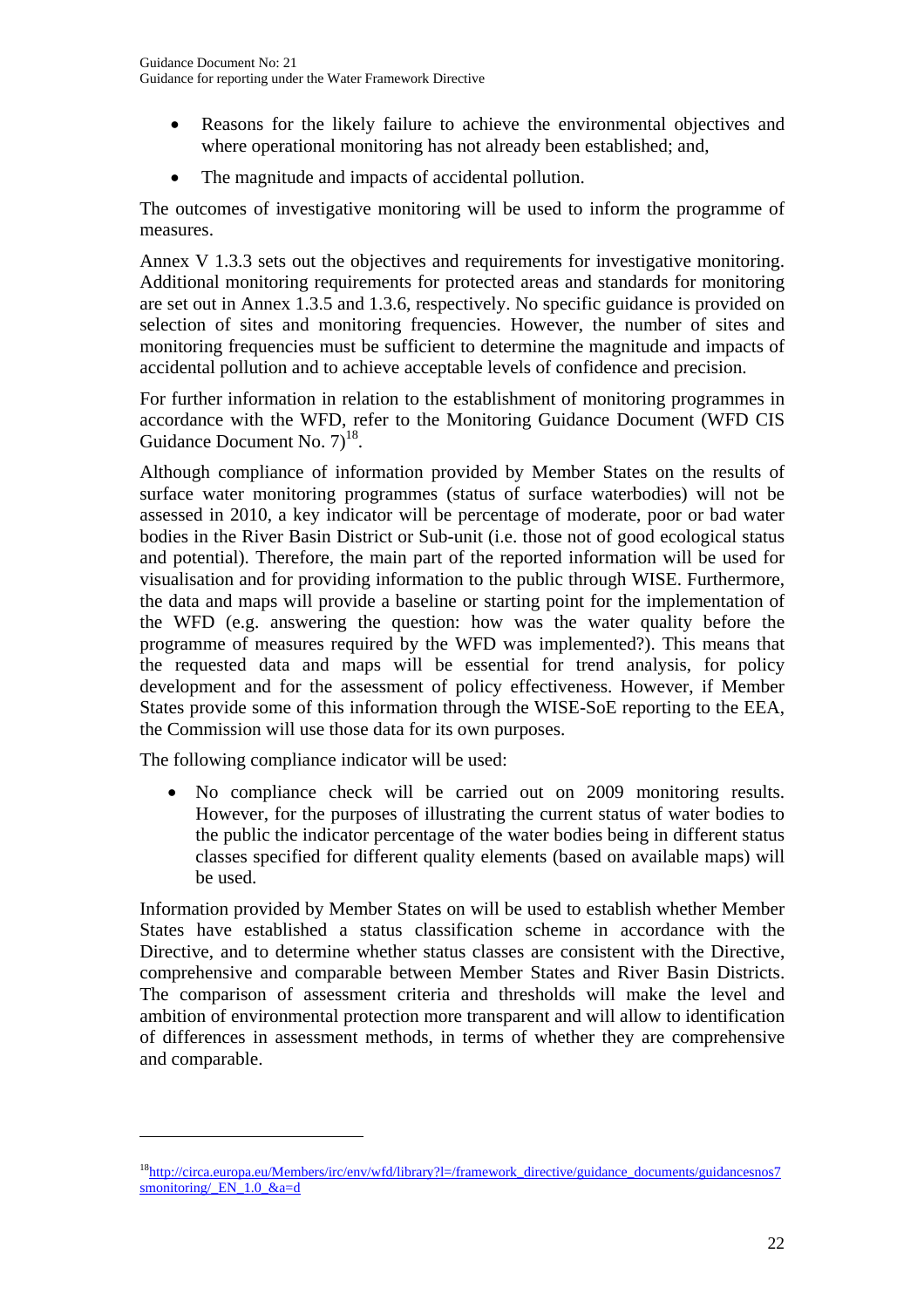The following compliance indicator will be used:

• Did Member States set a comprehensive set of criteria for assessing "good status/potential" (and other required boundaries) which is consistent with the Water Framework Directive and comparable throughout the EU? (Possible answers: Yes / No / To a certain extent / unclear – not sufficient information).

The Commission will use the information provided by Member States on protected areas to ensure that a register of protected areas has been established in the RBD.

The following compliance indicator will be used:

• Has information relating to protected areas been provided?

#### <span id="page-26-0"></span>**5.3 Information to be provided**

#### **Data**

For each **RBD/Sub-unit** the following data are required:

- Total river water body length/total number of water bodies including artificial water bodies;
- Total lake water body surface area  $(km^2)/$ number of lake water bodies;
- Total area of transitional water bodies  $(km^2)/number$  of transitional water bodies;
- Total surface area of coastal waters  $(km^2)/$ number of coastal water bodies;
- Maximum and minimum size of water body (by water body category);
- Total number of HMWBs and AWBs.

*The size of water body should be calculated at the scale of 1:250 000. If this is not possible then the scale at which the calculations have been made should be stated.* 

For each **category of water body** (rivers, lake, transitional and coastal waters) the following data are required:

- Number of types per water category (national or RBD);
- A list of types and a short description (<300 characters) of each type.

For each **surveillance and operational monitoring programme and for each surface water category** (rivers, lakes, coastal and transitional), the following data are required:

- Intended start date (if it differs from 22 December 2006);
- Total number of monitoring sites and frequency to be (or expected to be) monitored for each QE (see Table 1 below);
- List of Priority Substances and other substances discharged in significant quantities to be monitored.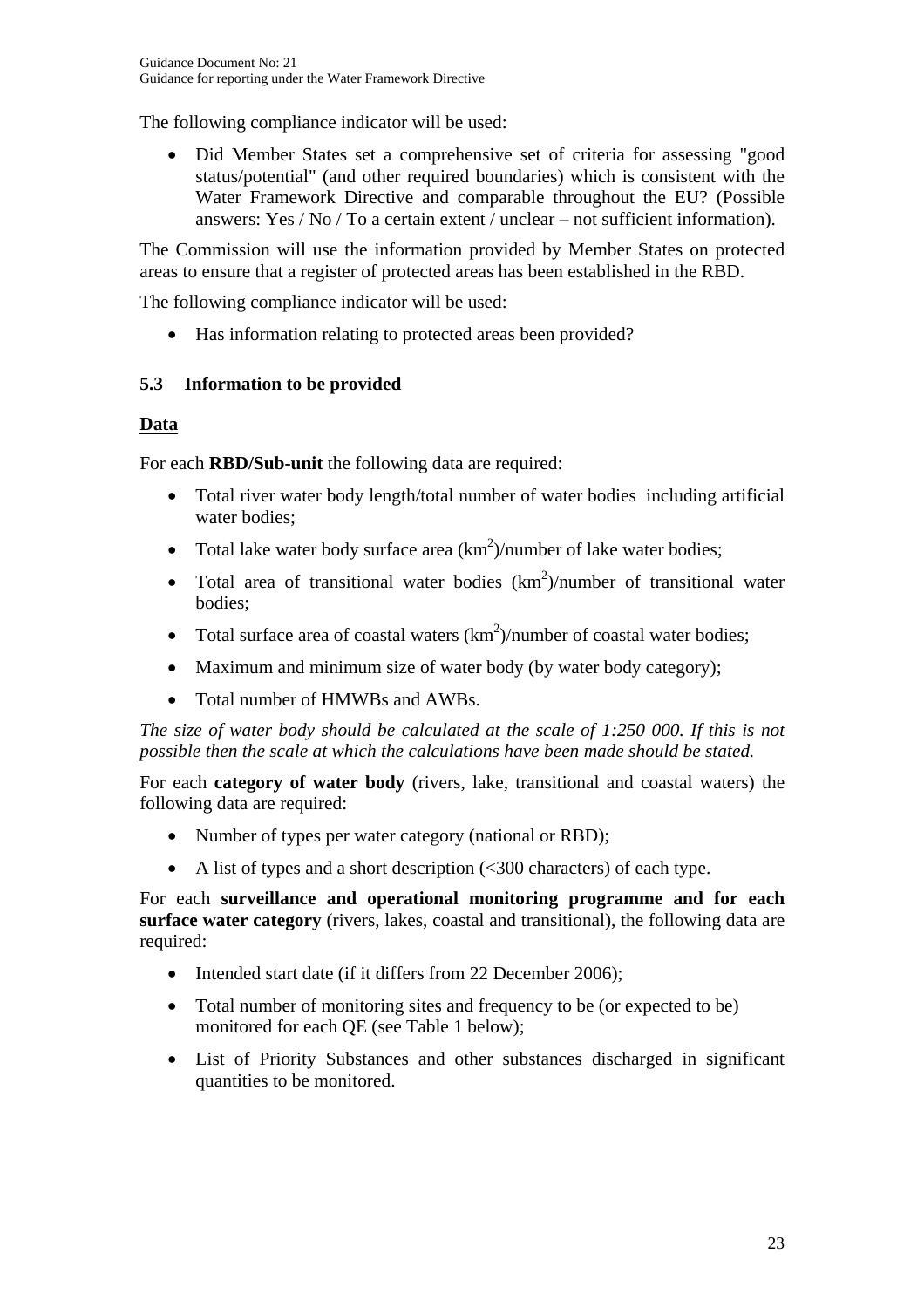| Category        | <b>River</b> |             |              | Lake        |              | <b>Coastal</b> | <b>Transitional</b> |             |
|-----------------|--------------|-------------|--------------|-------------|--------------|----------------|---------------------|-------------|
|                 | No.<br>sites | <b>Freq</b> | No.<br>sites | <b>Freq</b> | No.<br>sites | Freq           | No.<br>sites        | <b>Freq</b> |
| QE1             |              |             |              |             |              |                |                     |             |
| -Parameter 1    |              |             |              |             |              |                |                     |             |
| -Parameter 2    |              |             |              |             |              |                |                     |             |
| -Etc            |              |             |              |             |              |                |                     |             |
| QE <sub>2</sub> |              |             |              |             |              |                |                     |             |
| -Parameter 1    |              |             |              |             |              |                |                     |             |
| -Parameter 2    |              |             |              |             |              |                |                     |             |
| -Etc            |              |             |              |             |              |                |                     |             |
| *QE (priority   |              |             |              |             |              |                |                     |             |
| substances)     |              |             |              |             |              |                |                     |             |
| -Parameter 1    |              |             |              |             |              |                |                     |             |
| (if applicable) |              |             |              |             |              |                |                     |             |
| -Parameter 2    |              |             |              |             |              |                |                     |             |
| (if applicable) |              |             |              |             |              |                |                     |             |
| -Etc            |              |             |              |             |              |                |                     |             |
| *QE (other      |              |             |              |             |              |                |                     |             |
| substances      |              |             |              |             |              |                |                     |             |
| -Parameter 1    |              |             |              |             |              |                |                     |             |
| (if applicable) |              |             |              |             |              |                |                     |             |
| -Parameter 2    |              |             |              |             |              |                |                     |             |
| (if applicable) |              |             |              |             |              |                |                     |             |
| -Etc            |              |             |              |             |              |                |                     |             |

## <span id="page-27-0"></span>**Table 1 Information required for surveillance and operational monitoring programmes**

\*Note: If individual substances are monitored at different frequencies, then the monitoring frequency for each substance/group of substances should be reported.

The following data on investigative monitoring should **only be provided as an illustration of how the system of investigative monitoring has been implemented – it can only be provided if an incident requiring investigative monitoring has occurred.** 

- Type of investigative monitoring programme (e.g. incident response, unknown exceedances, likely failure of objectives);
- QEs and parameters monitored;
- Number of monitoring stations for each programme:
- Number of monitoring occasions (e.g. 1 off, monthly for 1 year etc).

No specific monitoring results per monitoring station in water bodies will be required at this stage. For the purpose of plausibility and consistency checking with the assessment of status, other data submitted to WISE (e.g. WISE-SoE reporting) may be used. If the Commission requires additional monitoring data for an in-depth analysis, a specific data request will be issued.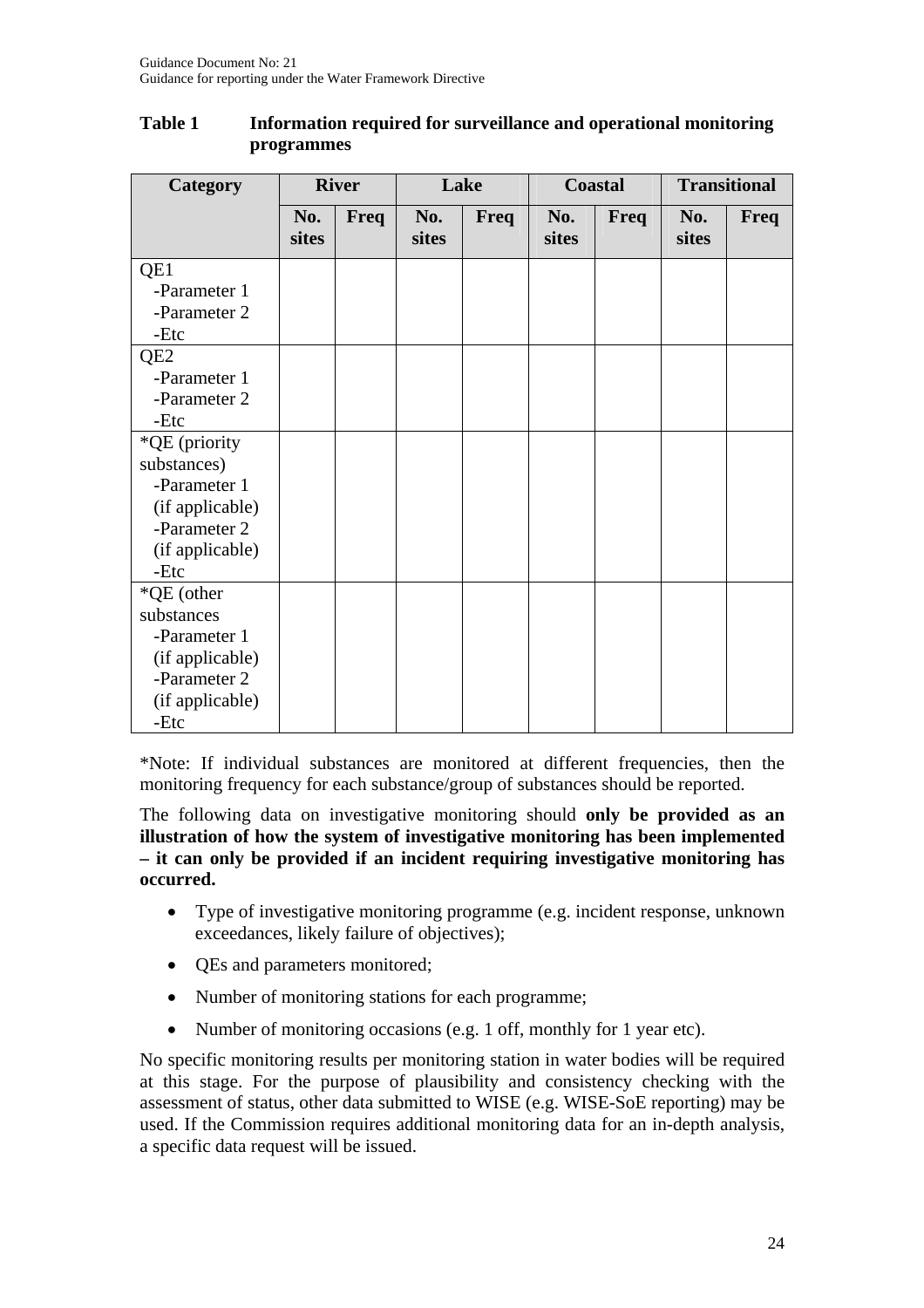For each **surface water type and relevant QE,** the status/potential class boundaries should be reported (see [Table 2 \)](#page-29-0):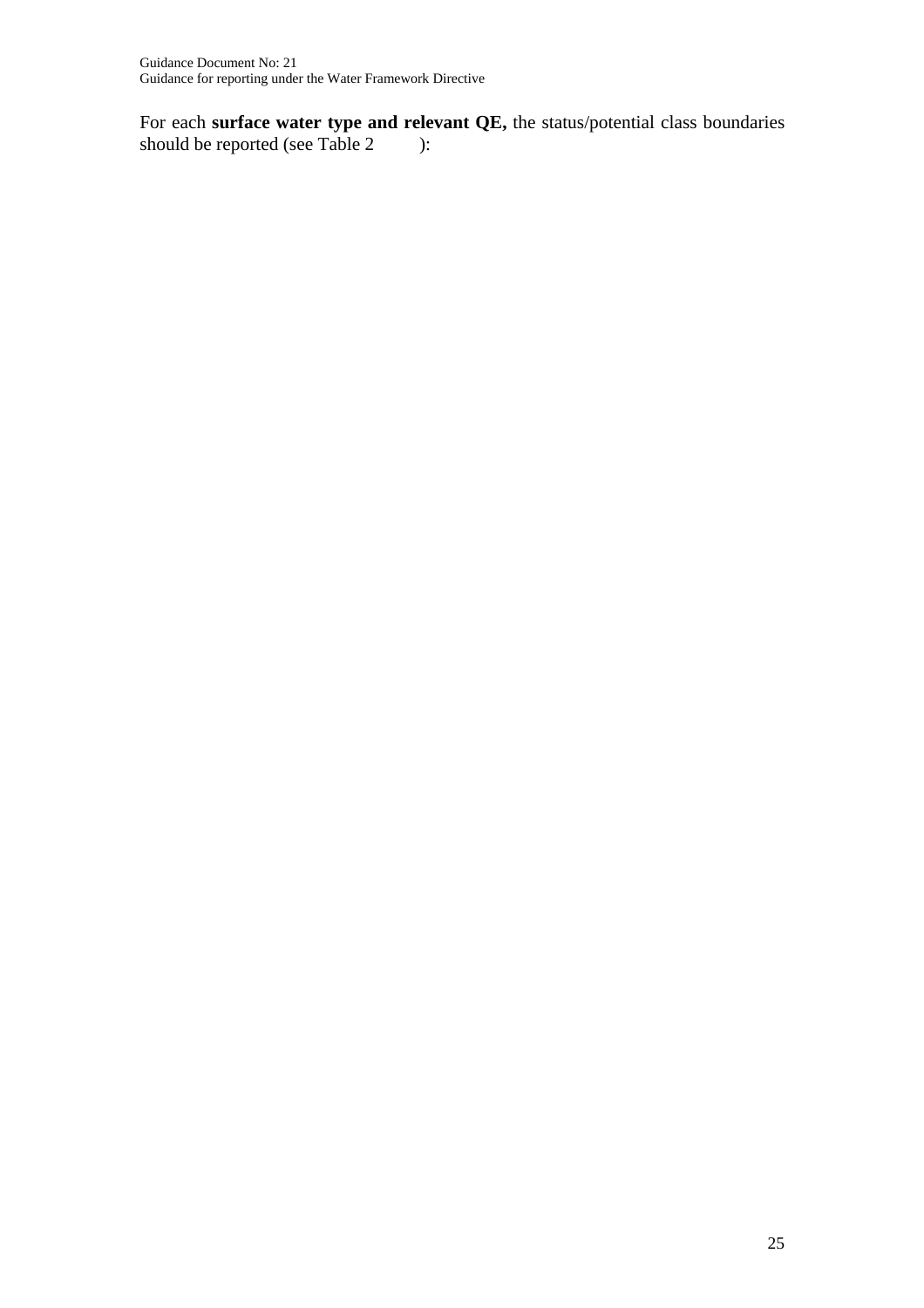| Table 2 |  | <b>Reporting of Classification boundaries</b> |  |
|---------|--|-----------------------------------------------|--|
|---------|--|-----------------------------------------------|--|

<span id="page-29-0"></span>

| Water<br>category | QE or<br>parameter<br>code<br>(Reported<br>under<br>Article 8) | <b>National</b><br>method in<br><b>use</b><br>(hyperlink)<br>(Reported<br>under Article<br>8) | <b>National</b><br>type (name<br>or code)<br>(Reported<br>under<br>Article 5) | <b>Short</b><br>description<br>of national<br>type<br>(Reported<br>under<br>Article 5) | <b>Reporting</b><br>units  | Reference<br>conditions<br>(ii)<br>applicable) | High-Good<br>boundary | Good-<br><b>Moderate</b><br>boundary | Moderate<br>$-$ Poor<br>boundary | Poor-Bad<br>boundary | Does this<br>boundary<br>reflect the result<br>of the<br>intercalibration<br>exercise? (For<br>biological<br>quality elements<br>only) (this<br>column may be<br>removed<br>depending on<br>results of<br>discussions<br>ongoing in<br>intercalibration<br>process)<br>Yes/No/Other<br>(specify) | Can the<br><b>Member</b><br><b>State</b><br>implement<br>this quality<br>element at<br>this stage? |
|-------------------|----------------------------------------------------------------|-----------------------------------------------------------------------------------------------|-------------------------------------------------------------------------------|----------------------------------------------------------------------------------------|----------------------------|------------------------------------------------|-----------------------|--------------------------------------|----------------------------------|----------------------|--------------------------------------------------------------------------------------------------------------------------------------------------------------------------------------------------------------------------------------------------------------------------------------------------|----------------------------------------------------------------------------------------------------|
| Rivers            | Dissolved<br>oxygen                                            | In situ<br>measurement                                                                        | Type R1;<br>type R2<br>etc.                                                   | Small, high<br>altitude,<br>low                                                        | 5-percentile<br>mg $O_2/L$ | 9                                              | 7,5                   | 6                                    |                                  |                      |                                                                                                                                                                                                                                                                                                  |                                                                                                    |
|                   | Soluble<br>reactive<br>phosphorus                              | <b>CEN 11564</b>                                                                              |                                                                               | alkaline                                                                               | $\mu g/L$                  | $\overline{25}$                                | $\overline{30}$       | 50                                   |                                  |                      |                                                                                                                                                                                                                                                                                                  |                                                                                                    |
|                   | $\cdots$                                                       |                                                                                               |                                                                               |                                                                                        |                            |                                                |                       |                                      |                                  |                      |                                                                                                                                                                                                                                                                                                  |                                                                                                    |
|                   | Macro-<br>invertebrate<br>S                                    | <b>GREB</b>                                                                                   |                                                                               |                                                                                        | EQR                        |                                                | 0,86                  | 0,65                                 |                                  |                      | Yes                                                                                                                                                                                                                                                                                              |                                                                                                    |
|                   | Phytobenth<br><b>OS</b>                                        | <b>MMPB</b>                                                                                   |                                                                               |                                                                                        | <b>EQR</b>                 |                                                | 0,75                  | 0,55                                 |                                  |                      | $\overline{No}$                                                                                                                                                                                                                                                                                  |                                                                                                    |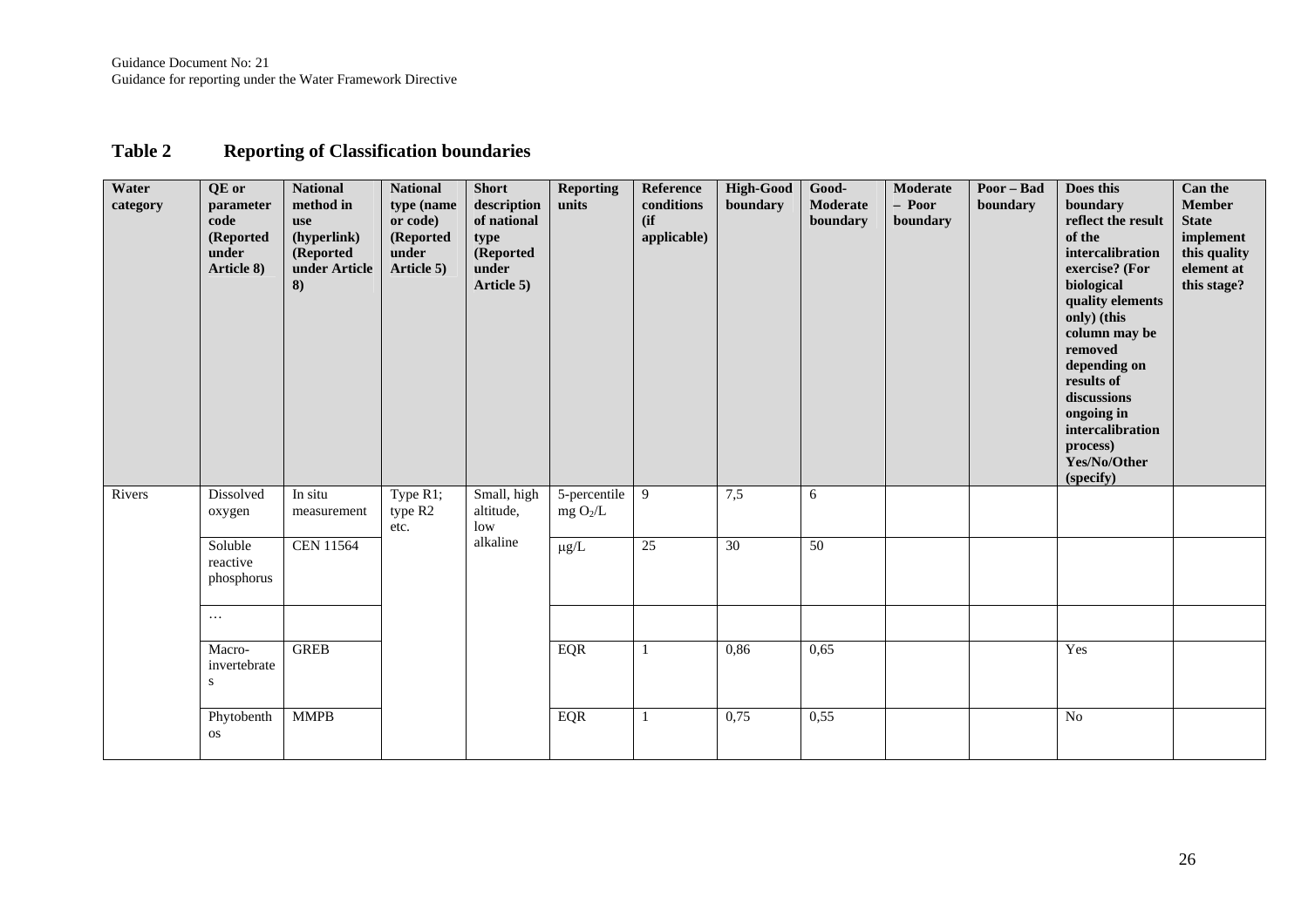| Water<br>category | QE or<br>parameter<br>code<br>(Reported<br>under<br>Article 8)           | <b>National</b><br>method in<br>use<br>(hyperlink)<br>(Reported<br>under Article<br>8) | <b>National</b><br>type (name<br>or code)<br>(Reported<br>under<br>Article 5) | <b>Short</b><br>description<br>of national<br>type<br>(Reported<br>under<br>Article 5) | <b>Reporting</b><br>units | Reference<br>conditions<br>(ii)<br>applicable) | <b>High-Good</b><br>boundary | Good-<br><b>Moderate</b><br>boundary | Moderate<br>$-$ Poor<br>boundary | Poor-Bad<br>boundary | Does this<br>boundary<br>reflect the result<br>of the<br>intercalibration<br>exercise? (For<br>biological<br>quality elements<br>only) (this<br>column may be<br>removed<br>depending on<br>results of<br>discussions<br>ongoing in<br>intercalibration<br>process)<br>Yes/No/Other<br>(specify) | Can the<br><b>Member</b><br><b>State</b><br>implement<br>this quality<br>element at<br>this stage? |
|-------------------|--------------------------------------------------------------------------|----------------------------------------------------------------------------------------|-------------------------------------------------------------------------------|----------------------------------------------------------------------------------------|---------------------------|------------------------------------------------|------------------------------|--------------------------------------|----------------------------------|----------------------|--------------------------------------------------------------------------------------------------------------------------------------------------------------------------------------------------------------------------------------------------------------------------------------------------|----------------------------------------------------------------------------------------------------|
|                   | $\ldots$                                                                 |                                                                                        |                                                                               |                                                                                        |                           |                                                |                              |                                      |                                  |                      |                                                                                                                                                                                                                                                                                                  |                                                                                                    |
|                   | Priority<br>substances<br>$(specify)^{(1)}$<br>$-CAS$<br>number          | $\ldots$                                                                               |                                                                               |                                                                                        | $\ldots$                  | NA                                             | NA                           | [means<br>EQS]                       | NA                               | NA                   | NA                                                                                                                                                                                                                                                                                               |                                                                                                    |
|                   | Other<br>pollutants-<br>CAS<br>number                                    |                                                                                        |                                                                               |                                                                                        |                           | NA                                             | NA                           | [means]<br>EQS]                      | NA                               | NA                   | NA                                                                                                                                                                                                                                                                                               |                                                                                                    |
|                   | Supporting<br>parameters<br>(hydromorp<br>hology and<br>physico-<br>chem |                                                                                        |                                                                               | $\ddotsc$                                                                              |                           |                                                |                              |                                      |                                  |                      |                                                                                                                                                                                                                                                                                                  |                                                                                                    |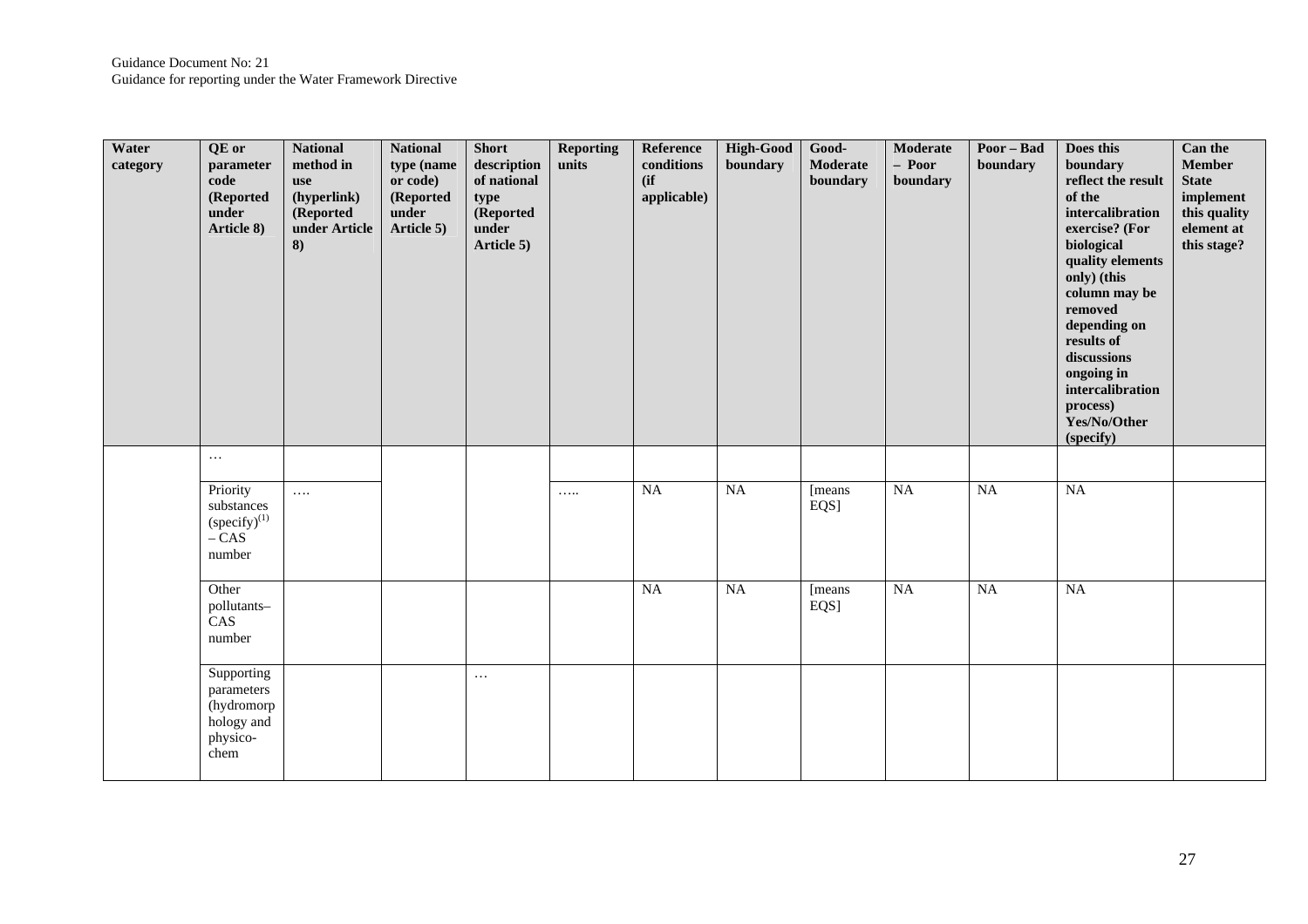| Water<br>category                                               | QE or<br>parameter<br>code<br>(Reported<br>under<br>Article 8) | <b>National</b><br>method in<br><b>use</b><br>(hyperlink)<br>(Reported<br>under Article<br>8) | <b>National</b><br>type (name<br>or code)<br>(Reported<br>under<br>Article 5) | <b>Short</b><br>description<br>of national<br>type<br>(Reported<br>under<br>Article 5) | <b>Reporting</b><br>units | Reference<br>conditions<br>(ii)<br>applicable) | High-Good<br>boundary | Good-<br>Moderate<br>boundary | Moderate<br>$-$ Poor<br>boundary | Poor - Bad<br>boundary | Does this<br>boundary<br>reflect the result<br>of the<br>intercalibration<br>exercise? (For<br>biological<br>quality elements<br>only) (this<br>column may be<br>removed<br>depending on<br>results of<br>discussions<br>ongoing in<br>intercalibration<br>process)<br>Yes/No/Other<br>(specify) | Can the<br><b>Member</b><br><b>State</b><br>implement<br>this quality<br>element at<br>this stage? |
|-----------------------------------------------------------------|----------------------------------------------------------------|-----------------------------------------------------------------------------------------------|-------------------------------------------------------------------------------|----------------------------------------------------------------------------------------|---------------------------|------------------------------------------------|-----------------------|-------------------------------|----------------------------------|------------------------|--------------------------------------------------------------------------------------------------------------------------------------------------------------------------------------------------------------------------------------------------------------------------------------------------|----------------------------------------------------------------------------------------------------|
| Lakes,<br>transitional,<br>coastal and<br>territorial<br>waters |                                                                |                                                                                               |                                                                               |                                                                                        |                           |                                                |                       |                               |                                  |                        |                                                                                                                                                                                                                                                                                                  |                                                                                                    |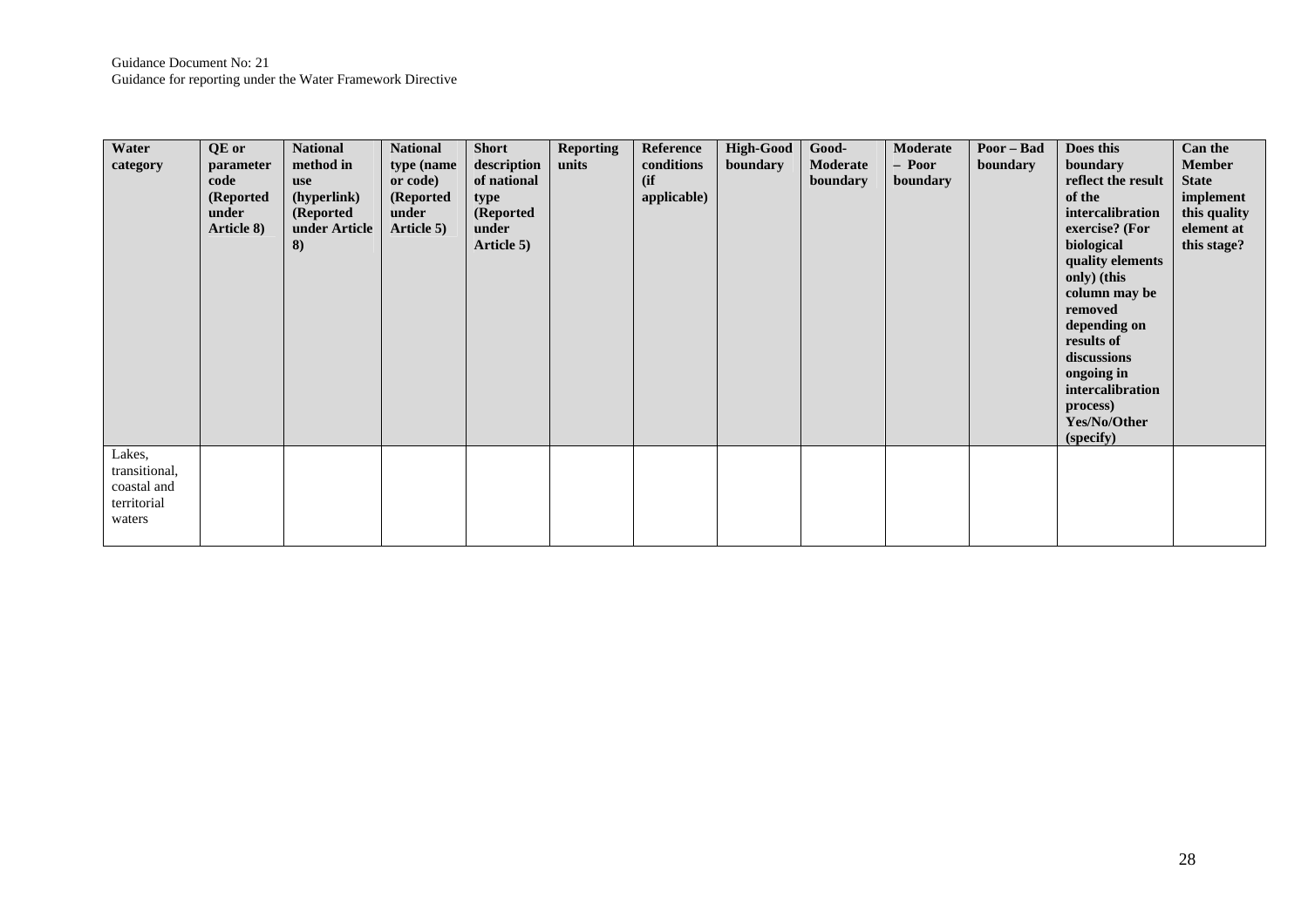## **Summary text**

Summary text should be provided for each RBD covering the following items:

- The methodology/criteria used to:
	- o delineate each category of surface water bodies such as size, river confluence, etc;
	- o identify HMWB and AWB;
	- o identify and characterise small water bodies less than the threshold;
	- o determine the QEs and the class boundaries for natural waters;
	- o determine the QEs and the class boundaries for artificial and heavily modified water bodies;
	- o combine QEs to define the final status class;
	- o assess the "no deterioration" objective (Art. 4.1.a). The information should demonstrate on how the assessment is carried out (including: baseline, trend analysis etc.).
- **If System B has been used** for the characterisation of water bodies, a list of those factors (obligatory and optional) listed in Annex II 1.2 of the WFD that have been used for the definition of typology of water bodies should be provided;
- The coordination for international RBDs to:
	- o designate water bodies;
	- o characterise water bodies;

If no co-ordination has been achieved, give reasons why not and details of what has been put in place to overcome this situation.

• A list of any legislation identifying additional national, regional or local water related protected areas other than those identified in EU legislation.

Summary text for each monitoring programme and for each surface water category should be provided covering the following items:

- The methodology/criteria used to:
	- o select sites;

- o select monitoring frequencies for each QE.
- The sampling and analysis methodology to be used for each QE and details of any relevant national or international standards (e.g. CEN/ISO);
- The extent of where any monitoring deviates from what is outlined in the monitoring programme overview above (e.g. frequency, QEs) and number or percentage of sites that is affected (in particular for surveillance monitoring and where possible/applicable also for operational monitoring);
- Information on the levels of confidence and precision expected to be achieved from the results of monitoring;
- Any additional monitoring requirements for waters used for the abstraction of drinking water in relation to Article  $7^{19}$ ;

<sup>&</sup>lt;sup>19</sup> Monitoring requirements for protected areas (other than for the abstraction of drinking water) identified in Annex IV will be incorporated into WISE and are not required to be reported here.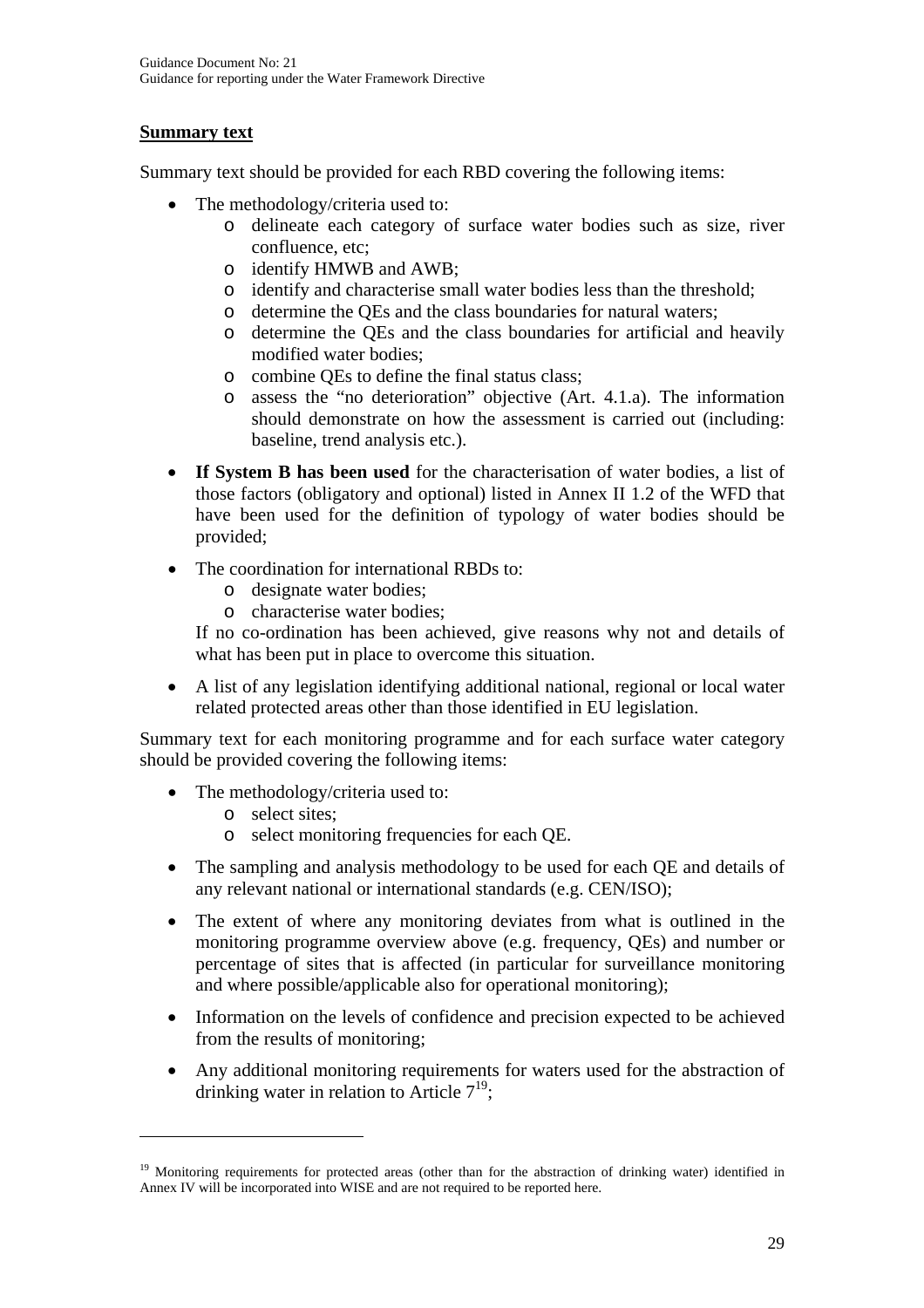- If the monitoring programmes will start later than 22 December 2006, a justification of why the monitoring programme/s are delayed;
- If the monitoring programme includes the identification of sub-sites<sup>20</sup>, a summary of the extent and how the concept of sub-sites has been applied;
- The investigative monitoring strategy, including an example of where the strategy has been implemented, if available;
- Whether a paper-based report, e.g. for national consultation, international coordination, public information or other purposes, to describe the establishment of the monitoring programmes in accordance to Article 8 WFD (e.g. in PDFor DOC-format) was produced. If yes, the report should be provided or uploaded.

References/Hyperlinks to more detailed supporting documents (e.g. methodology documents, documents provided as part of the public participation, statutes, founding treaty or equivalent legal documents) should be provided for each of the abovementioned summaries, if available.

## <span id="page-33-0"></span>**5.4 Reporting on specific initiatives and management objectives**

If Member States choose to set operational management objectives they will be asked to report those in a generic form. In order to communicate such information to the public it would be beneficial to provide detailed, geographically referenced information on specific management measures taken and the management objectives put in place. At the highest level this could be provided for each RBD or Sub-unit. The information that would need to be provided to enable data to be displayed visually would be:

• The RBD (code);

 $\overline{a}$ 

- The Sub-unit (code):
- For nutrient load (if objectives set) the current nutrient load, the target nutrient load for the Sub-unit (for 2015) and the load reduction required for the impacted groups of water bodies;
- For connectivity (if objectives set), current status of connectivity of the Subunit (yes, no, partial). This question should be answered for 2009, 2015, 2021, 2027 and the target date by which the Sub-unit will be connected to the river network;
- MS may report information on other management objectives that they have set for other parameters;
- A textual summary of what measures are being put in place to achieve this (e.g. dam removal and target dates).

If this is not possible, summary text with hyperlinks to more detailed information may be provided. The summary should include the targets that have been set, the deadlines

<sup>&</sup>lt;sup>20</sup> It may be necessary to monitor parameters at a number of sub-sites within a single monitoring site (E.g. to determine profiles of stratification in lakes/reservoirs, transitional and coastal waters or in large rivers (e.g. temperature, oxygen, nutrient or phytoplankton conditions) or to monitor chemical and biological QEs at different points in one site).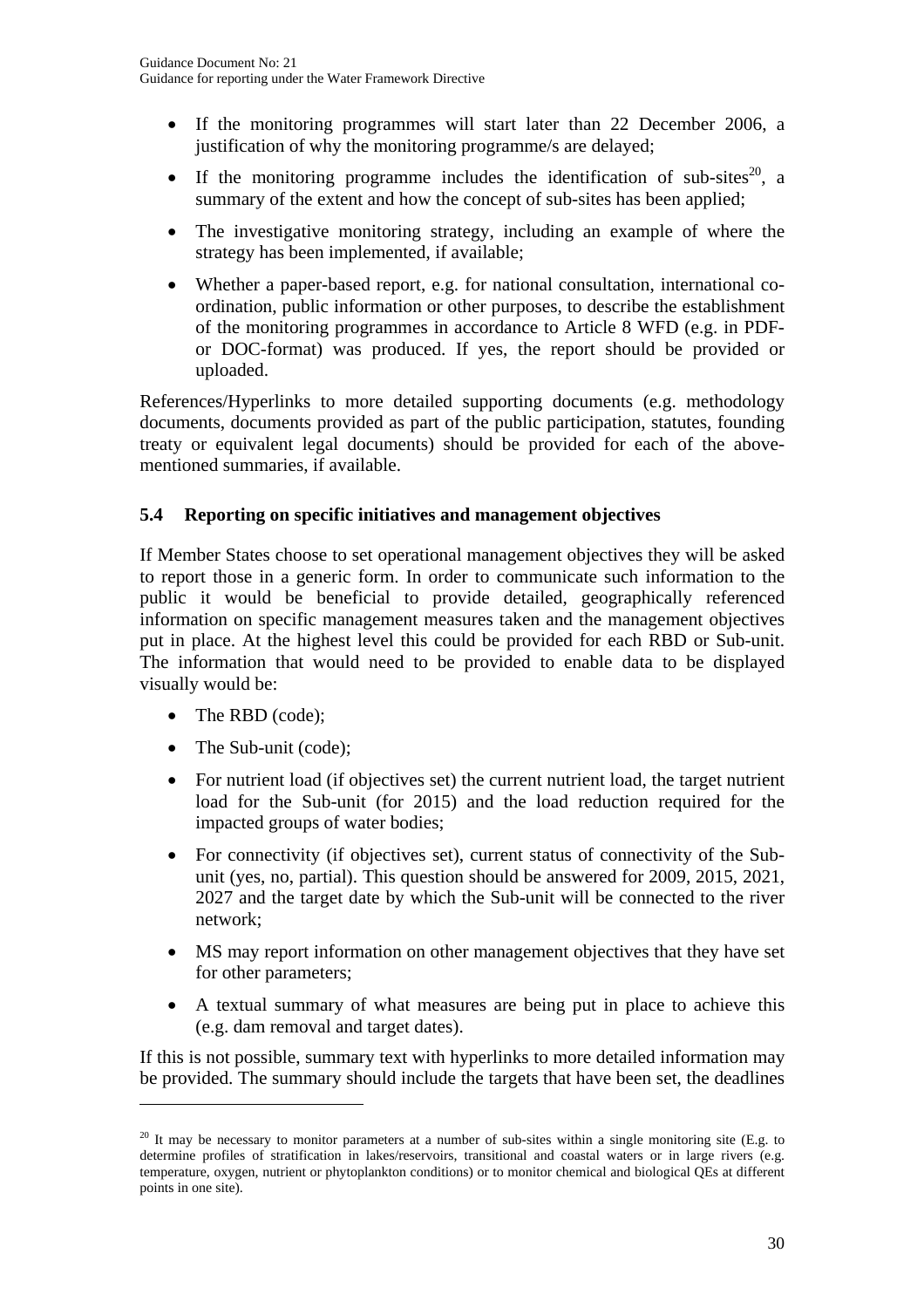by which they should be achieved, the measures in place to achieve the targets and the resulting improvements in water quality that would result. Given the generalised nature of this information it should be reported at a RBD level.

On the basis of this information, data should be provided to allow maps to be produced along the lines of the examples presented by Germany (see presentation at [http://circa.europa.eu/Members/irc/env/wfd/library?l=/working\\_groups/new\\_wg\\_repo](http://circa.europa.eu/Members/irc/env/wfd/library?l=/working_groups/new_wg_reporting/meetings/meeting_1718_october/reporting_janningppt/_EN_1.0_&a=d#261,1,Reporting 2010) [rting/meetings/meeting\\_1718\\_october/reporting\\_janningppt/\\_EN\\_1.0\\_&a=d#261,1,R](http://circa.europa.eu/Members/irc/env/wfd/library?l=/working_groups/new_wg_reporting/meetings/meeting_1718_october/reporting_janningppt/_EN_1.0_&a=d#261,1,Reporting 2010) [eporting 2010\)](http://circa.europa.eu/Members/irc/env/wfd/library?l=/working_groups/new_wg_reporting/meetings/meeting_1718_october/reporting_janningppt/_EN_1.0_&a=d#261,1,Reporting 2010).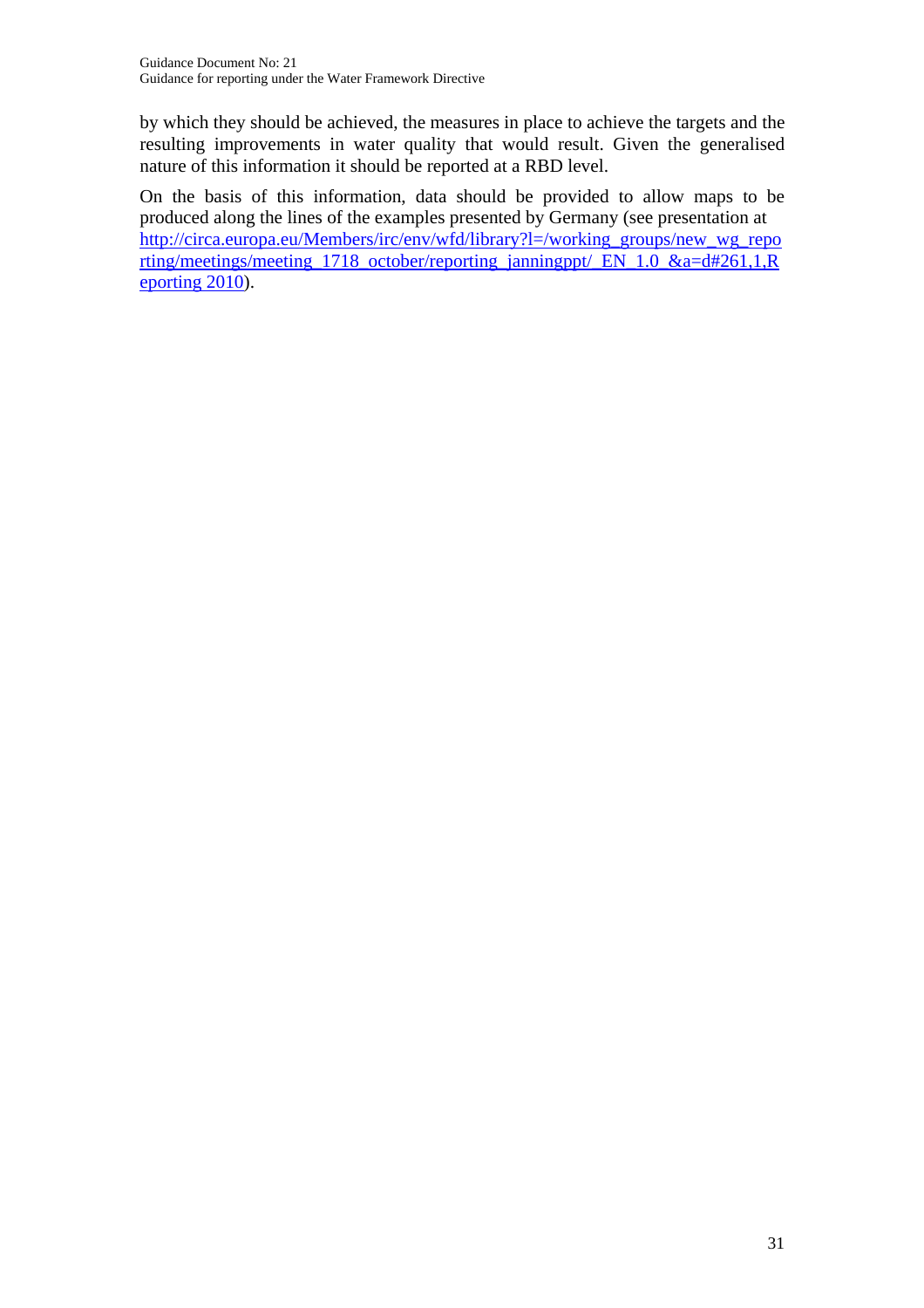Guidance Document No: 21 Guidance for reporting under the Water Framework Directive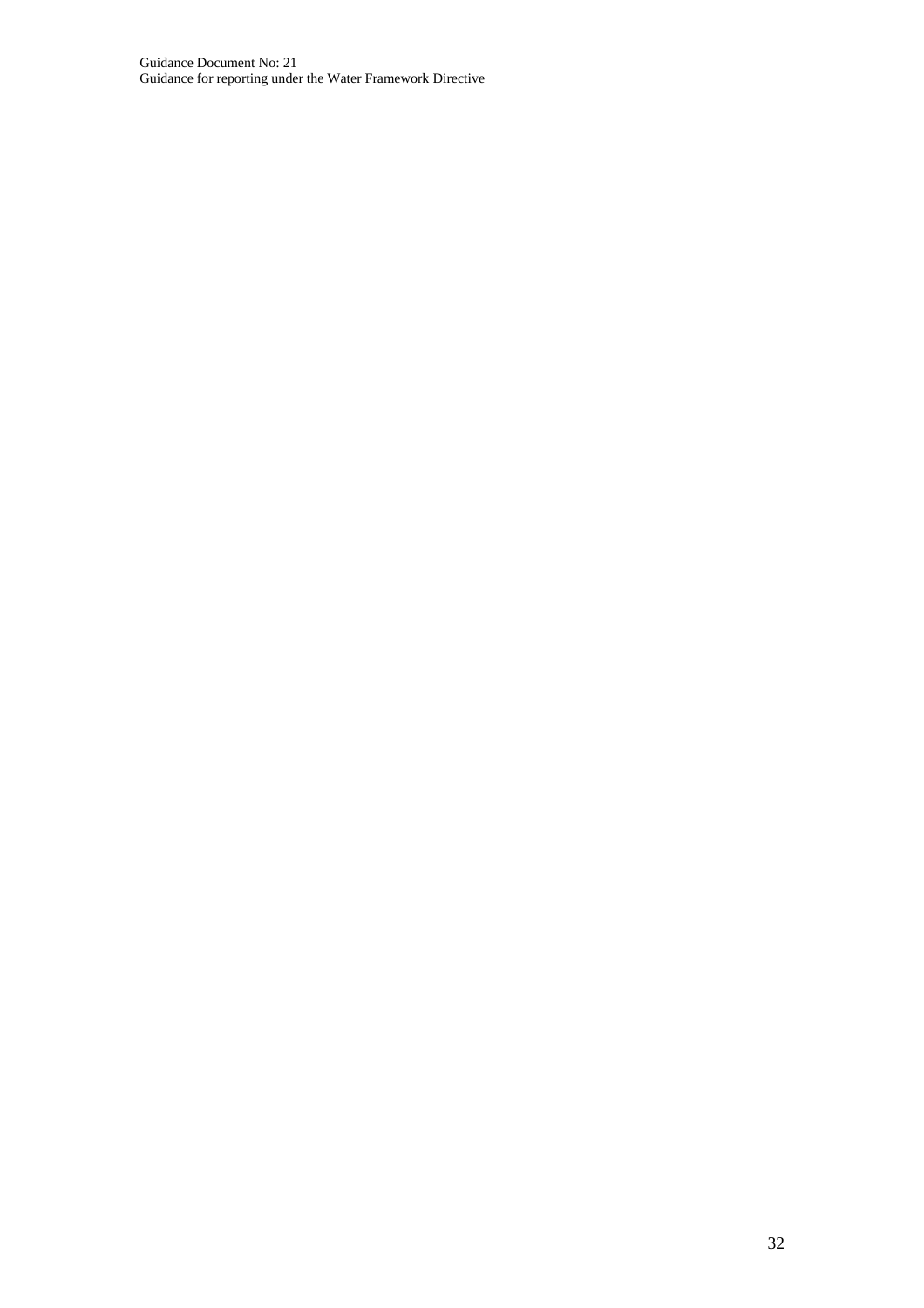# **6 REPORTING REQUIREMENTS FOR GROUNDWATER BODIES**

#### **6.1 Introduction**

 $\overline{a}$ 

#### **Identification and Characterisation of Water Bodies**

Article 5 and Annex II of the WFD requires MS to identify the location and boundaries of groundwater bodies. The Commission will use the information provided on the level of subdivision of groundwater to ensure that this is adequate to describe the status of groundwater bodies.

Article 6 of the WFD requires that a register of the water-related protected areas lying within each RBD be established. This will help to ensure that the management of the relevant water bodies also ensures the objectives of these protected areas are achieved. Annex IV of the WFD specifies what types of protected areas should be included in the register and specifies what the summary of the register, which should be part of the RBMP, should include.

#### **Classification and Monitoring of Water Bodies**

Annex V of the Water Framework Directive specifies how Member States are to monitor groundwater, present chemical and quantitative status classification results and identify groundwater bodies with significant and sustained upward trends<sup>21</sup> in pollutant concentrations. The detailed provisions and criteria for status and trend assessments are laid down in the Groundwater Directive.

In addition to the WFD reporting requirements, the Groundwater Directive introduces several additional reporting requirements to ensure that groundwater body status and trends have been defined according to the provisions of the Directive, and in a consistent and comparable way across the EU.

The reporting requirements include threshold values (groundwater quality standards set by Member States). These have to be reported along with a summary of the methodology used for identifying the pollutants (or their indicators) and deriving the threshold value(s). The criteria for establishing threshold values are included in Article 3 and Annex I and II of the GWD (reporting obligations in GWD Article 3.5 and Annex II Part C). This is linked to the pressure and impact analysis required by Article 5 of the WFD and Article 17 of the WFD relating to strategies to prevent and control pollution of groundwater. According to Article 3.1(b) of the GWD, threshold values have to be established for pollutants, groups of pollutants and indicators of pollution – the relevant parameters – which have been identified as contributing to the characterisation of groundwater bodies as being at risk of not meeting the WFD Article 4 objectives, taking into account at least the list of the GWD Part B Annex II).

Article 8 of the WFD requires MS to ensure the establishment of groundwater programmes for the monitoring of water status (quantitative and chemical), including the assessment of the available groundwater resource, in order to establish a coherent

 $21$  In this reporting sheet the term 'significant and sustained upward trends' refers to the definition in Article 2.3 of GWD.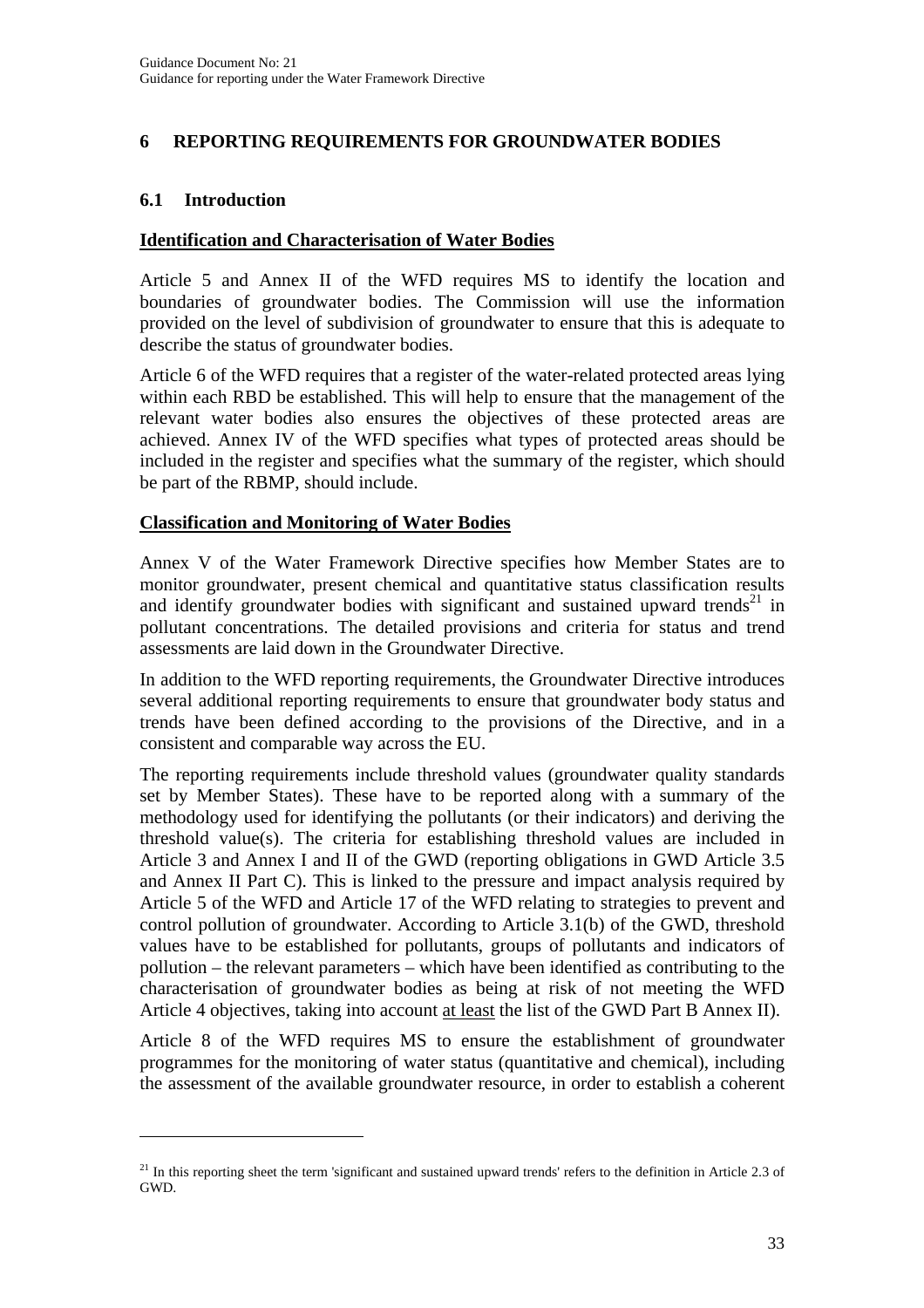and comprehensive overview of water status within each RBD. Monitoring programmes should be in place by 2006 and reported in March 2007.

The GWD requires that the results of both chemical and quantitative status assessment and the methodology used to classify groundwater bodies are reported. The requirements are laid down in WFD Annex V, GWD Article 4, and Annex III (reporting requirements in GWD Article 4.4 and Annex III point 5).

In addition, the GWD requires that the results of trend assessment and the method used for trend assessment, including the way in which results from monitoring at individual points has been used, must be reported. The starting point for trend reversal and the reasons for selecting the starting point must also be reported. Requirements for the identification of upward trends and the definition of starting points for trend reversal are laid down in GWD Article 5 and Annex IV (reporting requirements in GWD Article 5.4, 5.5 and Annex IV, Part A point 3).



## **Look Out!**

Member States first reported under Article 5 in 2005 and under Article 8 in 2007. In 2010, data should only be resubmitted if any was missing from the original submission or if any of the information has since changed.

## **6.2 How will the Commission use the information reported?**

The Commission will use the information provided on the level of subdivision of groundwater to ensure that this is adequate to describe the status of GWB. The following compliance indicators will be used:

- Number of groundwater bodies per RBD/Sub-unit;
- Average size of groundwater body per RBD/Sub-unit.

WFD Article 8 requires that groundwater monitoring programmes be established for each RBD and made operational by December 2006, and must be implemented in accordance with Annex V.

WFD Annex V (2) requires that MS must establish a groundwater monitoring programmes (quantitative and chemical status). The groundwater network must be designed in order to provide a reliable assessment of the status of all GWBs or groups of GWBs, including the assessment of the available groundwater resource.

For further information in relation to the establishment of monitoring programmes in accordance with the WFD, refer to the Monitoring Guidance Document (WFD CIS Guidance Document No. 7).

A summary report of the monitoring programmes was reported to the Commission by March 2007. This summary should be sufficient to enable the Commission to carry out screening to ensure that the monitoring networks established for each purpose will be adequate to provide a comprehensive and coherent overview of groundwater status for each RBD within each MS.

The Commission will check comparability of the monitoring programmes between Member States and consistency with the requirements of Annex V WFD and the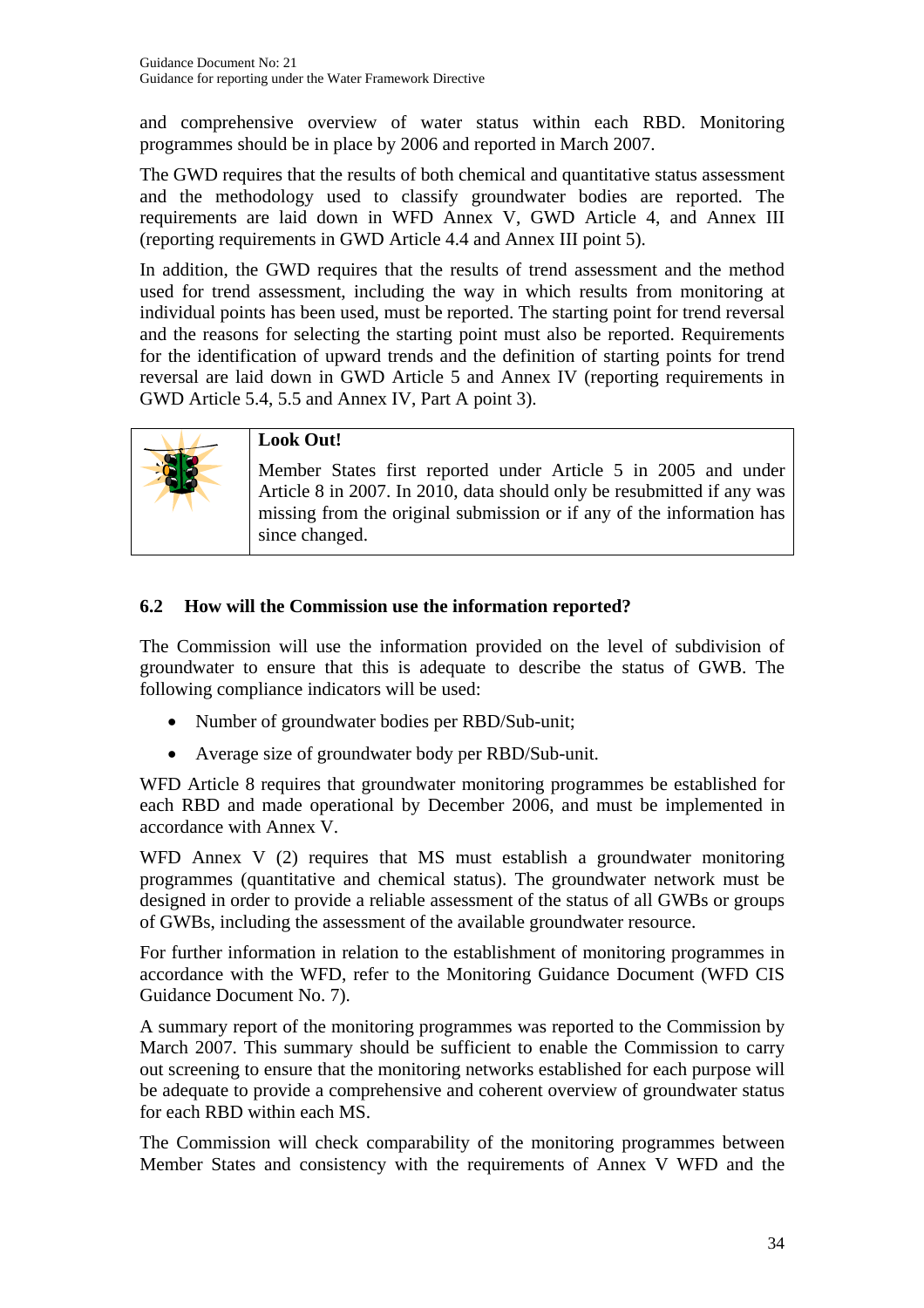outcome of the Article 5 analysis. Moreover, the Commission will use this information to inform the European Parliament and the public about the implementation progress in the Member States. Finally, some of the base data sets (such as geographic information) are necessary to establish a reference dataset with which monitoring results can be related and exchanged between the Member States and the European bodies more easily at a later stage.

Information provided by Member States under the Groundwater Directive will be used to ascertain whether they have established and applied methodologies, in accordance with the WFD and GWD, for: deriving threshold values; assessing status (chemical and quantitative) and; identifying environmentally significant pollutant trends (and starting points for trend reversal).

The Commission will determine whether the methods applied are comparable between Member States and River Basin Districts. The comparison of assessment criteria and thresholds will make the level and ambition of environmental protection more transparent and will allow any differences to be identified. Information on threshold values and the substances for which such values have been established will be summarised and analysed.

Although compliance will not be assessed in 2010, a key indicator will be number of poor status groundwater bodies per River Basin District (i.e. those not of good status). This information will be provided to the public through WISE. Appropriate explanation will accompany the information on status noting that an overall result of poor status could reflect problems that are very different in severity and character (i.e. the problems can exist throughout the whole groundwater body or only in part of the body and the gap between the WFD objectives and the actual state of the groundwater can be large or small).

The following compliance indicators will be used:

- It will be analysed whether threshold values have been established in accordance with the Groundwater Directive. Did Member States set a comprehensive set of criteria for assessing "good status" which is consistent with the WFD and comparable throughout the EU? (Possible answers: Yes / No / To a certain extent / unclear – not sufficient information);
- No compliance check will be carried out on status and trends results. However, for the purposes of illustrating the current status of water bodies to the public the indicator percentage of the groundwater bodies being of good and poor chemical and quantitative status (based on available maps) will be used.

The Commission will use the information provided by Member States on protected areas to ensure that a register of protected areas has been established in the RBD.

The following compliance indicator will be used:

• Has information relating to protected areas been provided?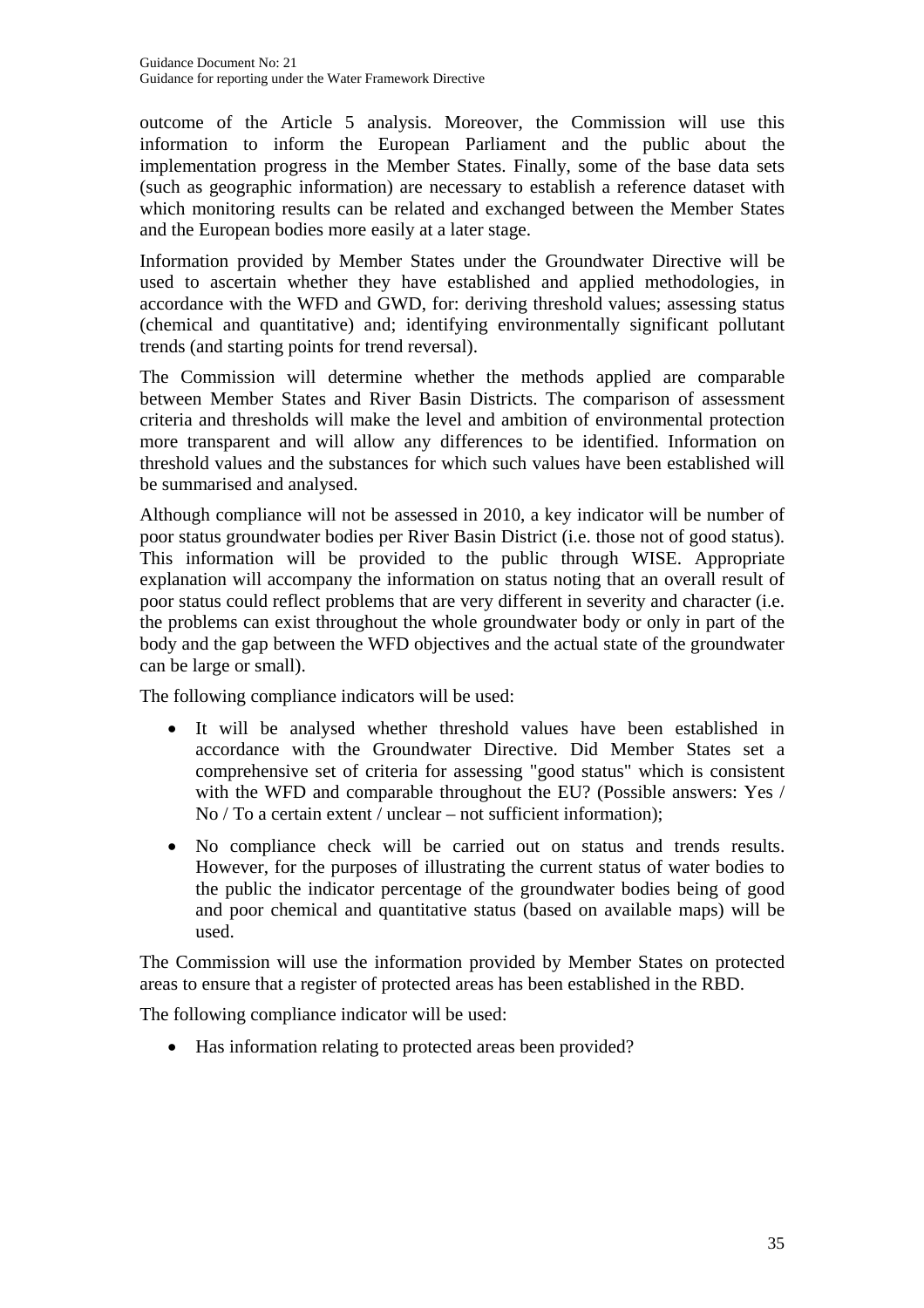# **6.3 Information to be provided**

## **Data**

For each **RBD** the following data are required:

- Total number of groundwater bodies;
- Average area  $(m^2)$  of the groundwater bodies;
- Number of groundwater bodies for which there are directly dependent surface water or terrestrial ecosystems.

For each **surveillance and operational monitoring programme**, the following data are required:

- Intended start date (if it differs from 22 December 2006);
- Total number of monitoring sites to be (or expected to be) monitored;
- Total number of protected areas used for drinking water abstraction (from groundwater) for which there are groundwater monitoring sites associated;
- List of parameters (mainly level and pollutants) expected to be monitored.

For sites that are located in drinking water abstraction areas, the following data are required:

- Any additional monitoring requirements in relation to drinking water abstraction areas, over and above those already provided;
- Detailed site-specific information on monitoring frequencies is only required where monitoring deviates from the general programme outlined above.

No specific monitoring results per monitoring station in water bodies will be required at this stage. For the purpose of plausibility and consistency checking with the assessment of status, other data submitted to WISE (e.g. WISE-SoE reporting) may be used. If the Commission requires additional monitoring data for an in-depth analysis, a specific data request will be issued.

The following information on the **classification used for groundwater bodies** should be reported for each RBD:

- The Threshold Values (TV) established in accordance to Article 3 of the GWD and the level at which TV are established (Member State level / international RBD / national part of RBD / GWB level) $^{22}$ ;
- The Threshold Values established for nitrates and pesticides, only if more stringent than the groundwater quality standards identified in Annex 1 of GWD;
- The starting point for trend reversal, and reasons for their definition where they are different from 75% of the applicable TV.

Table 3 summarises the information requested.

 $^{22}$  All TVs that are relevant for the RBD should be reported, including those developed at MS or GWB level.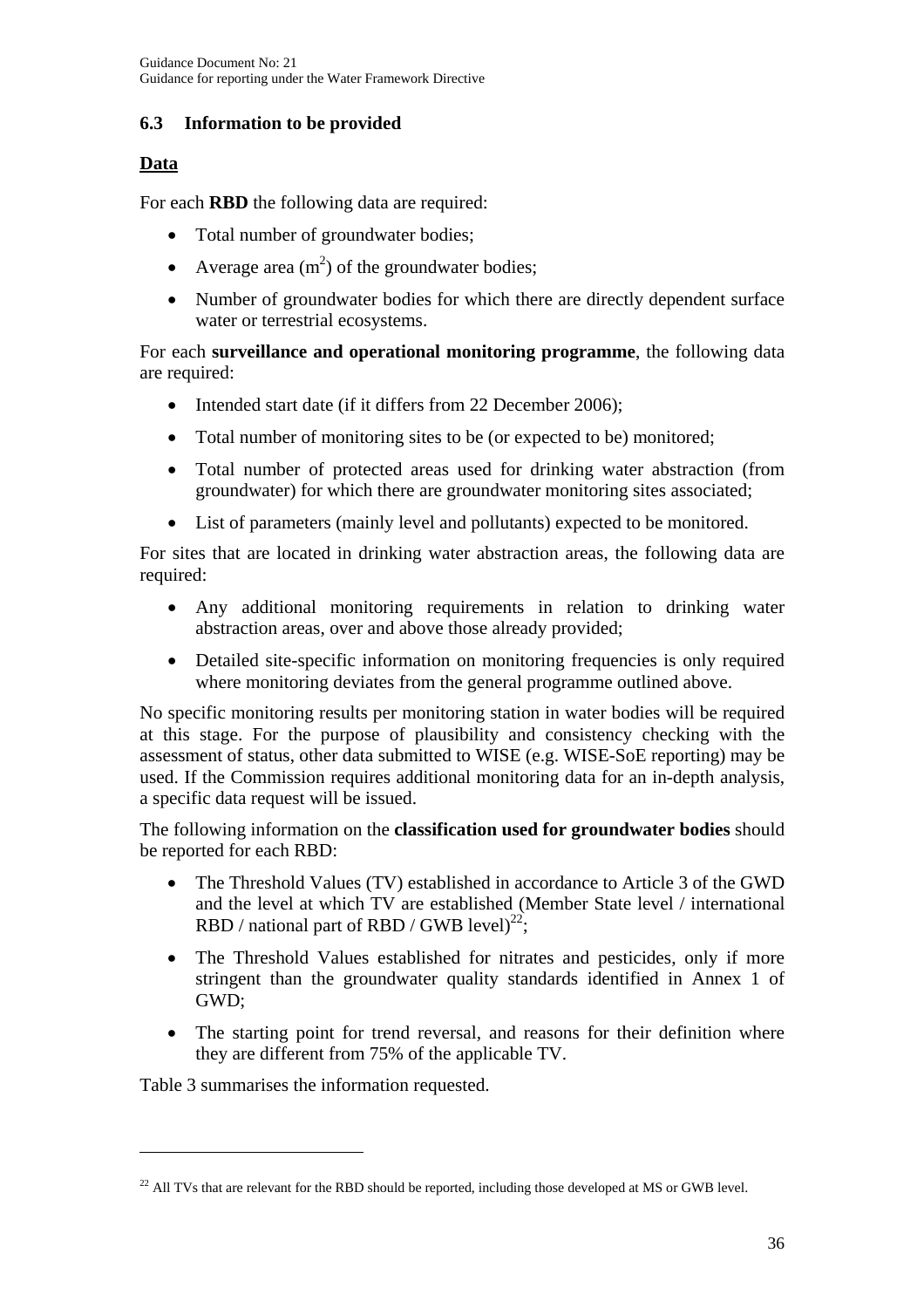| Pollutants /<br><b>Indicators</b>    | <b>Threshold</b><br>Value (or<br>range) <sup>2, 4</sup> | Level on which the TV is established<br>(Member State / international RBD /<br>national part of RBD / GWB) | <b>Starting</b><br>point for<br>trend<br>reversal (in<br>$\%$ of TV) <sup>3, 4</sup> |
|--------------------------------------|---------------------------------------------------------|------------------------------------------------------------------------------------------------------------|--------------------------------------------------------------------------------------|
| <b>Nitrates</b>                      |                                                         |                                                                                                            |                                                                                      |
| Active<br>substance in<br>pesticides |                                                         |                                                                                                            |                                                                                      |
| Pesticides total                     |                                                         |                                                                                                            |                                                                                      |
| Parameter $11$                       |                                                         |                                                                                                            |                                                                                      |
| Parameter $21$                       |                                                         |                                                                                                            |                                                                                      |
|                                      |                                                         |                                                                                                            |                                                                                      |
| Parameter n                          |                                                         |                                                                                                            |                                                                                      |

**Table 3 Information required on Groundwater Classification** 

<sup>1</sup>) Considering at least the list of substances as contained in Part B of Annex II of GWD and extended by further relevant parameters/indicators as appropriate.

 $^{2}$ ) For nitrates and pesticides, only if different from those in Annex I to GWD.

3 ) Only if different from 75%.

<sup>4</sup>) Insert the range of TVs respectively the range of starting points if different TVs or starting points are applied at GWB-level within the RBD.

The following should be reported on **groundwater chemical status**, background levels and trends for each **groundwater body or group of groundwater bodies**:

- The result of the chemical status assessment (good/poor);
- If the GWB is identified as poor status;
	- o The relevant pollutants / indicators for the GWB as referred to in Annex II Part A of GWD including the observed concentration values; and
	- o The reason(s) for failing to achieve good chemical status, including the threshold values or quality standards that have been exceeded:
		- Multi-selection of reasons:
		- a) Saline or other intrusions;
		- b) Exceedance of one or more quality standard or threshold value;
		- c) Failure to meet environmental objectives in associated surface water bodies or significant diminution of the ecological or chemical status of such bodies;
		- d) Significant damage to terrestrial ecosystems which depend directly on the groundwater body;
		- e) Deterioration in quality of waters for human consumption;
		- f) Significant impairment of human uses;
		- g) Significant environmental risk from pollutants across the groundwater body.
- The background level for those substances that occur naturally in the groundwater body and for which threshold values have been established;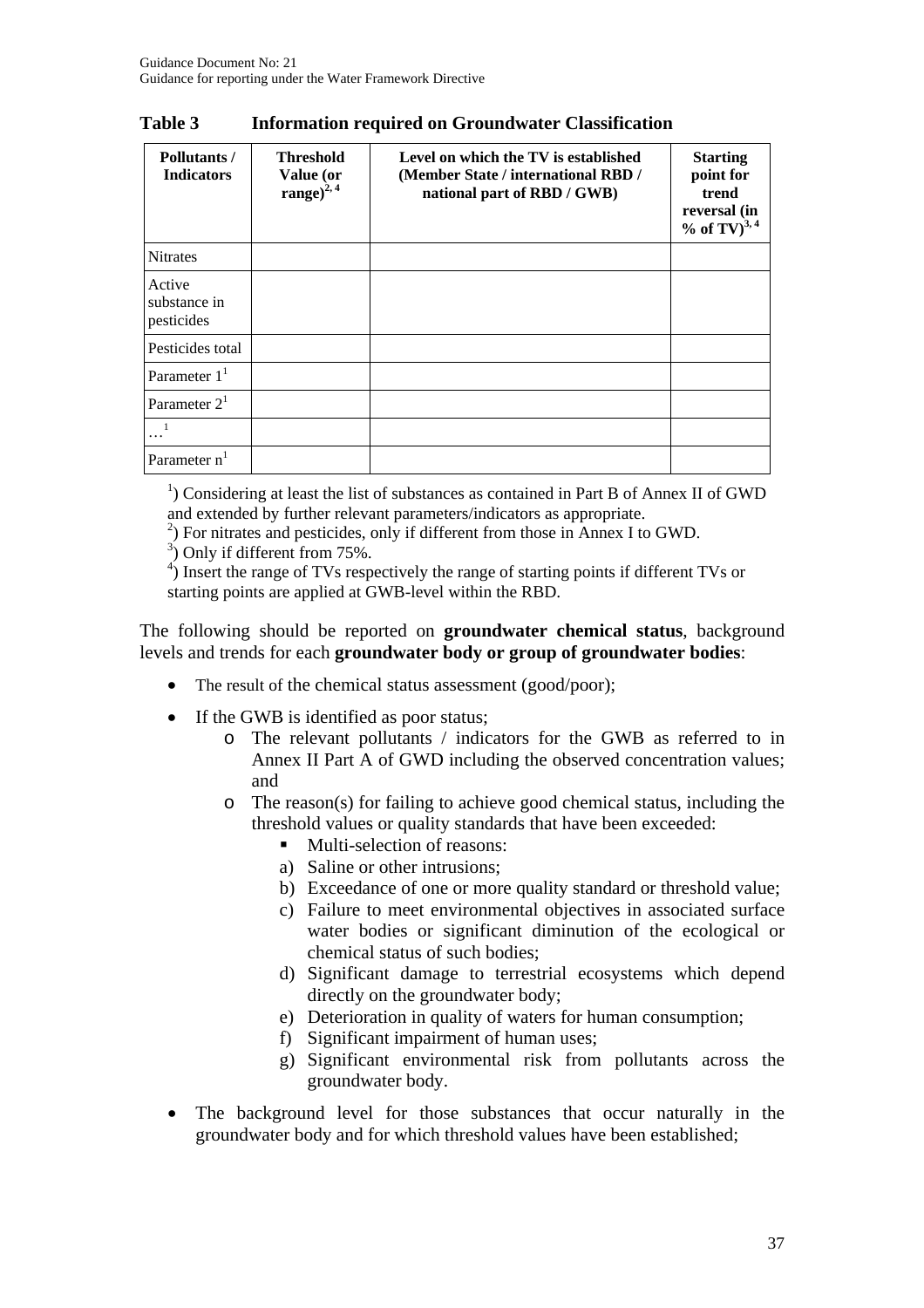Information on significant and sustained upward trends including the pollutants for which trend assessment has been required.

#### The following should be reported on **quantitative status for each groundwater body or group of groundwater bodies**:

- The results of quantitative status assessment (good/poor);
- If the GWB is identified as poor status;
	- o The reason(s) for failing good quantitative status:
		- Multi-selection of reasons:
		- a) Exceedance of available groundwater resource by long-term annual average rate of abstraction that may result in a decrease of groundwater levels;
		- b) Failure to achieve environmental objectives (Article 4 WFD) for associated surface waters;
		- c) Significant diminution of the status of surface waters;
		- d) Significant damage to terrestrial ecosystems directly depending on groundwater;
		- e) Saline or other intrusion.

#### **Summary text**

Summary text should be provided for each RBD covering the following items:

- The methodology/criteria used to delineate GWBs;
- A list of any legislation identifying additional national, regional or local water related protected areas other than those identified in EU legislation;
- The establishment of groundwater threshold values (GWD Annex II Part C) covering the following items:
	- o The way the procedure set out in Annex II Part A of the Groundwater Directive has been followed to derive threshold values;
	- o The relationship between threshold values and background levels for naturally occurring substances;
	- o The relationship between threshold values and environmental quality objectives and other standards for water protection that exist at national, Community or international level.
- The assessment of groundwater chemical and quantitative status describing the following methodologies:
	- o The assessment of groundwater chemical status to cover an explanation of how exceedances of groundwater quality standards or threshold values at individual monitoring points have been taken into account in the final assessment, including the indication of what option from GWD Article 4.2 has been used (GWD Article 4.4);
	- o The assessment of groundwater quantitative status.
- The assessment of trends and trend reversal (GWD Article 5.4) describing:
	- o The way in which the trend assessment at individual monitoring points within a body or a group of bodies of groundwater, has contributed to identifying that those bodies are subject to a significant and sustained upward trend;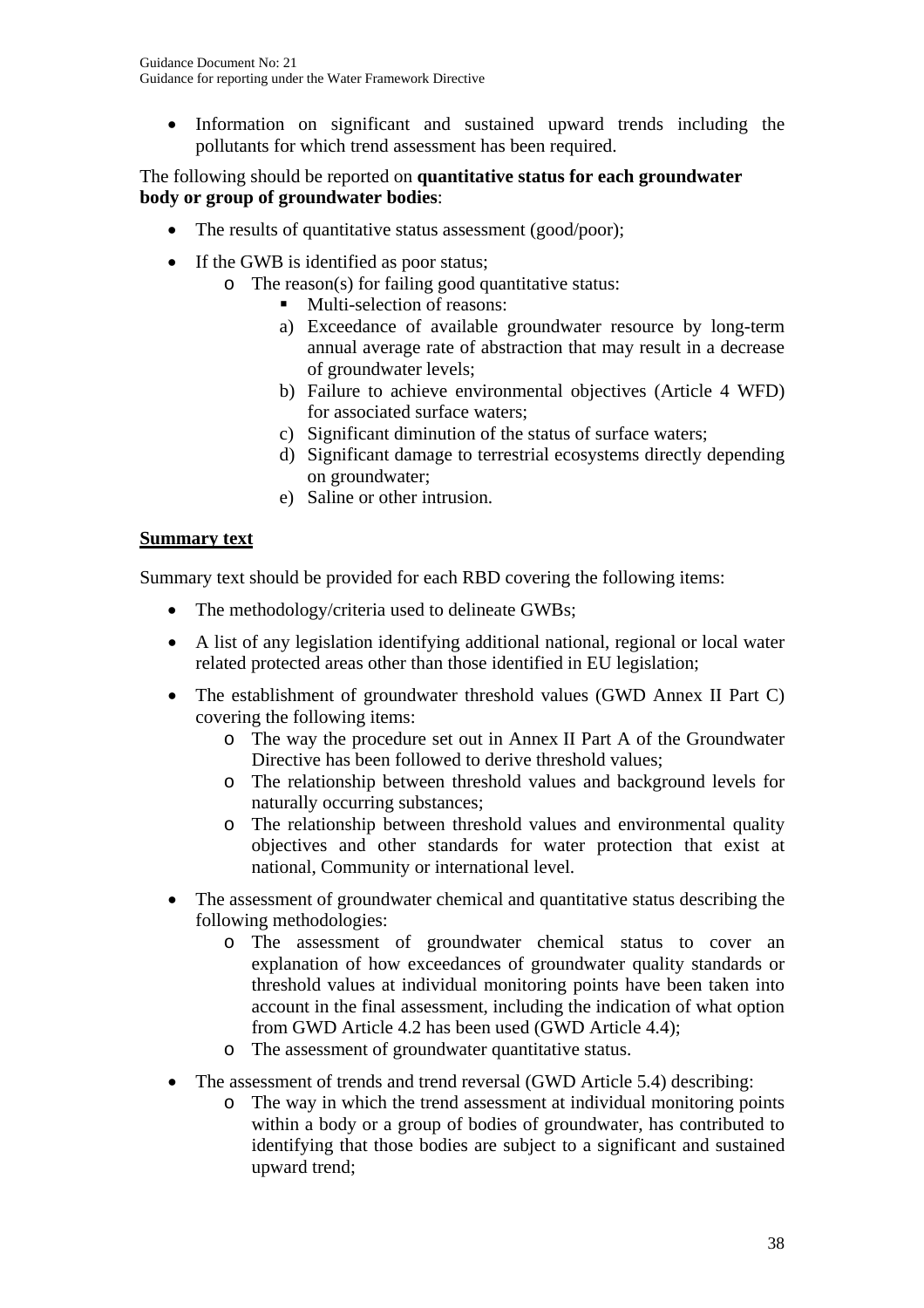- o The way in which the trend assessment at individual monitoring points within a body or a group of bodies of groundwater has contributed to identifying that those bodies are subject to a reversal of that significant and sustained upward trend;
- o The reasons to establish starting points for trend reversal where they are different from 75% of the parametric value of the threshold value or groundwater quality standards (see GWD Article 5.4 and Annex IV, Part B, point 1).
- The results of any existing assessments of the impacts of relevant (expanding) plumes (GWD Article 5.5) in particular, verification by additional trend assessments that existing plumes from contaminated sites do not expand, do not deteriorate the chemical status of groundwater bodies and do not present a risk for human health and the environment;
- For transboundary groundwaters, a summary of the steps put in place to coordinate the objectives (establishment of threshold values, status and trend assessment).

Summary text for **quantitative and chemical monitoring programmes** should be provided separately covering the following items:

- The methodology/criteria used to;
	- o select sites;

 $\overline{a}$ 

- o select monitoring frequencies.
- The sampling and analysis methodology to be used and details of any relevant national or international standards (e.g. CEN/ISO);
- The extent of where any monitoring deviates from what is outlined in the monitoring programme overview above (e.g. frequency, QEs) and number or percentage of sites that is affected (in particular for surveillance monitoring and where possible/applicable also for operational monitoring);
- If the monitoring programmes will start later than 22 December 2006, a justification of why the monitoring programme/s are delayed;
- If the monitoring programme includes the identification of sub-sites $^{23}$ , a summary of the extent and how the concept of sub-sites has been applied.

References/Hyperlinks to more detailed supporting documents (e.g. methodology documents, documents provided as part of the public participation, statutes, founding treaty or equivalent legal documents) should be provided for each of the abovementioned summaries, if available.

<sup>&</sup>lt;sup>23</sup> It may be necessary to monitor parameters at a number of sub-sites within a single monitoring site (E.g. to determine profiles of stratification in lakes/reservoirs, transitional and coastal waters or in large rivers (e.g. temperature, oxygen, nutrient or phytoplankton conditions) or to monitor chemical and biological QEs at different points in one site).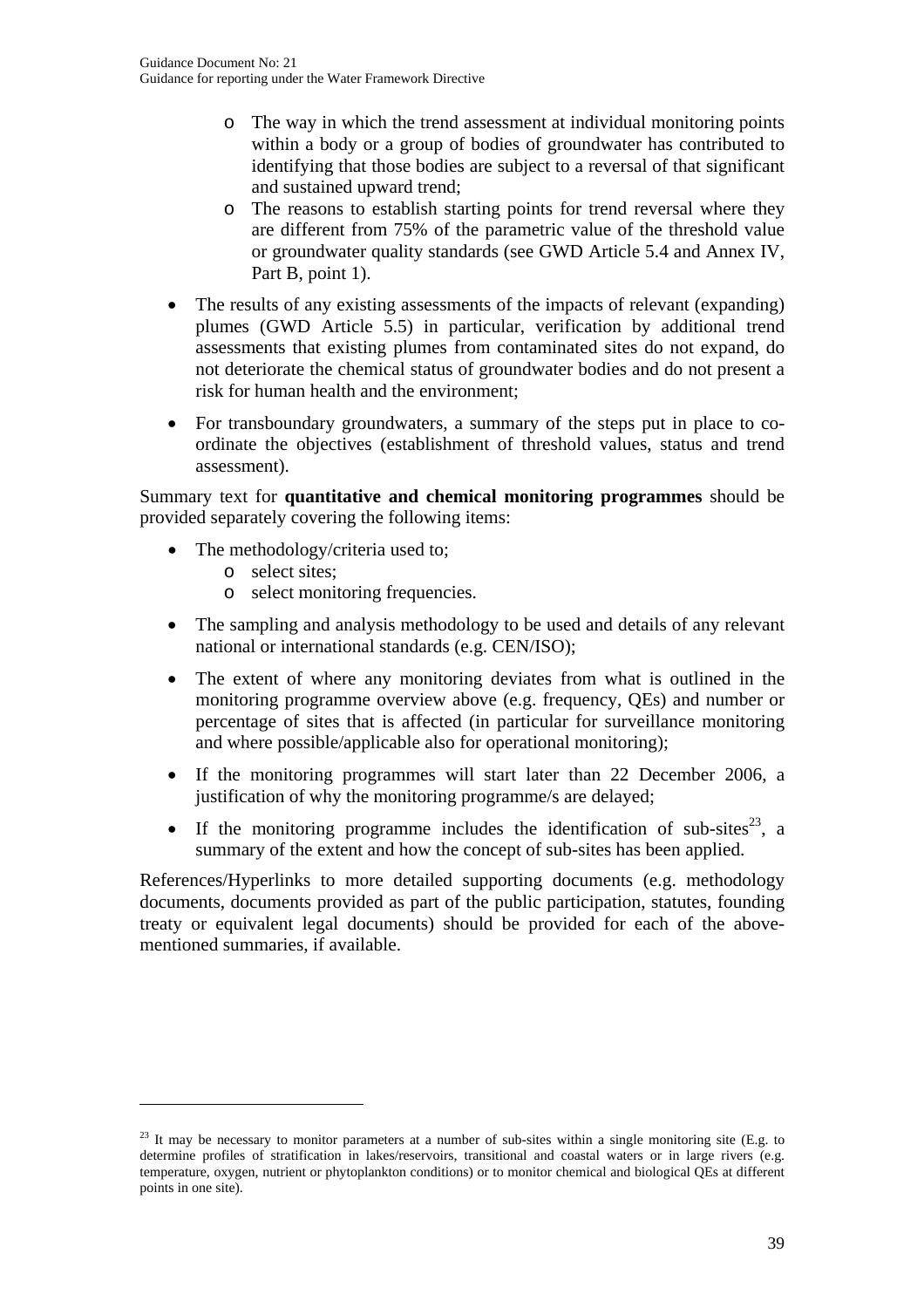Guidance Document No: 21 Guidance for reporting under the Water Framework Directive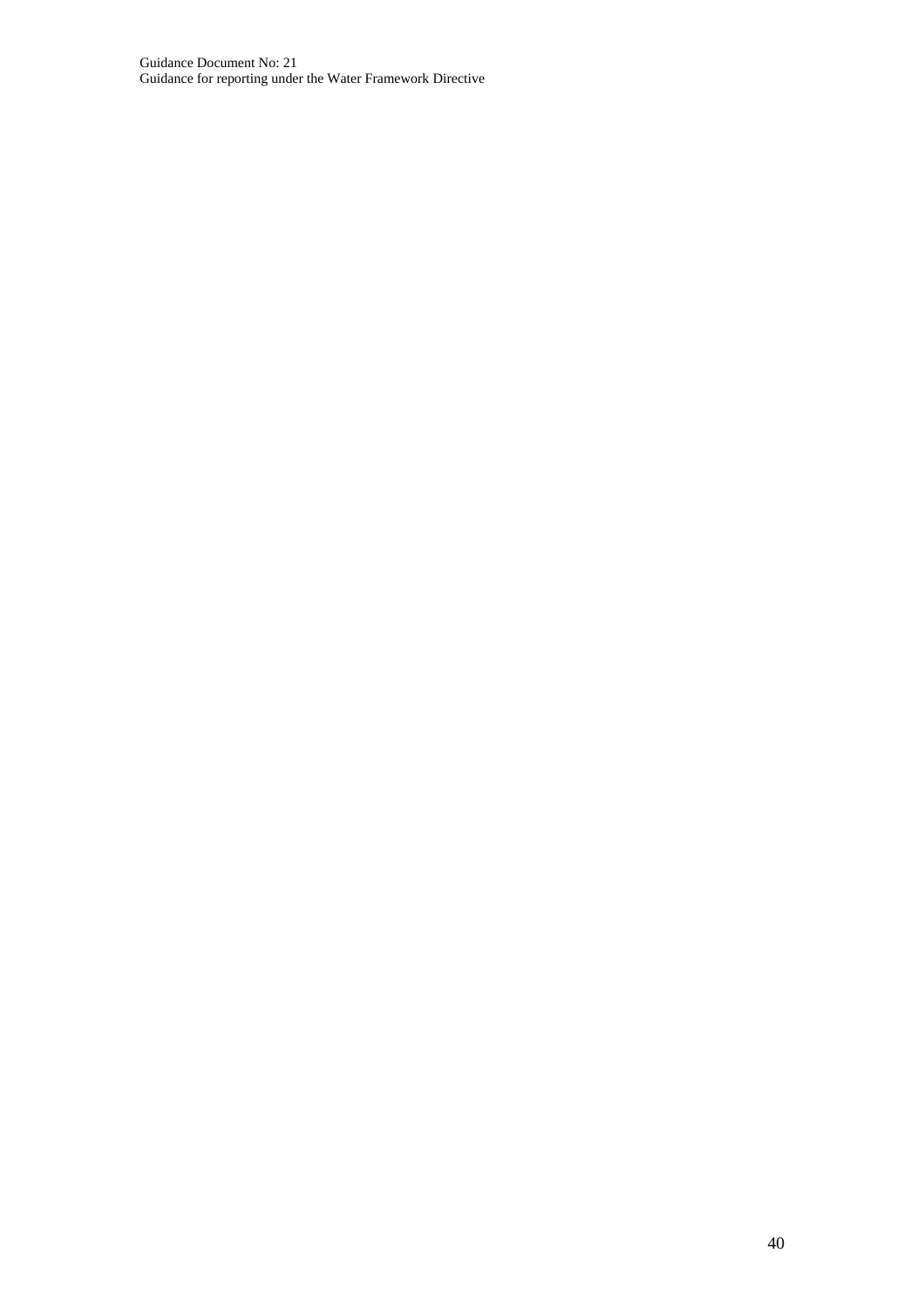## **7 REPORTING REQUIREMENTS FOR PRESSURES, IMPACTS AND PROGRAMMES OF MEASURES**

# **7.1 Introduction**

Article 5 of the WFD requires MS to identify the key pressures present in the RBD likely to cause water bodies to be of less than good status. It also requires MS to assess the impacts on water bodies to support the determination of status.

Article 11 of the WFD requires MS to ensure the establishment of a programme of measures for each RBD, or part of international RBDs within its territory to achieve the objectives laid down in Article 4 of the Directive. The programme of measures should take account of the analyses carried out according to Article 5 and the subsequent monitoring results collected with the network established under Article 8.

For each RBD, the programme of measures must include "basic" and, where required, "supplementary measures". Basic measures are listed in Article 11(3) of the Directive. The basic measures are divided into those measures which are regulated in other EU directives (Article 11  $(3)(a)$ ) (including those listed in Annex VI, part A) and those measures additionally introduced by the WFD (Article 11 (3), sub-paragraphs (b) to (l)).

A tentative list of supplementary measures (Article 11 (4)) are listed in Annex VI, part B.

Article 4(4-9) of the WFD allows MS to extend the deadlines for the achievement of good status/potential or to set other objectives under certain specified circumstances. Additional information can be found in the CIS Paper on "Environmental Objectives" agreed in  $2005^{24}$ .

Article 4(4-9) goes on to require MS to provide information regarding such extensions or other objectives and the reasons for it in the River Basin Management Plan.



 $\overline{a}$ 

#### **Look Out!**

Member States first reported under Article 5 in 2005 and under Article 8 in 2007. In 2010, data should only be resubmitted if any was missing from the original submission or if any of the information has since changed.

#### **7.2 How will the Commission use the information reported?**

The purpose of the collection of the information is to identify the main pressures within the RBD. The summary information will be used to compile maps at a European level of relevant pressures and to ensure that relevant pressures have been identified at RBD level. Statistics and information will be provided to the European Parliament at EU wide level. Information will be provided to the public through WISE.

<sup>&</sup>lt;sup>24</sup>http://forum.europa.eu.int/Public/irc/env/wfd/library?l=/framework\_directive/thematic\_documents/environmenta [l\\_objectives/environmental\\_20605pdf/\\_EN\\_1.0\\_&a=d](http://forum.europa.eu.int/Public/irc/env/wfd/library?l=/framework_directive/thematic_documents/environmental_objectives/environmental_20605pdf/_EN_1.0_&a=d)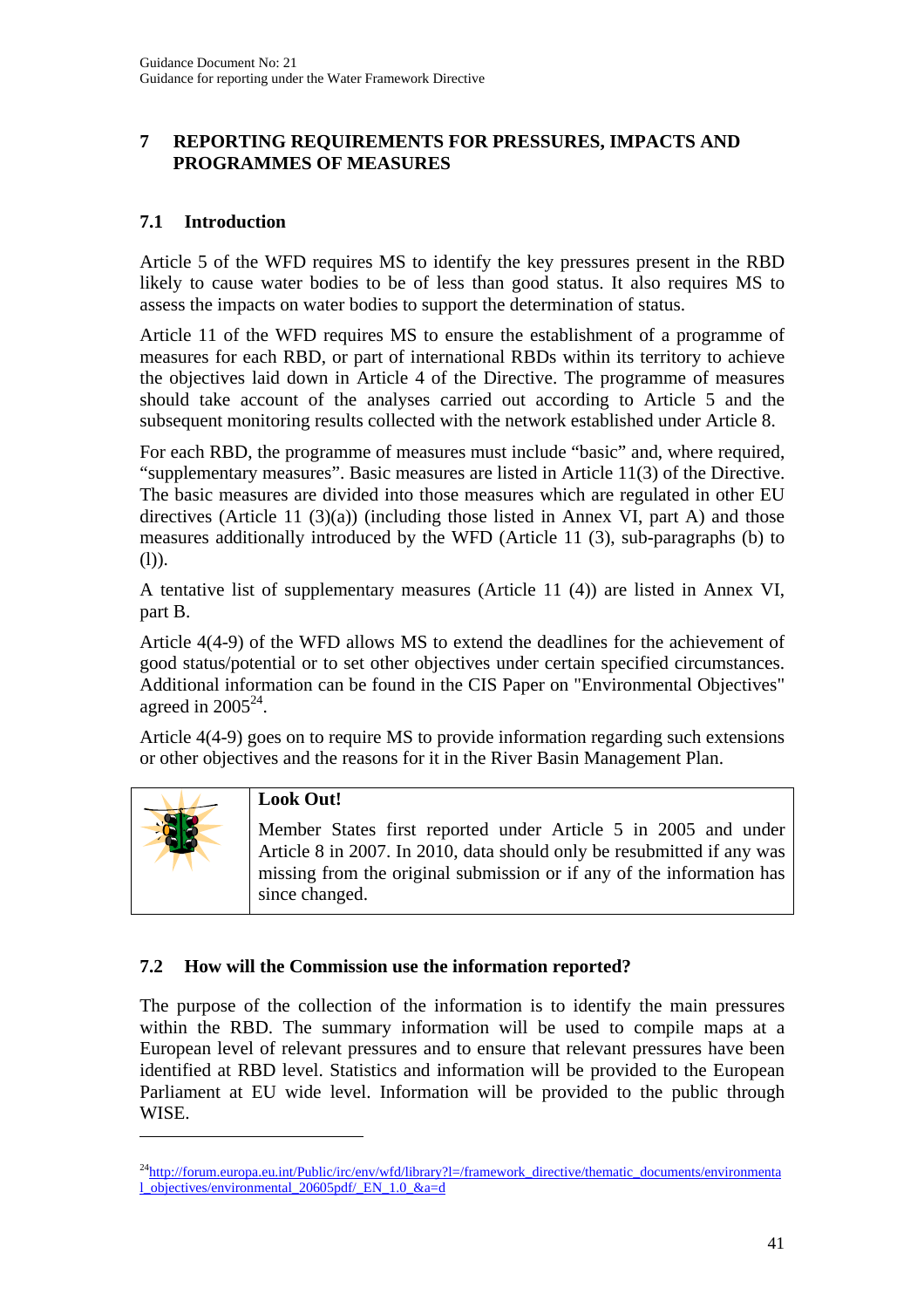The following compliance indicators relating to surface waters will be used:

- Number of water bodies failing to reach good status/potential as a result of each pressure;
- Number of water bodies or river length etc/Sub-unit "not in good status/potential" as a result of point sources (either as a result of point sources only or in combination with other pressures);
- Whether information has been provided on the substances discharged from point sources and the load of those substances;
- Number of water bodies/Sub-unit "not in good status/potential" as a result of diffuse sources (either as a result of diffuse pollution only or in combination with other pressures):
- Whether information has been provided on the substances discharged from diffuse sources and the load of those substances;
- Whether information has been provided on the number of abstraction points and the volumes abstracted;
- Number of water bodies/Sub-unit "not in good status/potential" as a result of water abstractions (wholly or partially):
- Whether information has been provided on the water flow regulations and morphological alterations;
- Number of water bodies/Sub-unit "not in good status/potential" as a result of water flow regulations and morphological alterations, either as a result of water flow regulations and morphological alterations only or in combination with other pressures;
- For each pressure type (point sources, diffuse sources, water abstractions, and water flow regulations and morphological alterations) is "significance" defined in a way that is comparable with the approach used in other RBDs/Member States;
- Number of water bodies/Sub-unit "not in good status/potential" as a result of unknown pressures;
- Whether information has been provided on the actions to be taken to identify the unknown pressures;
- Whether information on the impacts on surface water bodies has been provided;
- Whether information on the impacts on uncertainties and data gaps have been provided;
- Whether sufficient steps have been taken since 2005 to address the uncertainties and data gaps;
- Whether future plans have been put in place to address any continuing uncertainties and data gaps;

The following compliance indicators relating to groundwaters will be used: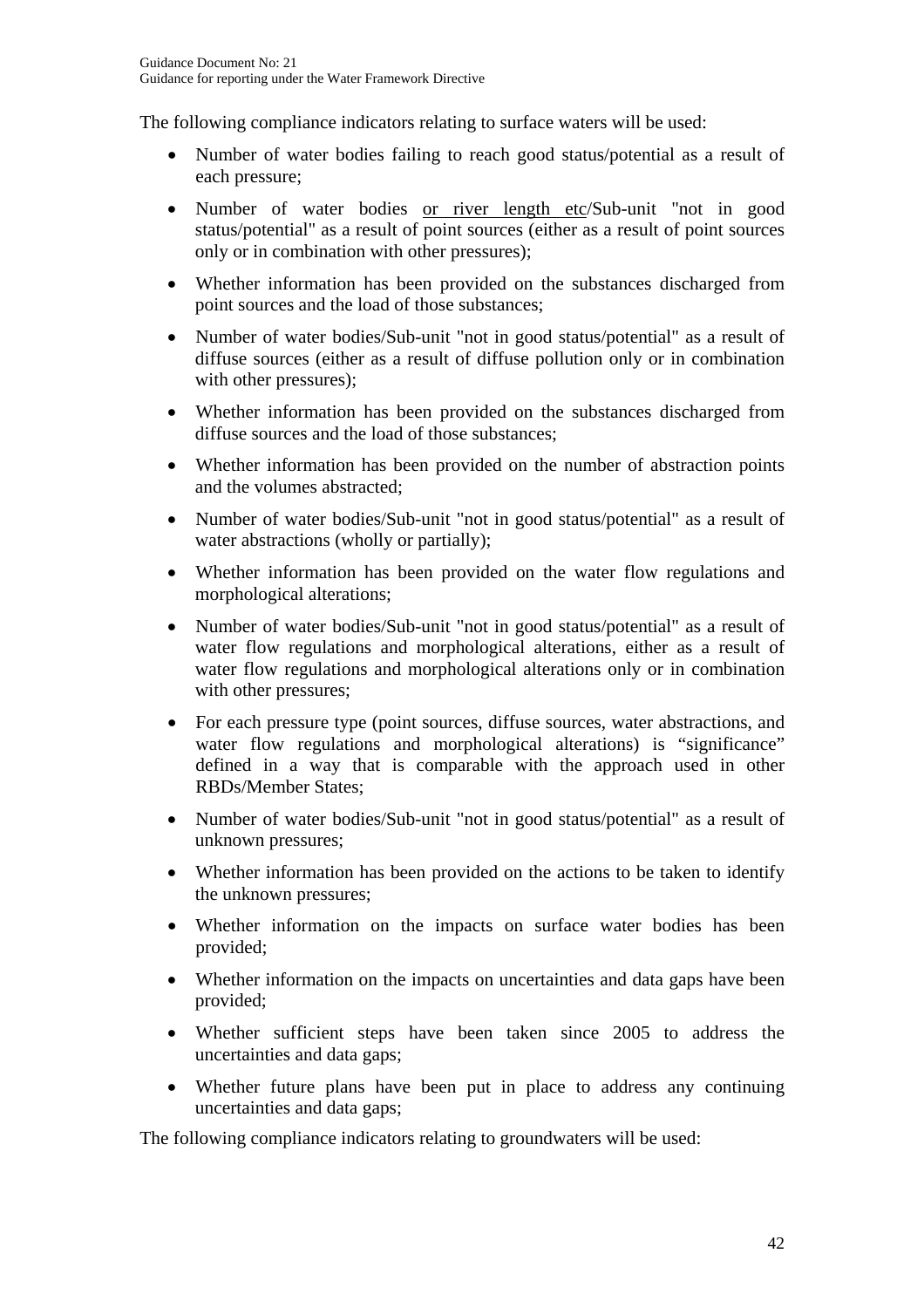- Number of groundwater bodies failing to reach good status as a result of each pressure or combination of pressures (depending on the information provided);
- Number of GWBs/RBD "not in good status" as a result of point sources (either as a result of point sources only or in combination with other pressures);
- Whether information has been provided on the substances discharged from point sources and the load of those substances;
- Whether information has been provided on the substances discharged from diffuse sources and the loads of those substances;
- Number of GWB/RBD "not in good status" as a result of water abstractions only or in combination with other pressures;
- Whether information has been provided on the number of abstraction points and the volumes abstracted;
- Number of water bodies/RBD "not in good status" as a result of artificial recharge only or in combination with other pressures;
- Whether information has been provided on the number of artificial recharges and the volumes concerned;
- Number of GWBs/RBD "not in good status" as a result of saltwater intrusion (either as a result of saltwater intrusion only or in combination with other pressures);
- Whether information has been provided on the number of groundwater bodies affected by saltwater intrusion;
- Number of groundwater bodies/RBD "not in good status" as a result of pressures not covered by other reporting sheets or unknown pressures;
- Whether information has been provided on the actions to be taken to identify the pressures;
- Whether information on the further characterisation/assessment of human impacts on GWBs has been provided;
- What level of further characterisation of groundwater has been carried out and what plans are in place to complete the work in preparation for the publication of the draft River Basin Management Plans in 2010;
- Whether information on the impacts on uncertainties and data gaps has been provided;
- Whether sufficient steps have been taken since 2005 to address the uncertainties and data gaps;
- Whether plans have been put in place to address any continuing uncertainties and data gaps.

Information provided by Member States on the summary of steps and measures taken to meet the requirements of Article 11 will be used by the Commission to ensure that the provisions of Article 11 have been properly and consistently applied according to the Directive, and to provide information to the Parliament and public on the relevant measures. A screening assessment will be made on the basis of the compliance indicator which builds on an approach based on pressures.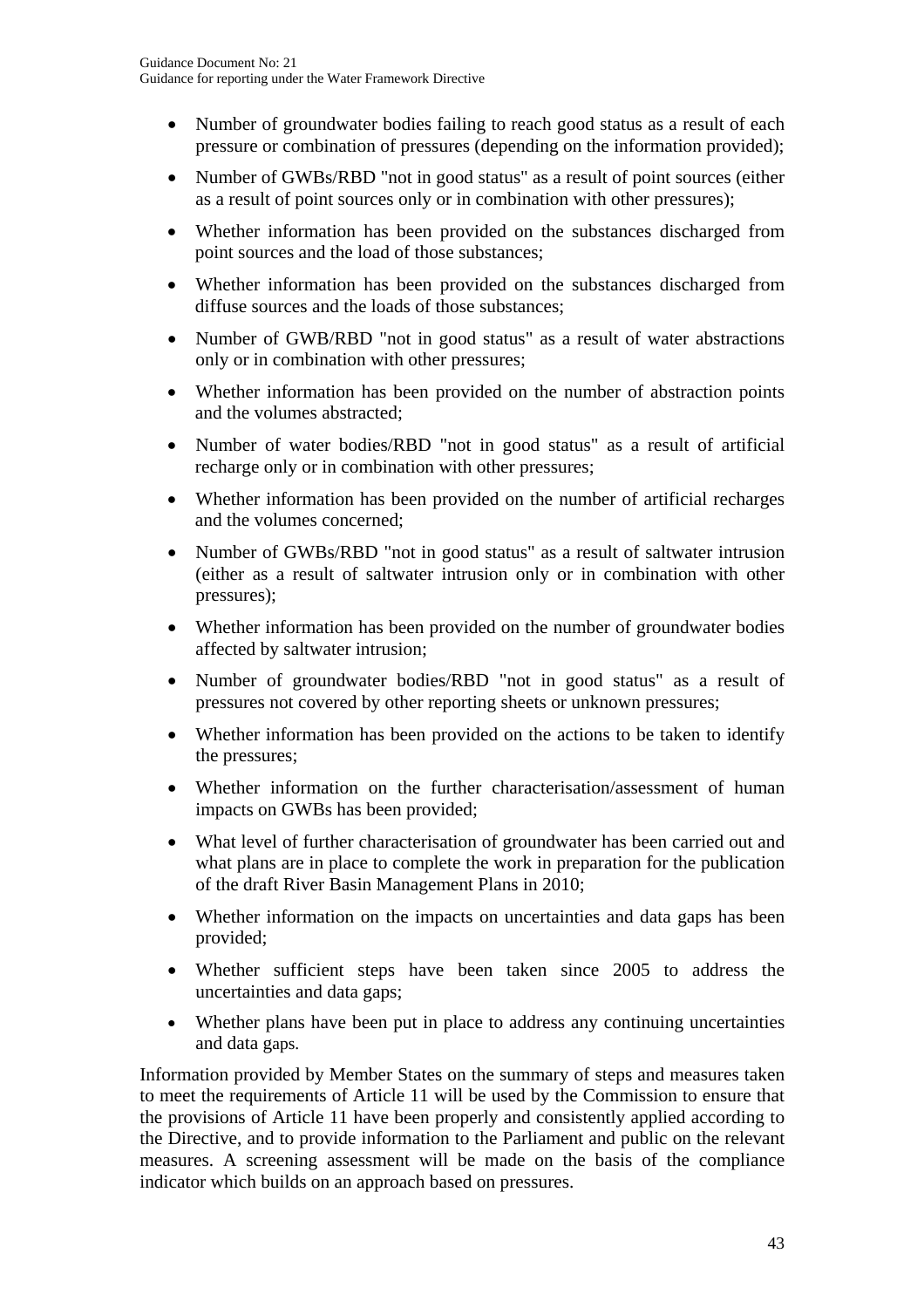The following compliance indicators will be used:

- For every significant pressure that has been identified, the Commission will check that Member States have ensured that measures are in place to address that pressure or that exemptions are applied and justified. An aggregated compliance indicator will be developed. (Possible answers: Yes / No / To a certain extent/unclear – not sufficient information);
- A check list will be developed to ensure that every point in Article 11 and any other relevant aspects is covered in some place of the Programme of Measures and to ensure that every pressure identified has been adequately addressed.

The Commission will use information provided by Member States on the classification of status to give summary statistics to the European Parliament and the public and assess whether the level of exemptions is comparable and justified. The comparative screening assessment will be based on the compliance indicators (see below). Taking account also the summary text provided, the screening assessment will be used to determine whether more detailed analysis is required.

The Commission will use the geographic information provided to produce a map for the Parliament and the Public to show the distribution of water bodies across the EU where Article 4(4-7) has been used and also to create a map showing the status of water bodies. This information will be made available through WISE.

The following compliance indicator will be used to prioritise those River Basin Districts where the use of Article 4 (4-7) requires further investigation:

- Percentage of surface water bodies where each exemption per Article 4 (4, 5, 6) and 7) has been used/River Basin District (per (national part of international) River Basin District or Sub-unit), as a proportion of all SWBs and the SWBs not achieving good status as reported in the River Basin Management Plan.
- Percentage of groundwater bodies where each exemption per Article 4 (4, 5, 6) and 7) has been used/River Basin District (per (national part of international) River Basin District or Sub-unit), as a proportion of all GWBs and the GWBs not achieving good status as reported in the River Basin Management.

# **7.3 Information to be provided**

A list of pressures is given below. This is indicative and it is not expected that all these pressures will be significant for all RBDs:

- Point sources including:
	- (to surface water)
		- o UWWT plants;
		- o Storm overflows;
		- o IPPC plants (EPRTR);
		- o Other industrial plants outside the IPPC Directive not covered in EPRTR;
		- o Additional point sources (e.g. small agglomerations) that may cause a significant impact in the status of water body or water bodies.

(to groundwater)

o Leakages from contaminated sites;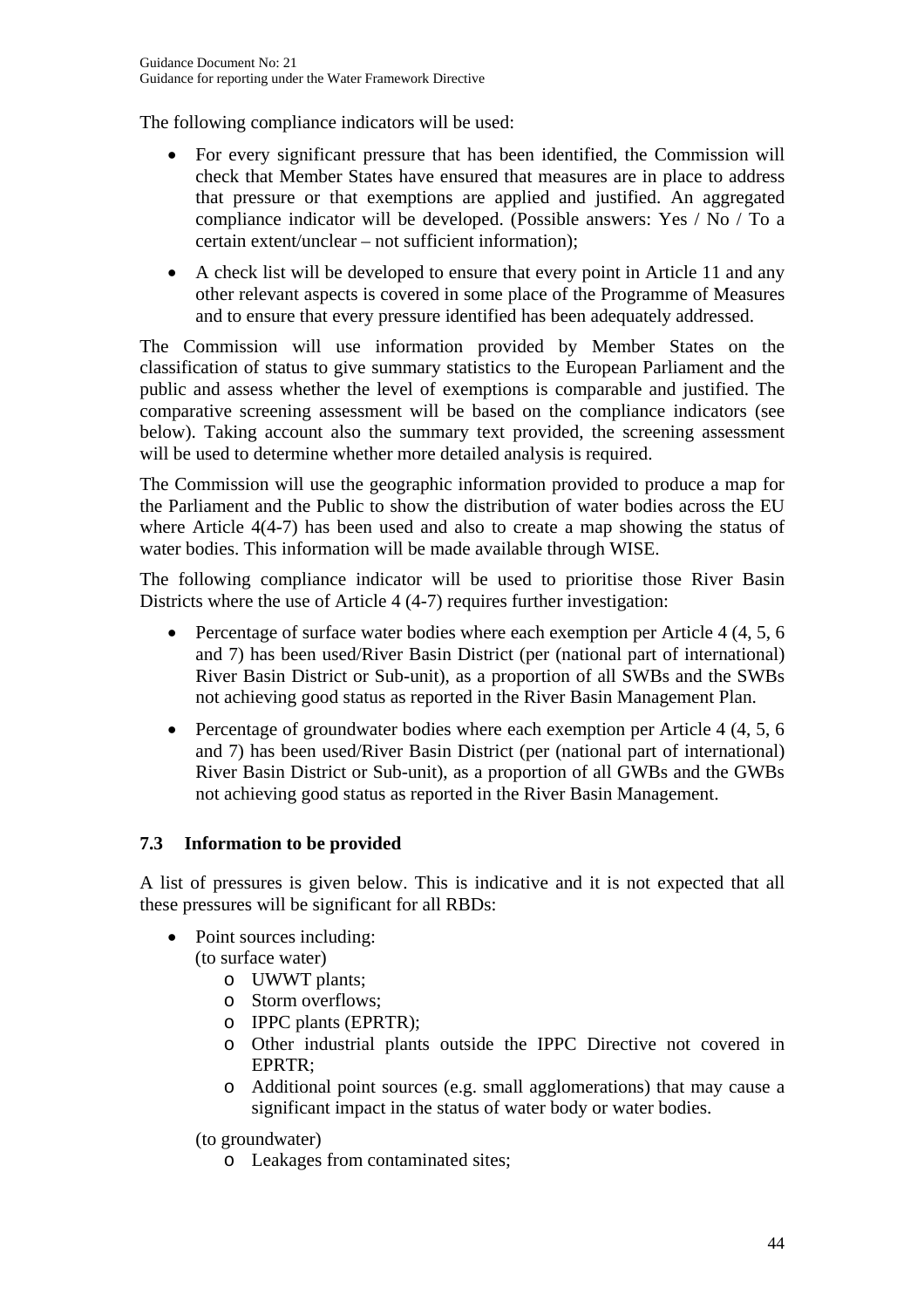- o Leakages from waste disposal sites (landfill and agricultural waste disposal);
- o Leakages associated with oil industry infrastructure;
- o Mine water discharges;
- o Discharges to ground such as disposal of contaminated water to soakaways;
- o Other relevant point sources.
- Diffuse sources including:

(to surface water)

- o Via storm overflows (if data not available to allow this to be treated as a point source) or the built environment (urban run-off);
- o Due to agricultural activities (via leaching, erosion, spills, direct drainage discharges,);
- o Due to transport and infrastructure without connection to canalisation/sewers (ships, trains, automobiles and airplanes and their respective infrastructures outside the urban area);
- o Abandoned industrial sites;
- o Releases from facilities for the storage and/or treatment of domestic effluent in areas without sewerage networks (e.g. leaks from septic tanks etc.);
- o Other diffuse sources not listed above.
- (to groundwater)
	- o Due to agricultural activities (e.g. fertilizer and pesticide use, live stock etc.);
	- o Due to non-sewered population;
	- o Urban land use.
- Water Abstractions including

(from surface water)

- o Abstractions for irrigation in agriculture;
- o Abstractions for public water supply;
- o Abstractions by manufacturing industry;
- o Abstractions for the production of electricity (cooling);
- o Abstractions by fish farms;
- o Abstractions by hydro-energy (not for cooling);
- o Abstractions by quarries/open cast coal sites;
- o Abstractions for navigation (e.g. supplying canals);
- o Abstraction for water transfer;
- o Other major abstractions.

(from groundwater)

- o Abstractions for agriculture;
- o Abstractions for public water supply;
- o Abstractions by industry;
	- o IPPC industries;
	- o Non-IPPC industries;
- o Abstractions by quarries/open cast coal sites;
- o Other major abstractions.
- Water flow regulations and morphological alterations of surface water including: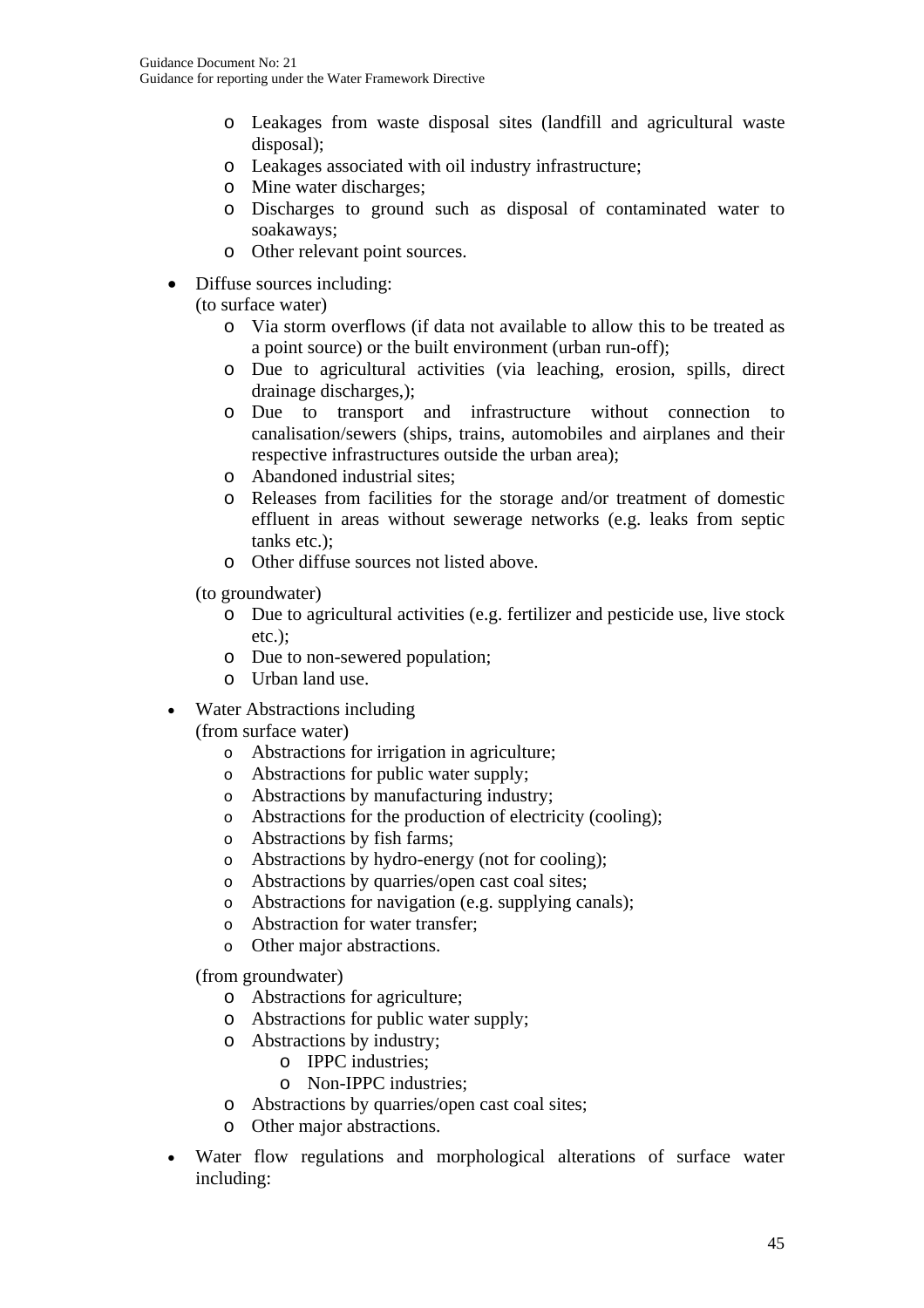- o Water Flow Regulations;
- o Groundwater re-charge;
- o Hydroelectric dams;
- o Water supply reservoirs;
- o Flood defence dams, dykes and channels;
- o Diversions;
- o Locks;
- o Weirs.
- River management including:
	- o Physical alteration of channel;
	- o Engineering activities;
	- o Agricultural enhancement;
	- o Fisheries enhancement;
	- o Land infrastructure (road/bridge construction);
	- o Dredging.
- Transitional and coastal water management including:
	- o Estuarine/coastal dredging;
	- o Marine constructions, shipyards and harbours;
	- o Land reclamation and polders;
	- o Coastal sand suppletion (safety);
	- o Tidal barrages including those for flood defence and power generation.
- Other morphological alterations or surface waters including:
	- o Barriers;
	- o Land sealing in riparian area/zones and flood plains.
- Artificial recharge of groundwater including:
	- o Discharges to groundwater for artificial recharge purposes;
	- o Returns of groundwater to GWB from which it was abstracted (e.g. for sand and gravel washing);
	- o Mine water rebound;
	- o Other major recharges.
- Saltwater intrusion of groundwater including:
	- o Saltwater intrusion;
	- o Other intrusion.
- Other pressures not covered by the list above.

#### **Data**

- The number of water bodies in each Sub-unit or RBD failing to reach good status as a result of each pressure type (point sources, diffuse sources, water abstractions etc.) for each water body category (rivers, lakes, transitional waters, coastal waters, groundwaters). This will result in some water bodies being counted more than once;
- Number of significant point sources in the Sub-unit (UWWT plants, storm overflows, IPPC Plants (EPRTR), other industrial plants outside the IPPC Directive not covered in EPRTR);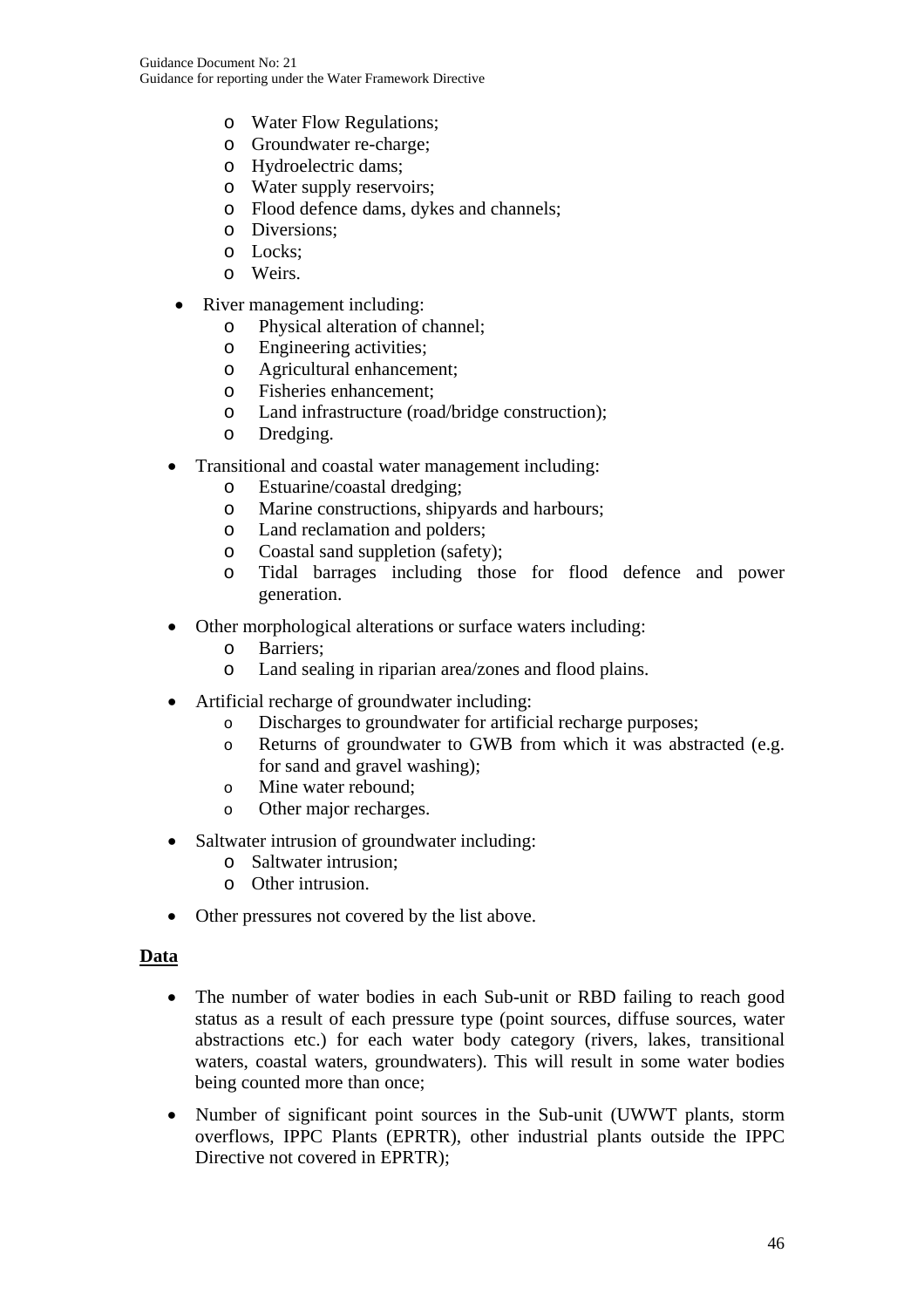- Number of other significant point sources that are relevant in the Sub-unit (e.g. small agglomerations);
- Number of relevant point sources in the RBD causing groundwater bodies to be "not in good status";
- Loads (monitored, calculated or estimated) of pollutants (COD, nutrients, priority substances, other pollutants, saline discharges)25 discharged to surface waters (total for Sub-unit) (if not provided to the EEA under WISE-SoE Reporting);
- Number of significant abstractions and volumes abstracted/year or in different seasons by category of abstraction (see list in the introduction to this section) and per Sub-unit;
- Number of relevant abstractions in a RBD and volumes abstracted (annual average) by category of abstraction (if not provided to the EEA under WISE-SoE Reporting);
- Water balance (as defined in the guidance on the assessment of groundwater status) (or groundwater exploitation index);
- Number of relevant recharges and volumes recharged by category of recharge (see list in the introduction to this sheet) and per RBD.

Provide data on basic measures (Article  $11(3)(a)$  and (b-1)), supplementary measures (Article 11(4)) and additional measures (Article 11 (5)) according to the templates provided in Tables 3 - 5.

#### **Table 4 Basic Measures required by Article 11(3)(a) and listed in Annex VI Part A**

| Directive listed in Annex VI<br>Part A | <b>Measures implemented in</b><br><b>Member State (self</b><br>$assessment) - tick if yes$ | <b>Additional comments or</b><br>if no, additional<br>explanations (<2000<br>characters) |
|----------------------------------------|--------------------------------------------------------------------------------------------|------------------------------------------------------------------------------------------|
| <b>Bathing Water Directive</b>         |                                                                                            |                                                                                          |
| (76/160/EEC and 2006/7/EC)             |                                                                                            |                                                                                          |
| Birds Directive (79/409/EEC)           |                                                                                            |                                                                                          |
| Drinking Water Directive               |                                                                                            |                                                                                          |
| $(80/778/EEC)$ as amended by           |                                                                                            |                                                                                          |
| Directive (98/83/EC)                   |                                                                                            |                                                                                          |
| Major Accidents (Seveso)               |                                                                                            |                                                                                          |
| Directive (96/82/EC)                   |                                                                                            |                                                                                          |
| <b>Environmental Impact</b>            |                                                                                            |                                                                                          |
| <b>Assessment Directive</b>            |                                                                                            |                                                                                          |
| (85/337/EEC)                           |                                                                                            |                                                                                          |
| Sewage Sludge Directive                |                                                                                            |                                                                                          |
| (86/278/EEC)                           |                                                                                            |                                                                                          |
| Urban Waste-water Treatment            |                                                                                            |                                                                                          |
| Directive $(91/271/EEC)$               |                                                                                            |                                                                                          |
| <b>Plant Protection Products</b>       |                                                                                            |                                                                                          |
| Directive $(91/414/EEC)$               |                                                                                            |                                                                                          |

 $25$  Specification of detailed pollutant lists and units when preparing the schemas.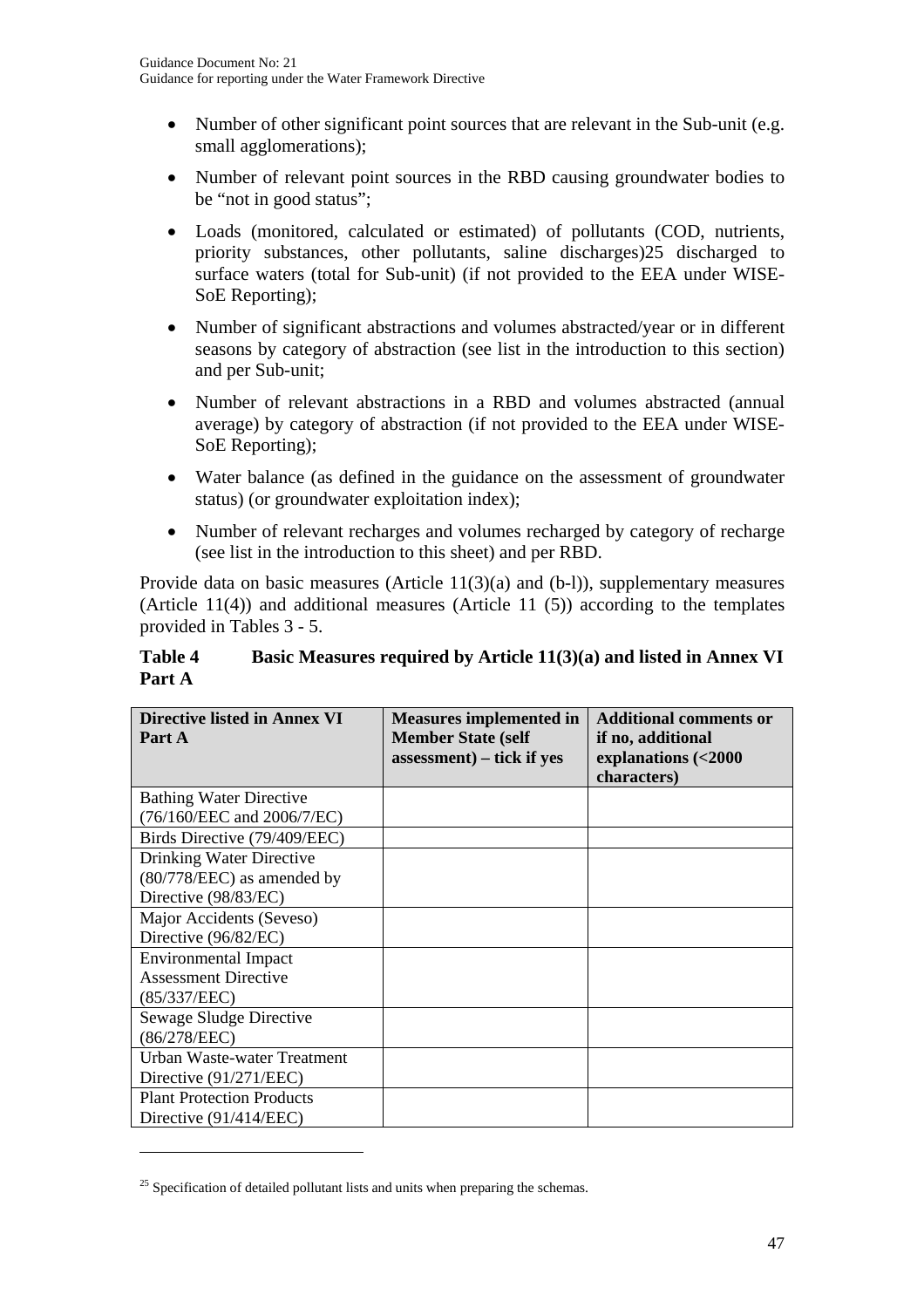| <b>Directive listed in Annex VI</b>    | <b>Measures implemented in</b> | <b>Additional comments or</b> |
|----------------------------------------|--------------------------------|-------------------------------|
| Part A                                 | <b>Member State (self)</b>     | if no, additional             |
|                                        | $assessment) - tick if yes$    | explanations (<2000           |
|                                        |                                | characters)                   |
| Nitrates Directive (91/676/EEC)        |                                |                               |
| Habitats Directive (92/43/EEC)         |                                |                               |
| <b>Integrated Pollution Prevention</b> |                                |                               |
| Control Directive (96/61/EC)           |                                |                               |

# **Table 5 Other basic measures as required by Article 11(3)(b-l)**

| <b>Measure</b><br>(Article 11(3)) | <b>Implemented in</b><br><b>Member State</b><br>(self assessment)<br>- tick if yes | <b>Reference to</b><br>legislation or<br>other<br>document<br>(hyperlink or<br>document) | <b>Description</b><br>of measure<br>(<500<br>characters) | <b>Additional</b><br>comments<br>or if no,<br>additional<br>explanations<br>(<2000<br>characters) |
|-----------------------------------|------------------------------------------------------------------------------------|------------------------------------------------------------------------------------------|----------------------------------------------------------|---------------------------------------------------------------------------------------------------|
| Measures for the                  |                                                                                    |                                                                                          |                                                          |                                                                                                   |
| recovery of cost of               |                                                                                    |                                                                                          |                                                          |                                                                                                   |
| water services (Article           |                                                                                    |                                                                                          |                                                          |                                                                                                   |
| 9)                                |                                                                                    |                                                                                          |                                                          |                                                                                                   |
| Measures to promote               |                                                                                    |                                                                                          |                                                          |                                                                                                   |
| efficient and                     |                                                                                    |                                                                                          |                                                          |                                                                                                   |
| sustainable water use             |                                                                                    |                                                                                          |                                                          |                                                                                                   |
| Measures for the                  |                                                                                    |                                                                                          |                                                          |                                                                                                   |
| protection of water               |                                                                                    |                                                                                          |                                                          |                                                                                                   |
| abstracted for drinking           |                                                                                    |                                                                                          |                                                          |                                                                                                   |
| water (Article 7)                 |                                                                                    |                                                                                          |                                                          |                                                                                                   |
| including those to                |                                                                                    |                                                                                          |                                                          |                                                                                                   |
| reduce the level of               |                                                                                    |                                                                                          |                                                          |                                                                                                   |
| purification required             |                                                                                    |                                                                                          |                                                          |                                                                                                   |
| for the production of             |                                                                                    |                                                                                          |                                                          |                                                                                                   |
| drinking water (note:             |                                                                                    |                                                                                          |                                                          |                                                                                                   |
| these basic measures              |                                                                                    |                                                                                          |                                                          |                                                                                                   |
| may not apply to the              |                                                                                    |                                                                                          |                                                          |                                                                                                   |
| whole territory)                  |                                                                                    |                                                                                          |                                                          |                                                                                                   |
| Controls over the                 |                                                                                    |                                                                                          |                                                          |                                                                                                   |
| abstraction of fresh              |                                                                                    |                                                                                          |                                                          |                                                                                                   |
| surface water and                 |                                                                                    |                                                                                          |                                                          |                                                                                                   |
| groundwater and                   |                                                                                    |                                                                                          |                                                          |                                                                                                   |
| impoundment of fresh              |                                                                                    |                                                                                          |                                                          |                                                                                                   |
| surface waters                    |                                                                                    |                                                                                          |                                                          |                                                                                                   |
| including a register or           |                                                                                    |                                                                                          |                                                          |                                                                                                   |
| registers of water                |                                                                                    |                                                                                          |                                                          |                                                                                                   |
| abstractions and a                |                                                                                    |                                                                                          |                                                          |                                                                                                   |
| requirement for prior             |                                                                                    |                                                                                          |                                                          |                                                                                                   |
| authorisation of                  |                                                                                    |                                                                                          |                                                          |                                                                                                   |
| abstraction and                   |                                                                                    |                                                                                          |                                                          |                                                                                                   |
| impoundment                       |                                                                                    |                                                                                          |                                                          |                                                                                                   |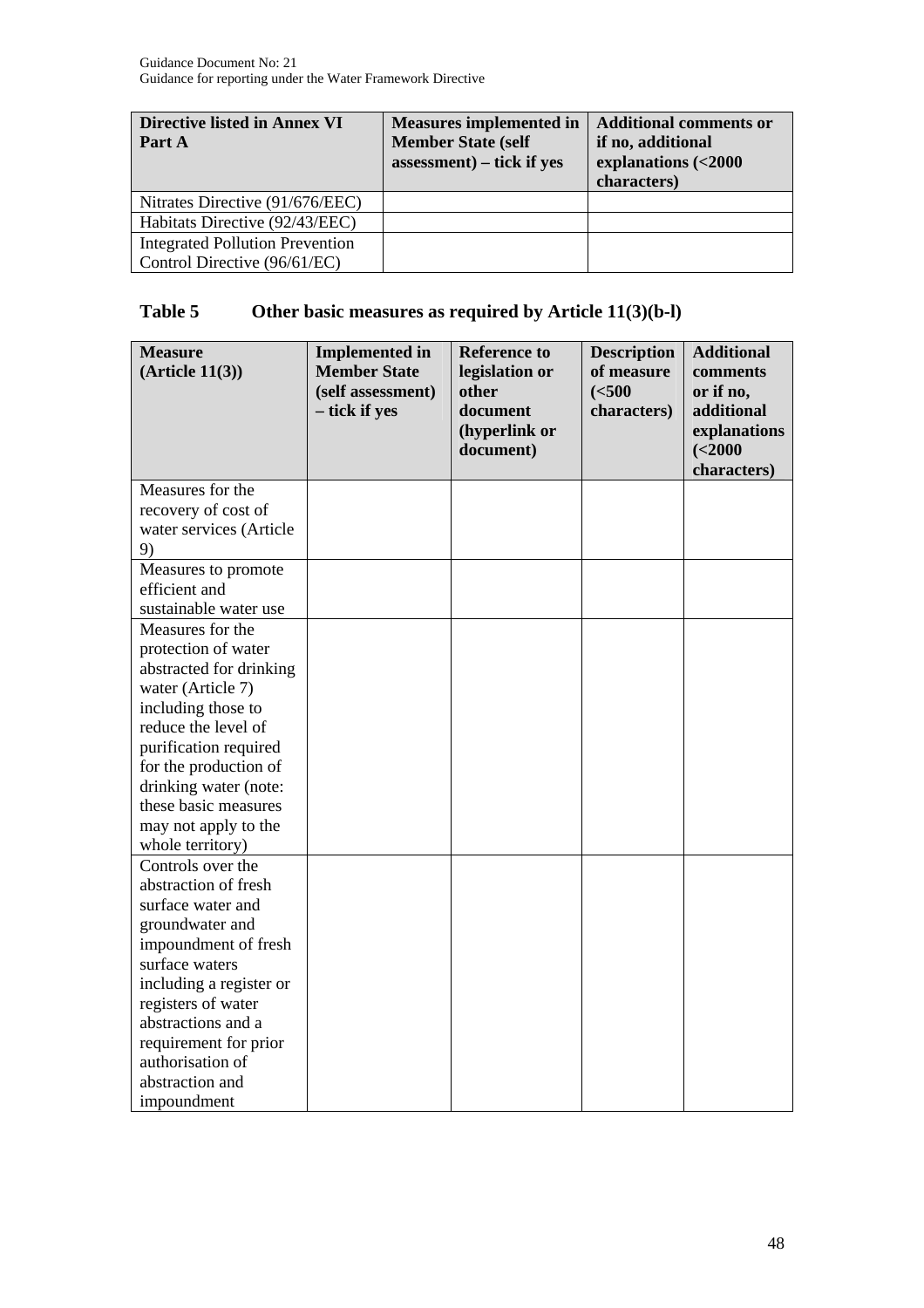| <b>Measure</b><br>(Article 11(3))      | <b>Implemented</b> in<br><b>Member State</b><br>(self assessment)<br>- tick if yes | <b>Reference to</b><br>legislation or<br>other<br>document<br>(hyperlink or<br>document) | <b>Description</b><br>of measure<br>(<500<br>characters) | <b>Additional</b><br>comments<br>or if no,<br>additional<br>explanations<br>( <b>2000</b> )<br>characters) |
|----------------------------------------|------------------------------------------------------------------------------------|------------------------------------------------------------------------------------------|----------------------------------------------------------|------------------------------------------------------------------------------------------------------------|
| Controls, including a                  |                                                                                    |                                                                                          |                                                          |                                                                                                            |
| requirement for prior                  |                                                                                    |                                                                                          |                                                          |                                                                                                            |
| authorisation of                       |                                                                                    |                                                                                          |                                                          |                                                                                                            |
| artificial recharge or                 |                                                                                    |                                                                                          |                                                          |                                                                                                            |
| augmentation of<br>groundwater bodies. |                                                                                    |                                                                                          |                                                          |                                                                                                            |
| Requirement for prior                  |                                                                                    |                                                                                          |                                                          |                                                                                                            |
| regulation of point                    |                                                                                    |                                                                                          |                                                          |                                                                                                            |
| source discharges                      |                                                                                    |                                                                                          |                                                          |                                                                                                            |
| liable to cause                        |                                                                                    |                                                                                          |                                                          |                                                                                                            |
| pollution                              |                                                                                    |                                                                                          |                                                          |                                                                                                            |
| Measures to prevent or                 |                                                                                    |                                                                                          |                                                          |                                                                                                            |
| control the input of                   |                                                                                    |                                                                                          |                                                          |                                                                                                            |
| pollutants from diffuse                |                                                                                    |                                                                                          |                                                          |                                                                                                            |
| sources liable to cause                |                                                                                    |                                                                                          |                                                          |                                                                                                            |
| pollution.                             |                                                                                    |                                                                                          |                                                          |                                                                                                            |
| Measures to control                    |                                                                                    |                                                                                          |                                                          |                                                                                                            |
| any other significant                  |                                                                                    |                                                                                          |                                                          |                                                                                                            |
| adverse impact on the                  |                                                                                    |                                                                                          |                                                          |                                                                                                            |
| status of water, and in                |                                                                                    |                                                                                          |                                                          |                                                                                                            |
| particular                             |                                                                                    |                                                                                          |                                                          |                                                                                                            |
| hydromporphological                    |                                                                                    |                                                                                          |                                                          |                                                                                                            |
| impacts.<br>Prohibition of direct      |                                                                                    |                                                                                          |                                                          |                                                                                                            |
| discharge of pollutants                |                                                                                    |                                                                                          |                                                          |                                                                                                            |
| into groundwater                       |                                                                                    |                                                                                          |                                                          |                                                                                                            |
| Measures to eliminate                  |                                                                                    |                                                                                          |                                                          |                                                                                                            |
| pollution of surface                   |                                                                                    |                                                                                          |                                                          |                                                                                                            |
| waters by priority                     |                                                                                    |                                                                                          |                                                          |                                                                                                            |
| substances and to                      |                                                                                    |                                                                                          |                                                          |                                                                                                            |
| reduce pollution from                  |                                                                                    |                                                                                          |                                                          |                                                                                                            |
| other substances that                  |                                                                                    |                                                                                          |                                                          |                                                                                                            |
| would otherwise                        |                                                                                    |                                                                                          |                                                          |                                                                                                            |
| prevent the                            |                                                                                    |                                                                                          |                                                          |                                                                                                            |
| achievement of the                     |                                                                                    |                                                                                          |                                                          |                                                                                                            |
| objectives laid down in                |                                                                                    |                                                                                          |                                                          |                                                                                                            |
| Article 4                              |                                                                                    |                                                                                          |                                                          |                                                                                                            |
| Any measures required                  |                                                                                    |                                                                                          |                                                          |                                                                                                            |
| to prevent significant                 |                                                                                    |                                                                                          |                                                          |                                                                                                            |
| losses of pollutants<br>from technical |                                                                                    |                                                                                          |                                                          |                                                                                                            |
| installations and to                   |                                                                                    |                                                                                          |                                                          |                                                                                                            |
| prevent and/or reduce                  |                                                                                    |                                                                                          |                                                          |                                                                                                            |
| the impact of                          |                                                                                    |                                                                                          |                                                          |                                                                                                            |
| accidental pollution                   |                                                                                    |                                                                                          |                                                          |                                                                                                            |
| incidents                              |                                                                                    |                                                                                          |                                                          |                                                                                                            |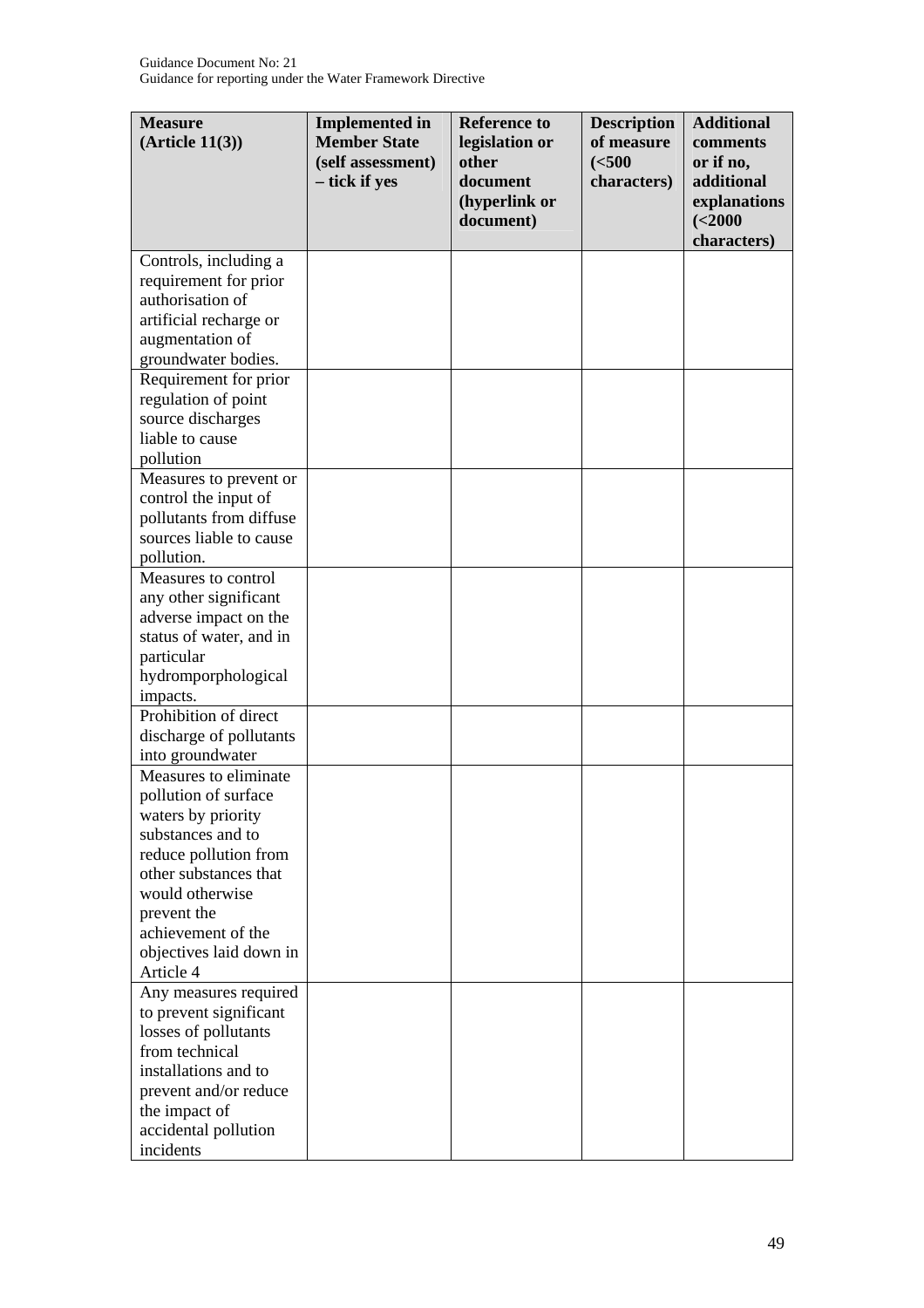## **Table 6a Need for Supplementary/Additional Measures (Article 11(4) and 11(5))**

|                                                | Estimated % of SW bodies (as a proportion   What is the nature of the pressure that will prevent the   Will the basic measures   Comments |                            |  |
|------------------------------------------------|-------------------------------------------------------------------------------------------------------------------------------------------|----------------------------|--|
| of river length/surface area) within the basin | water bodies from reaching good status or potential by identified                                                                         | above<br>be                |  |
| that may fail to reach GES/GEP (by 2015)       | 2015 (chemical pollution, hydromorphology etc.)                                                                                           | sufficient to address this |  |
|                                                |                                                                                                                                           | (Y/N)                      |  |
|                                                |                                                                                                                                           |                            |  |

| Estimated % of GW bodies within the basin<br>that may fail to reach good status (by 2015) | What is the nature of the pressure that will prevent the   Will the basic measures   Comments  <br>water bodies from reaching good status or potential by $\vert$ identified<br>2015 (chemical pollution, hydromorphology etc.) | above<br><b>be</b><br>sufficient to address this<br>(Y/N) |  |
|-------------------------------------------------------------------------------------------|---------------------------------------------------------------------------------------------------------------------------------------------------------------------------------------------------------------------------------|-----------------------------------------------------------|--|
|                                                                                           |                                                                                                                                                                                                                                 |                                                           |  |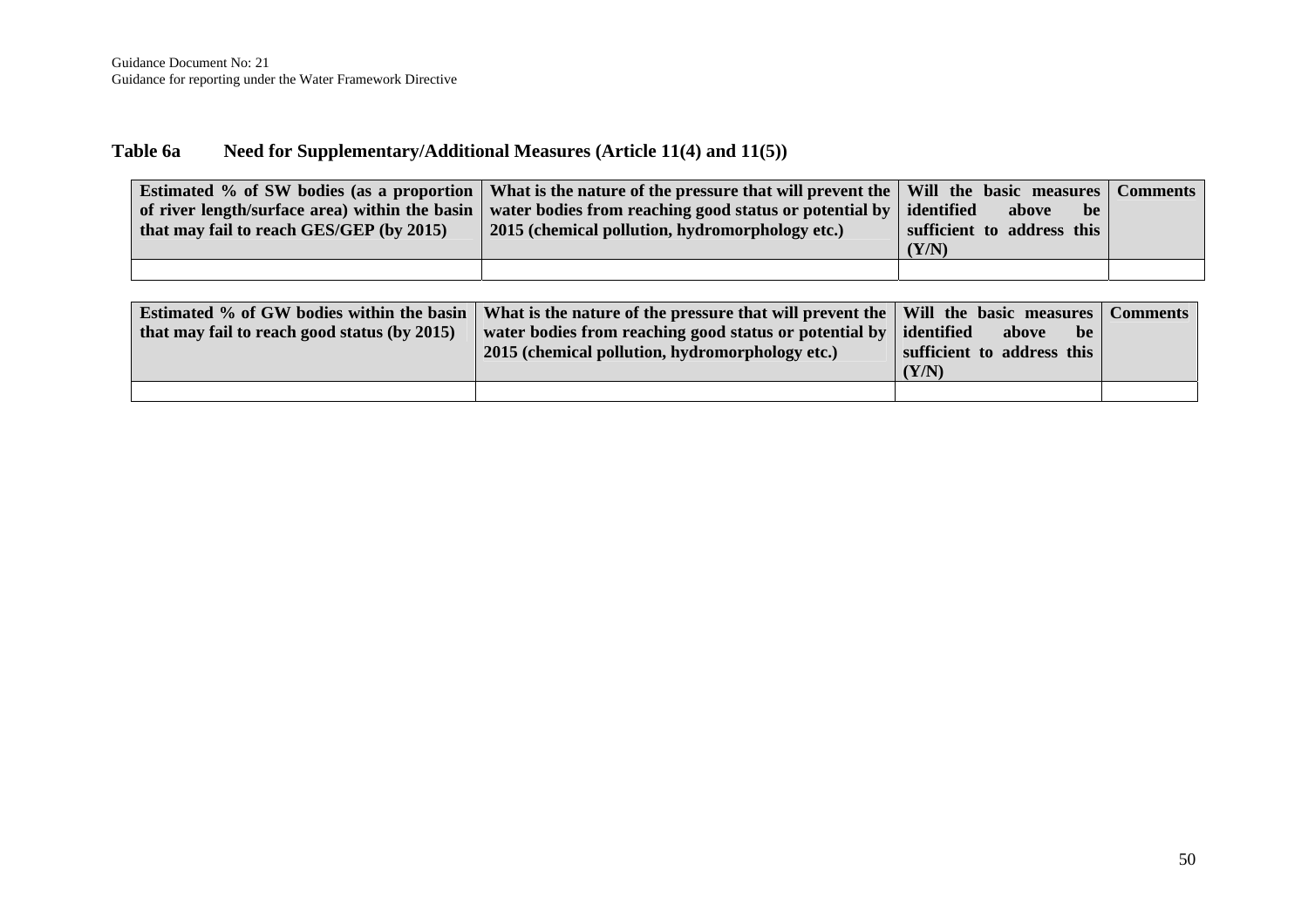**Table 6b Significant Pressures and Measures Checklist – incl. Supplementary Measures (only to be completed if table 5.a indicates that supplementary measures are required. INFORMATION SHOULD ONLY BE PROVIDED FOR THOSE PRESSURES THAT ARE RELEVANT – IT IS NOT NECESSARY TO PROVIDE INFORMATION FOR THOSE PRESSURES THAT ARE NOT RELEVANT OR WHERE BASIC MEASURES ARE SUFFICIENT) Information can be provided at different levels if required.** 

| <b>Significant Pressure</b>                |                                 |           | Where relevant give details of   Where relevant give details of |                                 | Geographic coverage         | <b>Comments</b> |
|--------------------------------------------|---------------------------------|-----------|-----------------------------------------------------------------|---------------------------------|-----------------------------|-----------------|
|                                            | supplementary measures (Art     |           | additional measures (Art)                                       |                                 | of measure (RBD,            |                 |
|                                            | $11(4)$ put in place (including |           |                                                                 | $11(5)$ put in place (including | part-RBD,<br><b>Water</b>   |                 |
|                                            | hyperlink)                      |           | hyperlink)                                                      |                                 | <b>Body, National etc.)</b> |                 |
|                                            | Type of measure                 | Details   | of<br>Type                                                      | Details                         |                             |                 |
|                                            | (from pick list of $\vert$      | including | measure (from                                                   | including                       |                             |                 |
|                                            | Annex VI Part hyperlink         |           | pick list <sup>26</sup> )                                       | hyperlink                       |                             |                 |
|                                            | B)                              |           |                                                                 |                                 |                             |                 |
| <b>Point sources:</b>                      |                                 |           |                                                                 |                                 |                             |                 |
| To surface water                           |                                 |           |                                                                 |                                 |                             |                 |
| <b>UWWT</b> plants                         |                                 |           |                                                                 |                                 |                             |                 |
| Storm overflows                            |                                 |           |                                                                 |                                 |                             |                 |
| <b>IPPC</b> plants (EPRTR)                 |                                 |           |                                                                 |                                 |                             |                 |
| Other industrial plants outside the IPPC   |                                 |           |                                                                 |                                 |                             |                 |
| Directive not covered in EPRTR             |                                 |           |                                                                 |                                 |                             |                 |
| Additional point sources (e.g. small       |                                 |           |                                                                 |                                 |                             |                 |
| agglomerations) that may cause a           |                                 |           |                                                                 |                                 |                             |                 |
| significant impact in the status of a      |                                 |           |                                                                 |                                 |                             |                 |
| water body or water bodies                 |                                 |           |                                                                 |                                 |                             |                 |
| To groundwater                             |                                 |           |                                                                 |                                 |                             |                 |
| Leakages from contaminated sites           |                                 |           |                                                                 |                                 |                             |                 |
| Leakages from waste disposal sites         |                                 |           |                                                                 |                                 |                             |                 |
| (landfill and agricultural waste disposal) |                                 |           |                                                                 |                                 |                             |                 |

<sup>&</sup>lt;sup>26</sup> Pick list to include: revision of permits; establishment of stricter environmental standards.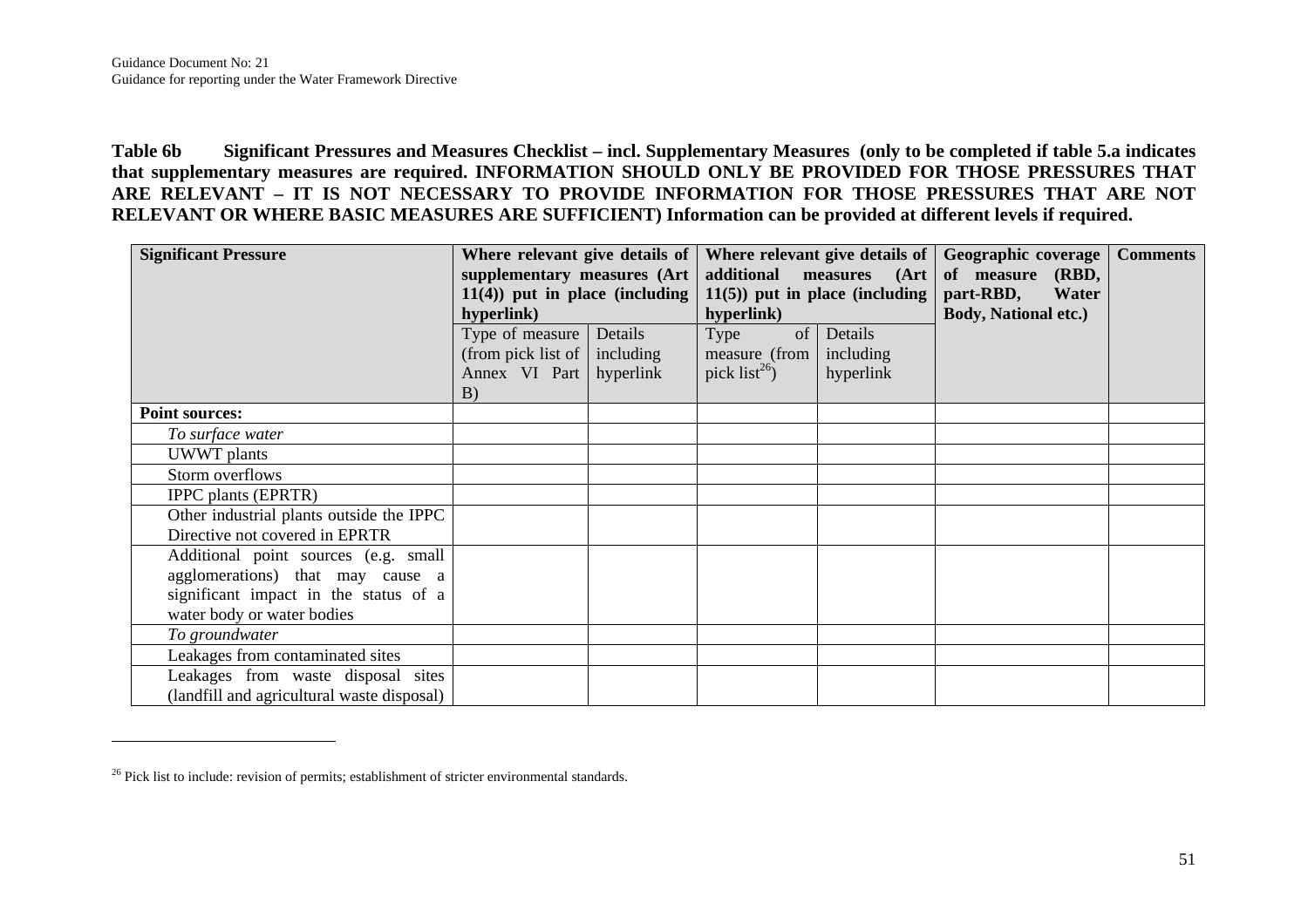| <b>Significant Pressure</b>                | Where relevant give details of<br>supplementary measures (Art<br>$11(4)$ put in place (including<br>hyperlink) |           | additional<br>hyperlink)                   | Where relevant give details of $\vert$<br>measures<br>(Art)<br>$11(5)$ put in place (including | Geographic coverage<br>of measure (RBD,<br>part-RBD,<br>Water<br><b>Body, National etc.)</b> | <b>Comments</b> |
|--------------------------------------------|----------------------------------------------------------------------------------------------------------------|-----------|--------------------------------------------|------------------------------------------------------------------------------------------------|----------------------------------------------------------------------------------------------|-----------------|
|                                            | Type of measure                                                                                                | Details   | Type<br>of <sub>1</sub>                    | Details                                                                                        |                                                                                              |                 |
|                                            | (from pick list of $\vert$                                                                                     | including | measure (from<br>pick list <sup>26</sup> ) | including                                                                                      |                                                                                              |                 |
|                                            | Annex VI Part hyperlink<br>B)                                                                                  |           |                                            | hyperlink                                                                                      |                                                                                              |                 |
| Leakages associated with oil industry      |                                                                                                                |           |                                            |                                                                                                |                                                                                              |                 |
| infrastructure                             |                                                                                                                |           |                                            |                                                                                                |                                                                                              |                 |
| Mine water discharges                      |                                                                                                                |           |                                            |                                                                                                |                                                                                              |                 |
| Discharges to ground such as disposal      |                                                                                                                |           |                                            |                                                                                                |                                                                                              |                 |
| of contaminated water to soakaways         |                                                                                                                |           |                                            |                                                                                                |                                                                                              |                 |
| Other relevant point sources               |                                                                                                                |           |                                            |                                                                                                |                                                                                              |                 |
| <b>Diffuse sources:</b>                    |                                                                                                                |           |                                            |                                                                                                |                                                                                              |                 |
| To surface water                           |                                                                                                                |           |                                            |                                                                                                |                                                                                              |                 |
| Via storm overflows (if data not           |                                                                                                                |           |                                            |                                                                                                |                                                                                              |                 |
| available to allow this to be treated as a |                                                                                                                |           |                                            |                                                                                                |                                                                                              |                 |
| point source) or the built environment     |                                                                                                                |           |                                            |                                                                                                |                                                                                              |                 |
| (urban run-off)                            |                                                                                                                |           |                                            |                                                                                                |                                                                                              |                 |
| Due to agricultural activities (via        |                                                                                                                |           |                                            |                                                                                                |                                                                                              |                 |
| leaching, erosion, spills, direct drainage |                                                                                                                |           |                                            |                                                                                                |                                                                                              |                 |
| discharges)                                |                                                                                                                |           |                                            |                                                                                                |                                                                                              |                 |
| Due to transport and infrastructure        |                                                                                                                |           |                                            |                                                                                                |                                                                                              |                 |
| without<br>connection<br>to                |                                                                                                                |           |                                            |                                                                                                |                                                                                              |                 |
| canalisation/sewers<br>(ships,<br>trains,  |                                                                                                                |           |                                            |                                                                                                |                                                                                              |                 |
| automobiles and airplanes and their        |                                                                                                                |           |                                            |                                                                                                |                                                                                              |                 |
| respective infrastructures outside the     |                                                                                                                |           |                                            |                                                                                                |                                                                                              |                 |
| urban area)                                |                                                                                                                |           |                                            |                                                                                                |                                                                                              |                 |
| Abandoned industrial sites:                |                                                                                                                |           |                                            |                                                                                                |                                                                                              |                 |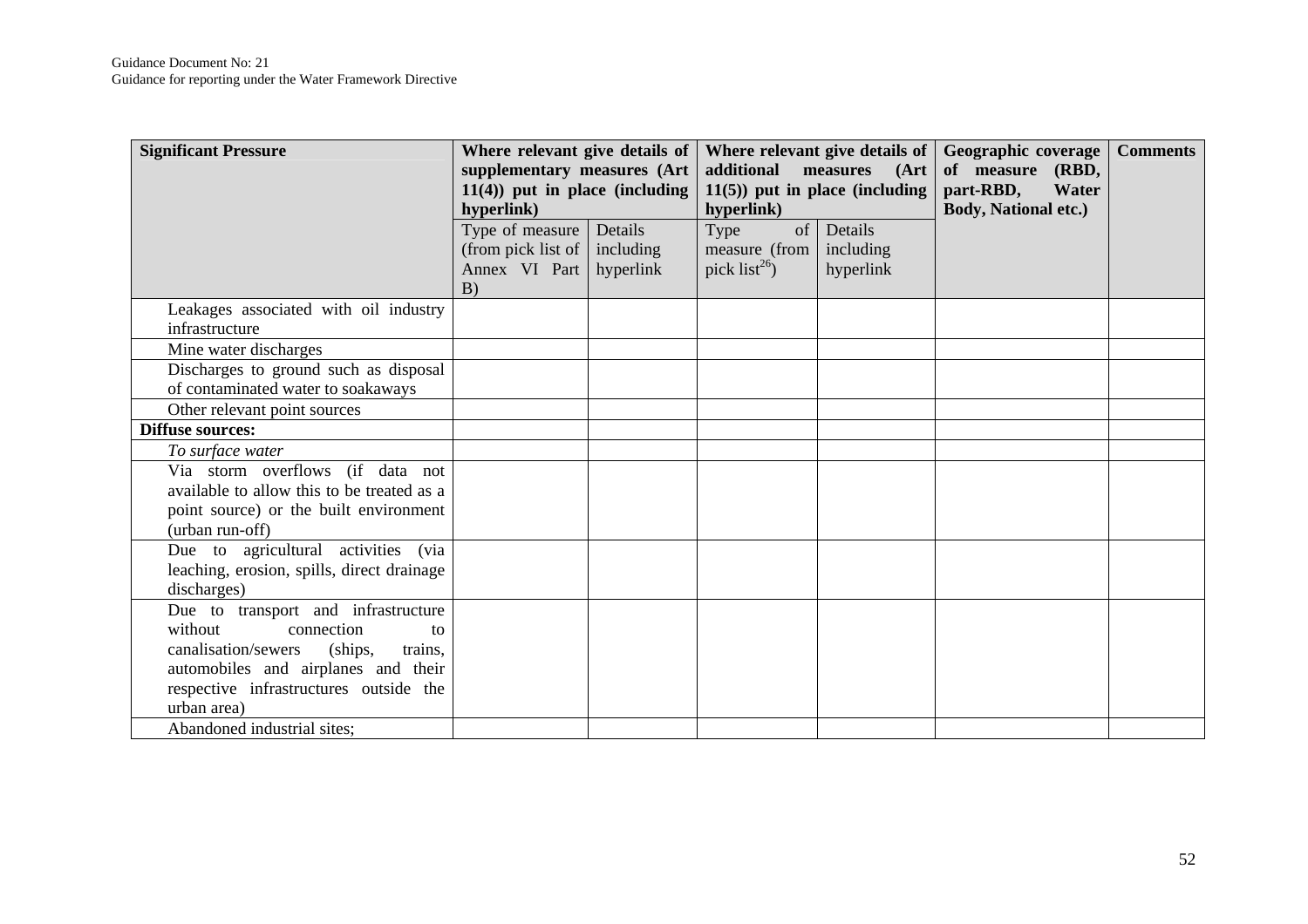| <b>Significant Pressure</b>                                                                                                                                 | Where relevant give details of<br>supplementary measures (Art<br>$11(4)$ put in place (including |                                   | additional                                                             | Where relevant give details of $\vert$<br>measures<br>(Art)<br>$11(5)$ put in place (including | Geographic coverage<br>of measure (RBD,<br>part-RBD,<br>Water | <b>Comments</b> |
|-------------------------------------------------------------------------------------------------------------------------------------------------------------|--------------------------------------------------------------------------------------------------|-----------------------------------|------------------------------------------------------------------------|------------------------------------------------------------------------------------------------|---------------------------------------------------------------|-----------------|
|                                                                                                                                                             | hyperlink)<br>Type of measure  <br>(from pick list of<br>Annex VI Part<br>B)                     | Details<br>including<br>hyperlink | hyperlink)<br>of<br>Type<br>measure (from<br>pick list <sup>26</sup> ) | Details<br>including<br>hyperlink                                                              | <b>Body, National etc.)</b>                                   |                 |
| Releases from facilities for the storage<br>and/or treatment of domestic effluent in<br>areas without sewer networks (e.g. leaks<br>from septic tanks etc.) |                                                                                                  |                                   |                                                                        |                                                                                                |                                                               |                 |
| Other diffuse sources not listed above                                                                                                                      |                                                                                                  |                                   |                                                                        |                                                                                                |                                                               |                 |
| To groundwater                                                                                                                                              |                                                                                                  |                                   |                                                                        |                                                                                                |                                                               |                 |
| Due to agricultural activities (e.g.<br>fertilizer and pesticide use, livestock<br>$etc.$ )                                                                 |                                                                                                  |                                   |                                                                        |                                                                                                |                                                               |                 |
| Due to non-sewered population                                                                                                                               |                                                                                                  |                                   |                                                                        |                                                                                                |                                                               |                 |
| Urban land use                                                                                                                                              |                                                                                                  |                                   |                                                                        |                                                                                                |                                                               |                 |
| <b>Water Abstractions:</b>                                                                                                                                  |                                                                                                  |                                   |                                                                        |                                                                                                |                                                               |                 |
| From surface water                                                                                                                                          |                                                                                                  |                                   |                                                                        |                                                                                                |                                                               |                 |
| Abstractions for irrigation in agriculture                                                                                                                  |                                                                                                  |                                   |                                                                        |                                                                                                |                                                               |                 |
| Abstractions for public water supply                                                                                                                        |                                                                                                  |                                   |                                                                        |                                                                                                |                                                               |                 |
| Abstractions by manufacturing industry                                                                                                                      |                                                                                                  |                                   |                                                                        |                                                                                                |                                                               |                 |
| Abstractions for the production of<br>electricity (cooling)                                                                                                 |                                                                                                  |                                   |                                                                        |                                                                                                |                                                               |                 |
| Abstractions by fish farms                                                                                                                                  |                                                                                                  |                                   |                                                                        |                                                                                                |                                                               |                 |
| Abstractions by hydro-energy (not for<br>cooling)                                                                                                           |                                                                                                  |                                   |                                                                        |                                                                                                |                                                               |                 |
| Abstractions by quarries/open cast coal<br>sites                                                                                                            |                                                                                                  |                                   |                                                                        |                                                                                                |                                                               |                 |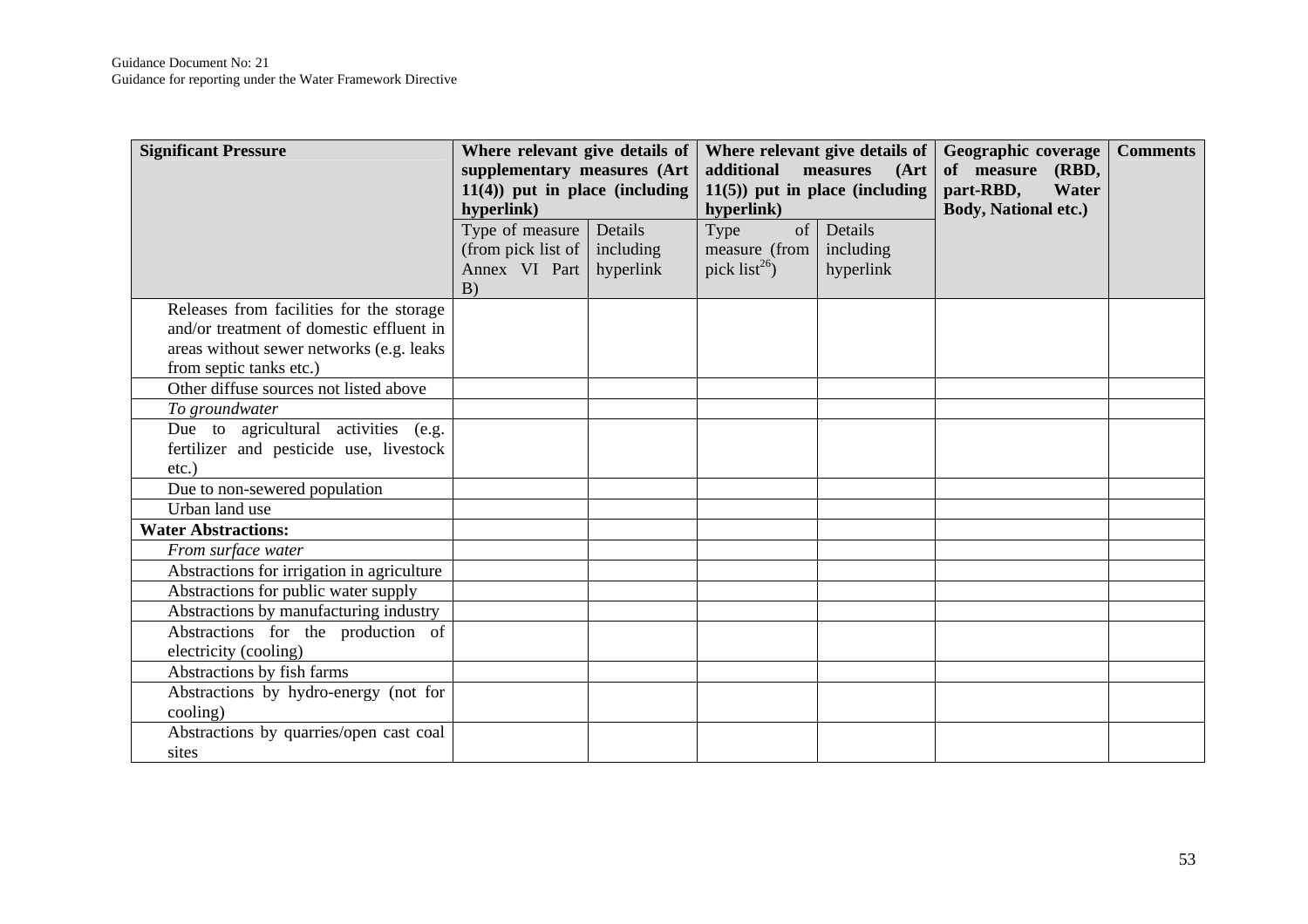| <b>Significant Pressure</b>                                                       | Where relevant give details of<br>supplementary measures (Art<br>$11(4)$ put in place (including<br>hyperlink) |                                   | additional<br>hyperlink)                                              | Where relevant give details of<br>measures<br>(Art)<br>$11(5)$ put in place (including | Geographic coverage<br>of measure (RBD,<br>part-RBD,<br>Water<br><b>Body, National etc.)</b> | <b>Comments</b> |
|-----------------------------------------------------------------------------------|----------------------------------------------------------------------------------------------------------------|-----------------------------------|-----------------------------------------------------------------------|----------------------------------------------------------------------------------------|----------------------------------------------------------------------------------------------|-----------------|
|                                                                                   | Type of measure<br>(from pick list of $\vert$<br>Annex VI Part<br>B)                                           | Details<br>including<br>hyperlink | of <sub>1</sub><br>Type<br>measure (from<br>pick list <sup>26</sup> ) | Details<br>including<br>hyperlink                                                      |                                                                                              |                 |
| Abstractions<br>for<br>navigation<br>(e.g.<br>supplying canals)                   |                                                                                                                |                                   |                                                                       |                                                                                        |                                                                                              |                 |
| Abstraction for water transfer                                                    |                                                                                                                |                                   |                                                                       |                                                                                        |                                                                                              |                 |
| Other major abstractions                                                          |                                                                                                                |                                   |                                                                       |                                                                                        |                                                                                              |                 |
| From groundwater                                                                  |                                                                                                                |                                   |                                                                       |                                                                                        |                                                                                              |                 |
| Abstractions for agriculture                                                      |                                                                                                                |                                   |                                                                       |                                                                                        |                                                                                              |                 |
| Abstractions for public water supply                                              |                                                                                                                |                                   |                                                                       |                                                                                        |                                                                                              |                 |
| Abstractions<br><b>IPPC</b><br>industry:<br>$\mathbf{b} \mathbf{v}$<br>activities |                                                                                                                |                                   |                                                                       |                                                                                        |                                                                                              |                 |
| Abstractions by industry: Non-IPPC<br>activities                                  |                                                                                                                |                                   |                                                                       |                                                                                        |                                                                                              |                 |
| Abstractions by quarries/open cast coal<br>sites                                  |                                                                                                                |                                   |                                                                       |                                                                                        |                                                                                              |                 |
| Other major abstractions                                                          |                                                                                                                |                                   |                                                                       |                                                                                        |                                                                                              |                 |
| Water<br>flow<br>regulations<br>and                                               |                                                                                                                |                                   |                                                                       |                                                                                        |                                                                                              |                 |
| morphological alterations of surface                                              |                                                                                                                |                                   |                                                                       |                                                                                        |                                                                                              |                 |
| water                                                                             |                                                                                                                |                                   |                                                                       |                                                                                        |                                                                                              |                 |
| <b>Water Flow Regulations</b>                                                     |                                                                                                                |                                   |                                                                       |                                                                                        |                                                                                              |                 |
| Groundwater re-charge                                                             |                                                                                                                |                                   |                                                                       |                                                                                        |                                                                                              |                 |
| Hydroelectric dams                                                                |                                                                                                                |                                   |                                                                       |                                                                                        |                                                                                              |                 |
| Water supply reservoirs                                                           |                                                                                                                |                                   |                                                                       |                                                                                        |                                                                                              |                 |
| Flood defence dams,<br>dykes<br>and<br>channels                                   |                                                                                                                |                                   |                                                                       |                                                                                        |                                                                                              |                 |
| <b>Diversions</b>                                                                 |                                                                                                                |                                   |                                                                       |                                                                                        |                                                                                              |                 |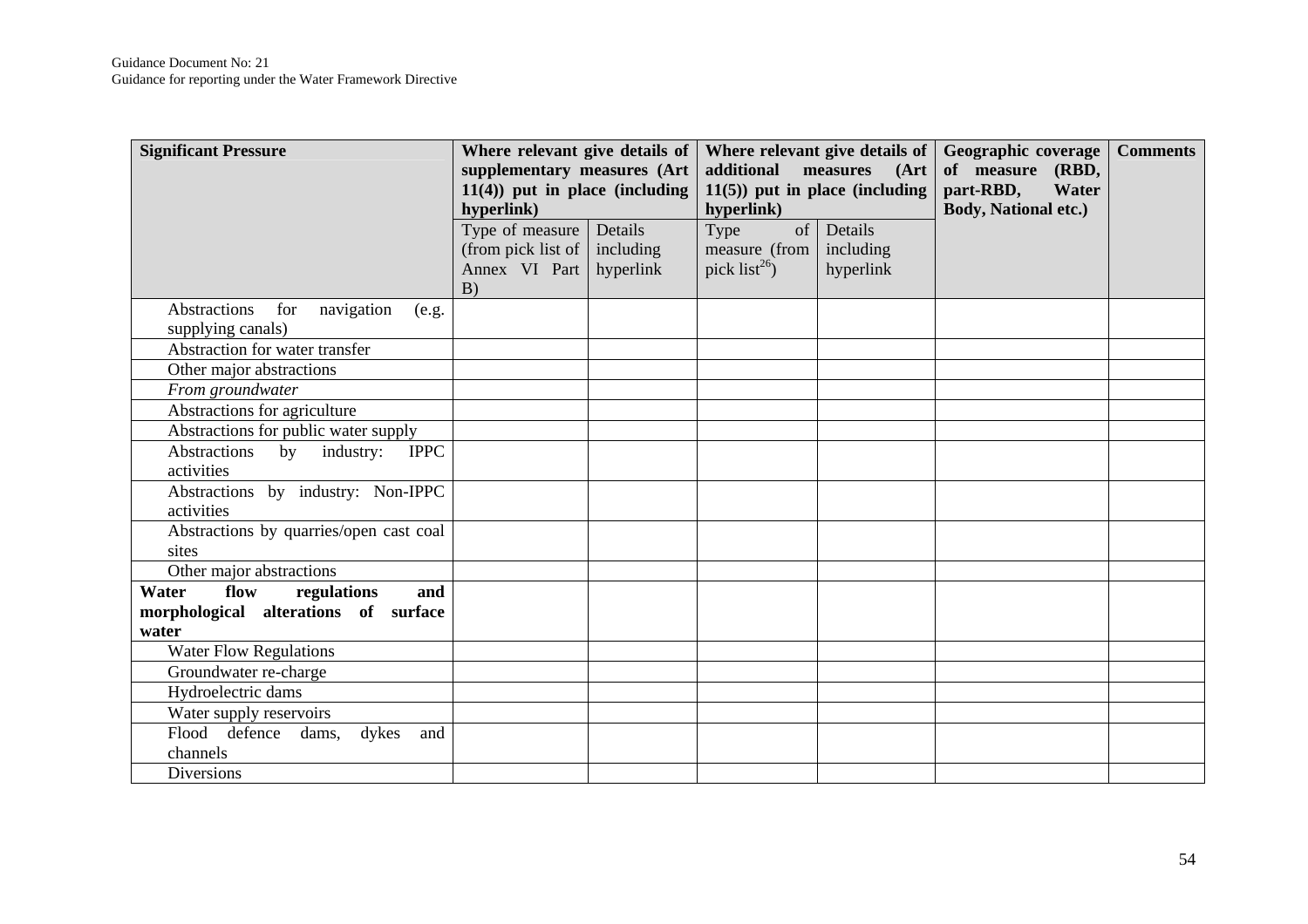| <b>Significant Pressure</b>                    | Where relevant give details of<br>supplementary measures (Art<br>$11(4)$ put in place (including<br>hyperlink) |                      | additional<br>hyperlink)                                              | Where relevant give details of<br>measures<br>(Art)<br>$11(5)$ put in place (including | Geographic coverage<br>of measure (RBD,<br>part-RBD,<br>Water<br><b>Body, National etc.)</b> | <b>Comments</b> |
|------------------------------------------------|----------------------------------------------------------------------------------------------------------------|----------------------|-----------------------------------------------------------------------|----------------------------------------------------------------------------------------|----------------------------------------------------------------------------------------------|-----------------|
|                                                | Type of measure<br>(from pick list of $\vert$<br>Annex VI Part   hyperlink<br>B)                               | Details<br>including | of <sub>1</sub><br>Type<br>measure (from<br>pick list <sup>26</sup> ) | Details<br>including<br>hyperlink                                                      |                                                                                              |                 |
| Locks                                          |                                                                                                                |                      |                                                                       |                                                                                        |                                                                                              |                 |
| Weirs                                          |                                                                                                                |                      |                                                                       |                                                                                        |                                                                                              |                 |
| <b>River management including:</b>             |                                                                                                                |                      |                                                                       |                                                                                        |                                                                                              |                 |
| Physical alteration of channel                 |                                                                                                                |                      |                                                                       |                                                                                        |                                                                                              |                 |
| Engineering activities                         |                                                                                                                |                      |                                                                       |                                                                                        |                                                                                              |                 |
| Agricultural enhancement                       |                                                                                                                |                      |                                                                       |                                                                                        |                                                                                              |                 |
| Fisheries enhancement                          |                                                                                                                |                      |                                                                       |                                                                                        |                                                                                              |                 |
| infrastructure<br>(road/bridge<br>Land         |                                                                                                                |                      |                                                                       |                                                                                        |                                                                                              |                 |
| construction)                                  |                                                                                                                |                      |                                                                       |                                                                                        |                                                                                              |                 |
| <b>Dredging</b>                                |                                                                                                                |                      |                                                                       |                                                                                        |                                                                                              |                 |
| <b>Transitional</b><br>and<br>coastal<br>water |                                                                                                                |                      |                                                                       |                                                                                        |                                                                                              |                 |
| management including:                          |                                                                                                                |                      |                                                                       |                                                                                        |                                                                                              |                 |
| Estuarine/coastal dredging                     |                                                                                                                |                      |                                                                       |                                                                                        |                                                                                              |                 |
| Marine constructions, shipyards and            |                                                                                                                |                      |                                                                       |                                                                                        |                                                                                              |                 |
| harbours                                       |                                                                                                                |                      |                                                                       |                                                                                        |                                                                                              |                 |
| Land reclamation and polders                   |                                                                                                                |                      |                                                                       |                                                                                        |                                                                                              |                 |
| Coastal sand suppletion (safety)               |                                                                                                                |                      |                                                                       |                                                                                        |                                                                                              |                 |
| Tidal barrages including those for flood       |                                                                                                                |                      |                                                                       |                                                                                        |                                                                                              |                 |
| defence and power generation                   |                                                                                                                |                      |                                                                       |                                                                                        |                                                                                              |                 |
| Other morphological<br>alterations             |                                                                                                                |                      |                                                                       |                                                                                        |                                                                                              |                 |
| including:                                     |                                                                                                                |                      |                                                                       |                                                                                        |                                                                                              |                 |
| Barriers.                                      |                                                                                                                |                      |                                                                       |                                                                                        |                                                                                              |                 |
| Land sealing in riparian area/zones            |                                                                                                                |                      |                                                                       |                                                                                        |                                                                                              |                 |
| and flood plains                               |                                                                                                                |                      |                                                                       |                                                                                        |                                                                                              |                 |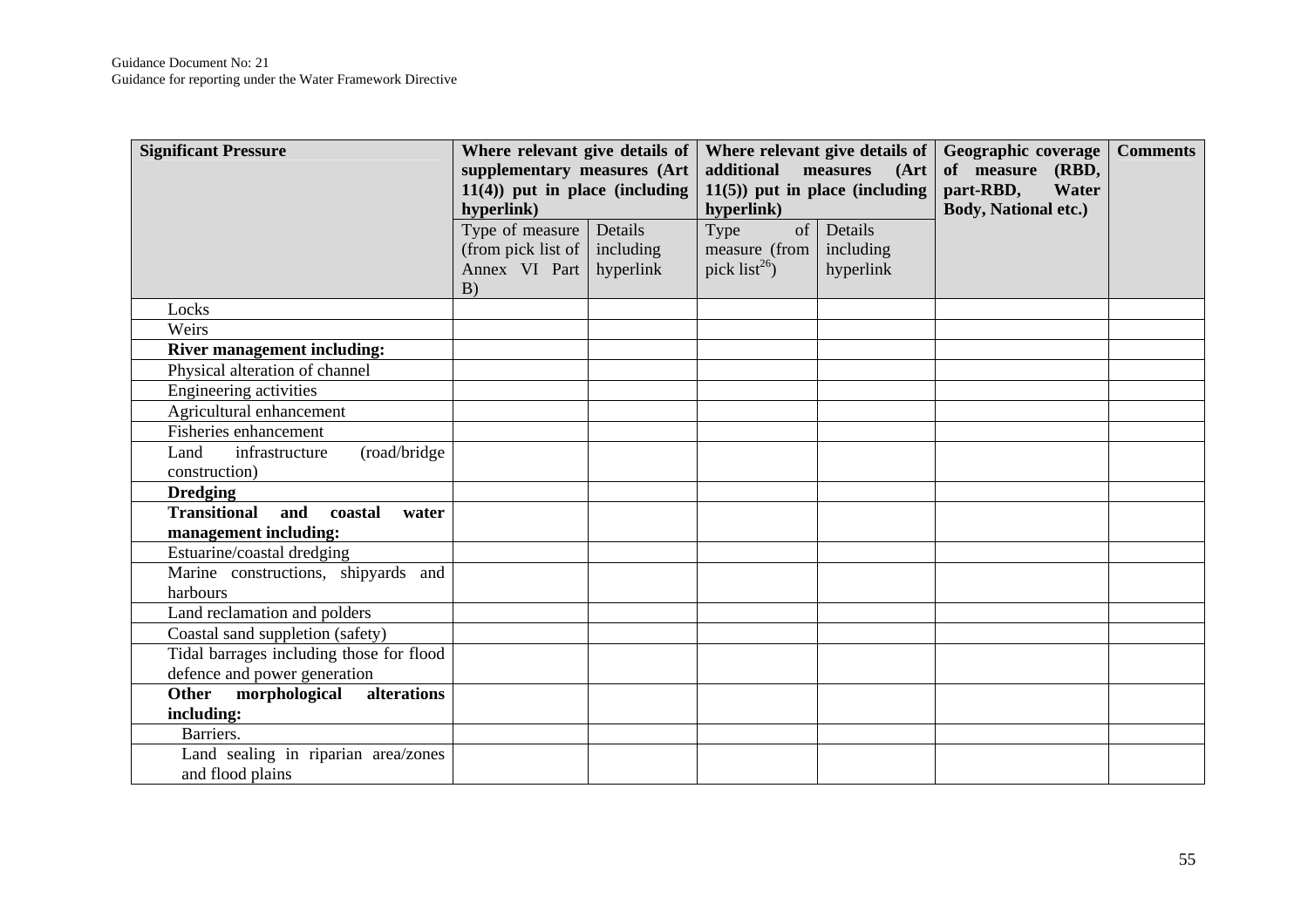| <b>Significant Pressure</b>              | Where relevant give details of<br>supplementary measures (Art<br>$11(4)$ put in place (including<br>hyperlink) |  | Where relevant give details of $\vert$<br>additional measures (Art)<br>$11(5)$ put in place (including<br>hyperlink) |           | Geographic coverage<br>of measure (RBD,<br>part-RBD,<br>Water<br><b>Body, National etc.)</b> | <b>Comments</b> |
|------------------------------------------|----------------------------------------------------------------------------------------------------------------|--|----------------------------------------------------------------------------------------------------------------------|-----------|----------------------------------------------------------------------------------------------|-----------------|
|                                          | Type of measure   Details                                                                                      |  | Type<br>$of \mid$                                                                                                    | Details   |                                                                                              |                 |
|                                          | (from pick list of $\vert$ including                                                                           |  | measure (from                                                                                                        | including |                                                                                              |                 |
|                                          | Annex VI Part hyperlink                                                                                        |  | pick list <sup>26</sup> )                                                                                            | hyperlink |                                                                                              |                 |
|                                          | B)                                                                                                             |  |                                                                                                                      |           |                                                                                              |                 |
| Artificial recharge of groundwater       |                                                                                                                |  |                                                                                                                      |           |                                                                                              |                 |
| Discharges to groundwater for artificial |                                                                                                                |  |                                                                                                                      |           |                                                                                              |                 |
| recharge purposes                        |                                                                                                                |  |                                                                                                                      |           |                                                                                              |                 |
| Returns of groundwater to GWB from       |                                                                                                                |  |                                                                                                                      |           |                                                                                              |                 |
| which it was abstracted (e.g. for sand   |                                                                                                                |  |                                                                                                                      |           |                                                                                              |                 |
| and gravel washing)                      |                                                                                                                |  |                                                                                                                      |           |                                                                                              |                 |
| Mine water rebound                       |                                                                                                                |  |                                                                                                                      |           |                                                                                              |                 |
| Other major recharges                    |                                                                                                                |  |                                                                                                                      |           |                                                                                              |                 |
| Saltwater intrusion of groundwater       |                                                                                                                |  |                                                                                                                      |           |                                                                                              |                 |
| Saltwater intrusion                      |                                                                                                                |  |                                                                                                                      |           |                                                                                              |                 |
| Other intrusion                          |                                                                                                                |  |                                                                                                                      |           |                                                                                              |                 |
| Other pressures not covered by the list  |                                                                                                                |  |                                                                                                                      |           |                                                                                              |                 |
| above                                    |                                                                                                                |  |                                                                                                                      |           |                                                                                              |                 |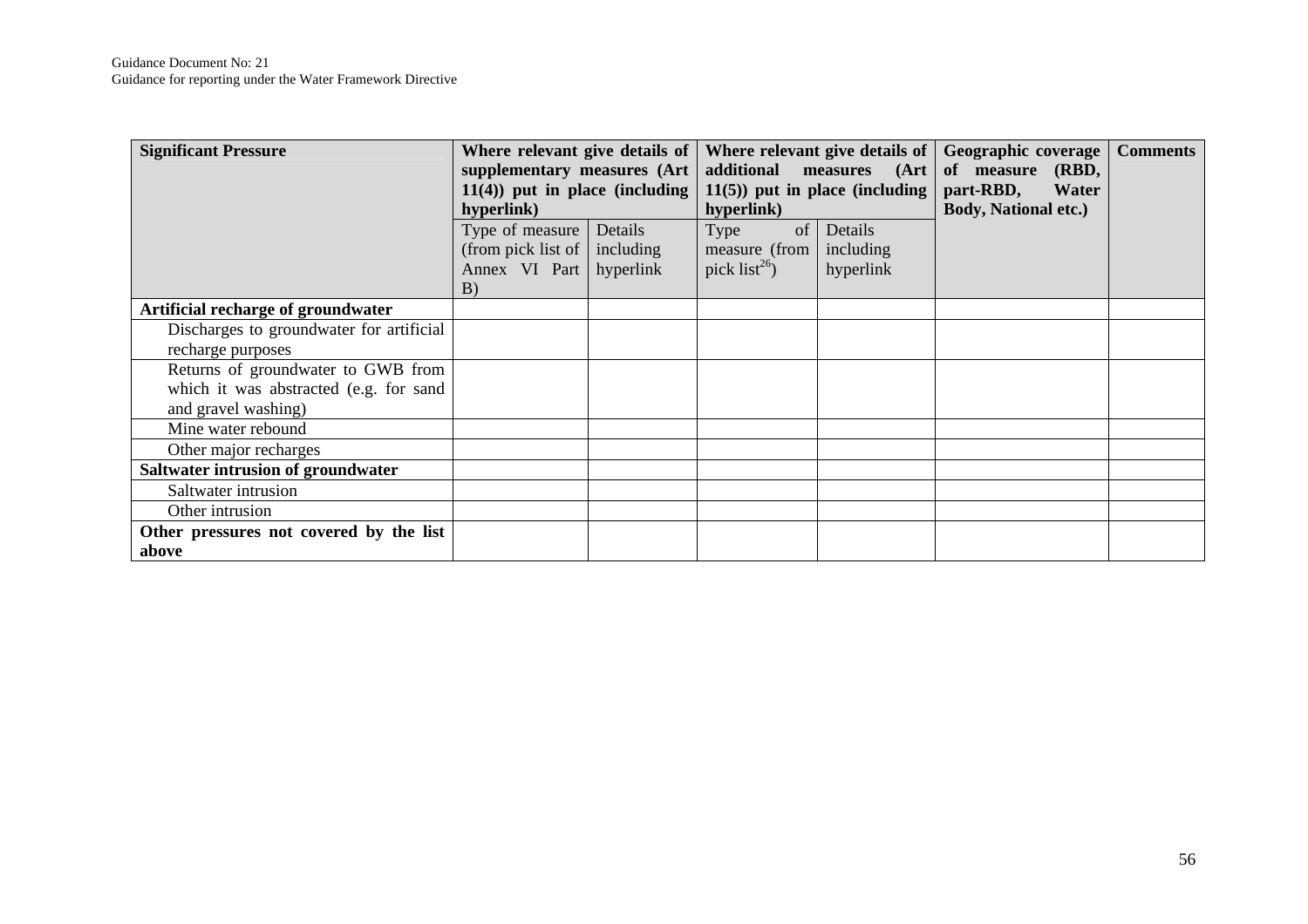Data on the costs of measures should be provided as detailed in Table 7.

| Table 7 | Costs of measure (per MS or RBD as available) |
|---------|-----------------------------------------------|
|---------|-----------------------------------------------|

| <b>Type of measure</b>                                                      | Total cost of measures<br>(€) | <b>Comments</b> |
|-----------------------------------------------------------------------------|-------------------------------|-----------------|
| Basic measures (Article $11(3)(a)$<br>(Table 1)                             |                               |                 |
| Basic measures (Article<br>$11(3)(b-1)$ (Table 2)                           |                               |                 |
| Supplementary and additional<br>measures (Article $11(4-5)$ )<br>(Table 3b) |                               |                 |

Note: The figures should be based on readily available administrative budgetary allocations (not private) or alternatively official or informal estimations. The method for estimation is left to the MS. If possible, it should refer to the total costs of the programme of measures during **one** entire RBMP. If not, annual or otherwise aggregated figures can be provided. A pick list should allow classifying the costs (e.g. pick list on methods for calculation, reference years, etc.). Where available, reference to relevant documents should be provided. If it is not possible to provide the costs disaggregated by the type of measure, a total cost should be provided:

- The percentage of water bodies per Sub-unit where each exemption under Article 4(4-7) applies and the main justifications for each exemption and the quality elements concerned;
- Statistics on the water bodies where an exemption applies under Article 4(4-7) and the justification for the exemption (Table 8).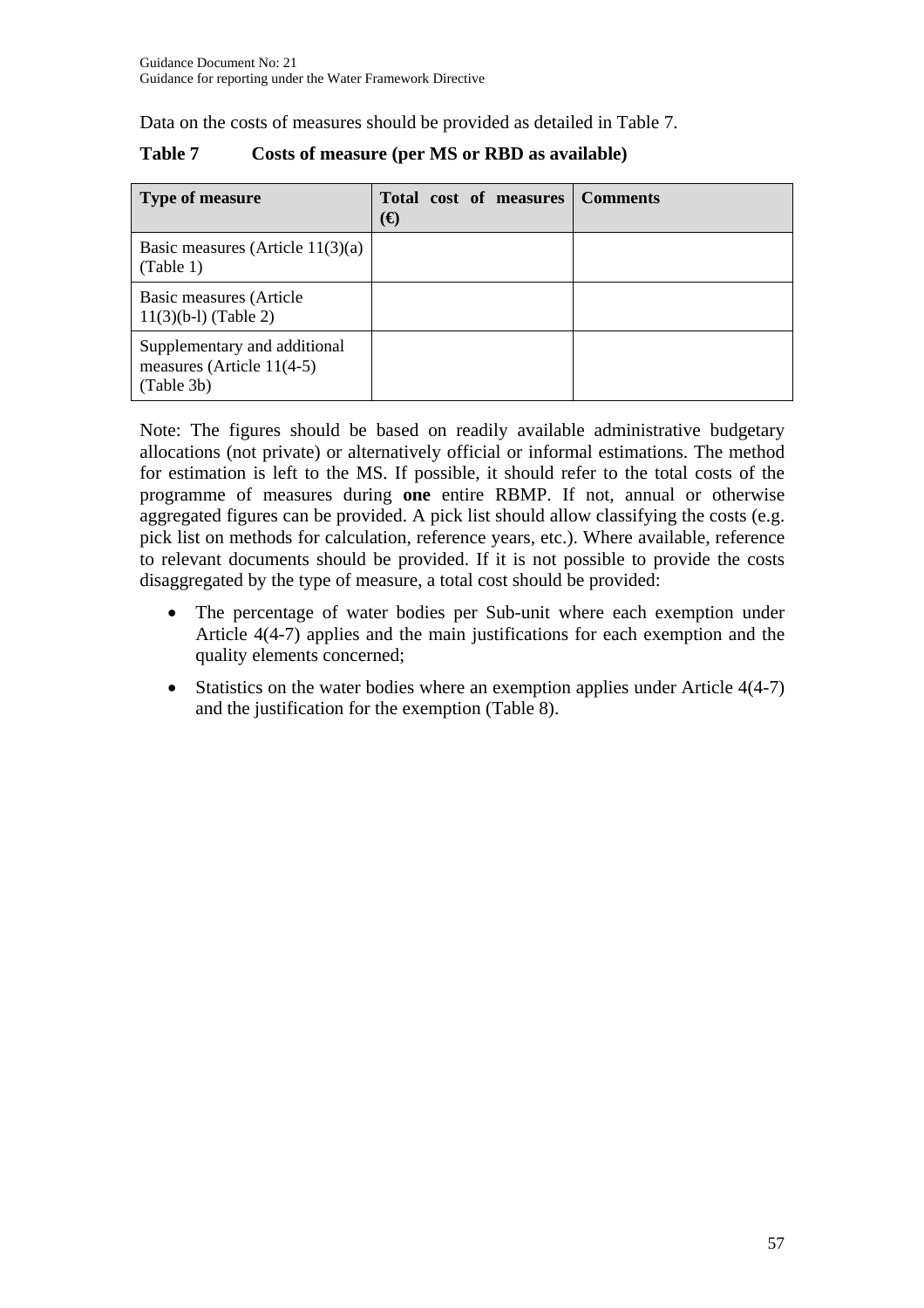| <b>Exemption</b> | <b>%age of the total</b><br>river<br>length/surface<br>area of water<br>bodies in Sub-<br>unit to which<br>exemption<br>applies | <b>Justification</b><br>(from a pick list<br>to be defined -<br>multiple<br>selections to be<br>allowed -<br>examples given<br>below)       | <b>%age of</b><br>exempt (by<br>river<br>length/surface<br>area) WBs<br>where this<br>justification<br>applies (total<br>may be above<br>$100\%$ | <b>Further</b><br>comments or<br>explanation |
|------------------|---------------------------------------------------------------------------------------------------------------------------------|---------------------------------------------------------------------------------------------------------------------------------------------|--------------------------------------------------------------------------------------------------------------------------------------------------|----------------------------------------------|
|                  | <b>%age of the total</b><br>number of<br><b>GWBs</b> in Sub-<br>unit to which<br>exemption<br>applies                           |                                                                                                                                             | <b>%age of</b><br>exempt GWBs<br>where this<br>justification<br>applies (total<br>may be above<br>$100\%$                                        |                                              |
| Article 4(4)     |                                                                                                                                 | 1) Technical<br>feasibility<br>2) disproportionate<br>cost<br>3) natural<br>conditions                                                      | 1) $x\%$<br>$2) y\%$<br>$3)$ $z\%$                                                                                                               |                                              |
| Article 4(5)     |                                                                                                                                 | 1) Technical<br>feasibility<br>2) disproportionate<br>cost                                                                                  | 1) $x\%$<br>$2) y\%$                                                                                                                             |                                              |
| Article 4(6)     |                                                                                                                                 | 1) Natural causes<br>(a-floods, b-<br>droughts)<br>2) Force majeure<br>3) Accidents                                                         | $1)$ $x\%$<br>$2)$ y%<br>$3)$ $z\%$                                                                                                              |                                              |
| Article 4(7)     |                                                                                                                                 | $1)$ New<br>modifications to<br>physical<br>characteristics of<br>surface water<br>2) New sustainable<br>human<br>development<br>activities | 1) $x\%$<br>$2) y\%$                                                                                                                             |                                              |

# **Table 8 Data to be provided on exemptions**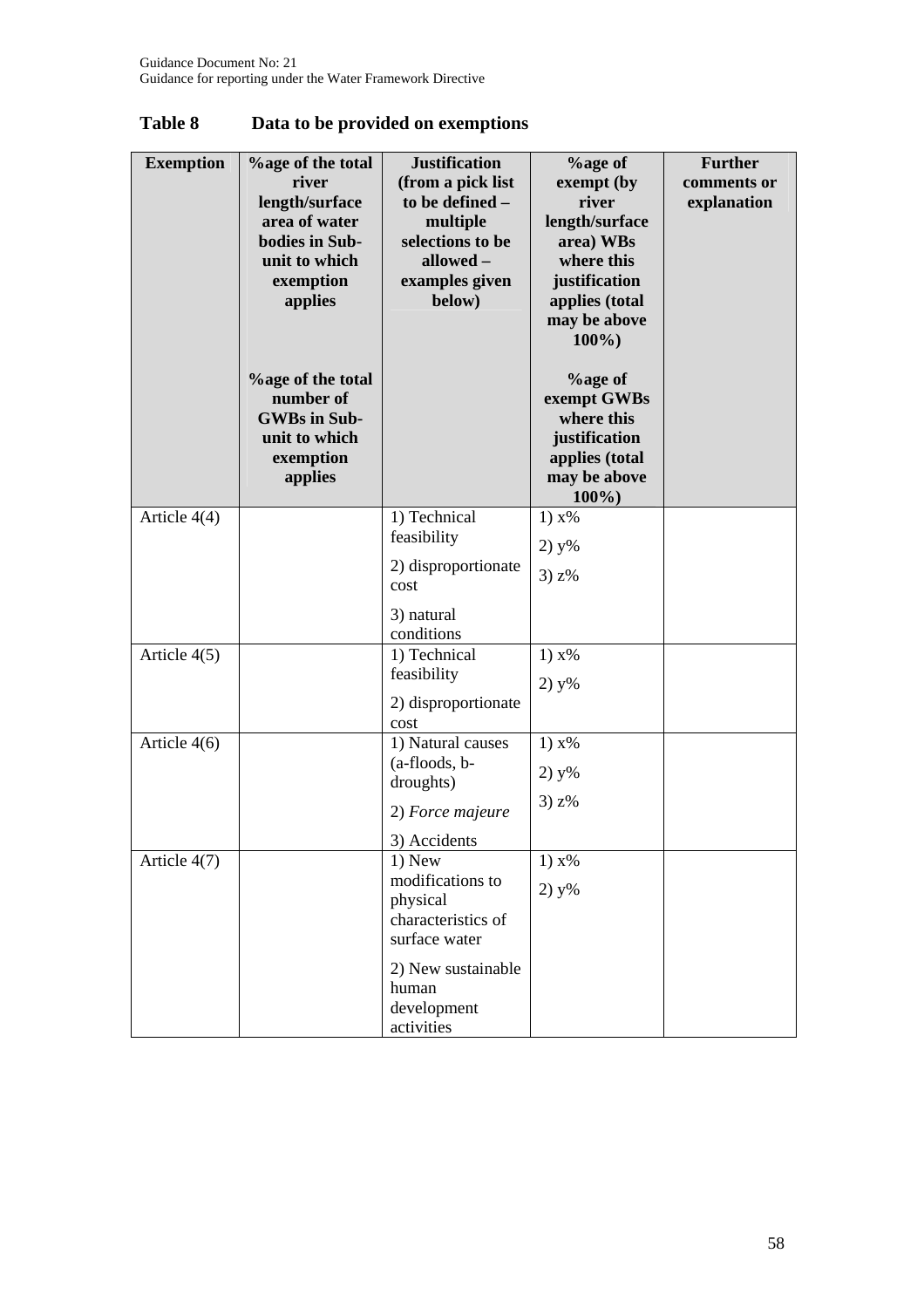## **Summary Text**

Summary text should be provided for each RBD covering the following items:

- For surface water the methodology and criteria provided in 2005 for identifying the following should be updated:
	- o Significant point sources;
	- o Significant diffuse sources. Loads (calculated or estimated) of pollutants (nutrients, priority substances, other pollutants, temperature, saline discharges)<sup>27</sup> discharged (total for Sub-unit) if available (**if not provided to the EEA under WISE-SOE reporting**);
	- o Significant abstractions;
	- o Significant morphological alterations;
	- o Other significant pressures.
- For **groundwater** the methodology and criteria provided in 2005 for identifying the following should be updated:
	- o Relevant point sources including a list of pollutants discharged to the GWBs from the relevant point sources where thresholds have been established and, where available, an indication of the loads of those pollutants discharged. Loads, if available, (monitored, calculated or estimated) of pollutants (NO3, As, Cd, Pb, Hg, NH4, Cl-, SO4, Trichloroethylene, Tetrachloroethylene) discharged (total for RBD) if not already provided to the EEA under WISE-SoE reporting;
	- o Relevant diffuse sources including a list of pollutants discharged to the GWBs in the RBD from the relevant diffuse sources where thresholds have been established and an indication of the loads of those pollutants discharged where available;
	- o Relevant abstractions;
	- o Relevant artificial recharge;
	- o Relevant saltwater intrusions;
	- o Other relevant pressures.
- The plan of actions to be put in place to identify any unknown pressures to surface waters or groundwaters;
- The main environmental impacts on **surface waters** occurring in the RBD as a result of significant pressure. This should include the following if appropriate:
	- o Nutrient enrichment (at risk of becoming eutrophic) (unless information already provided under UWWTD);
	- o Organic enrichment;
	- o Contamination by priority substances or other specific pollutants;
	- o Contaminated sediments;
	- o Acidification;

- o Saline intrusion;
- o Elevated temperatures;
- o Altered habitats as a result of hydromorphological alterations.

 $27$  Specification of detailed pollutant lists and units when preparing the schemas.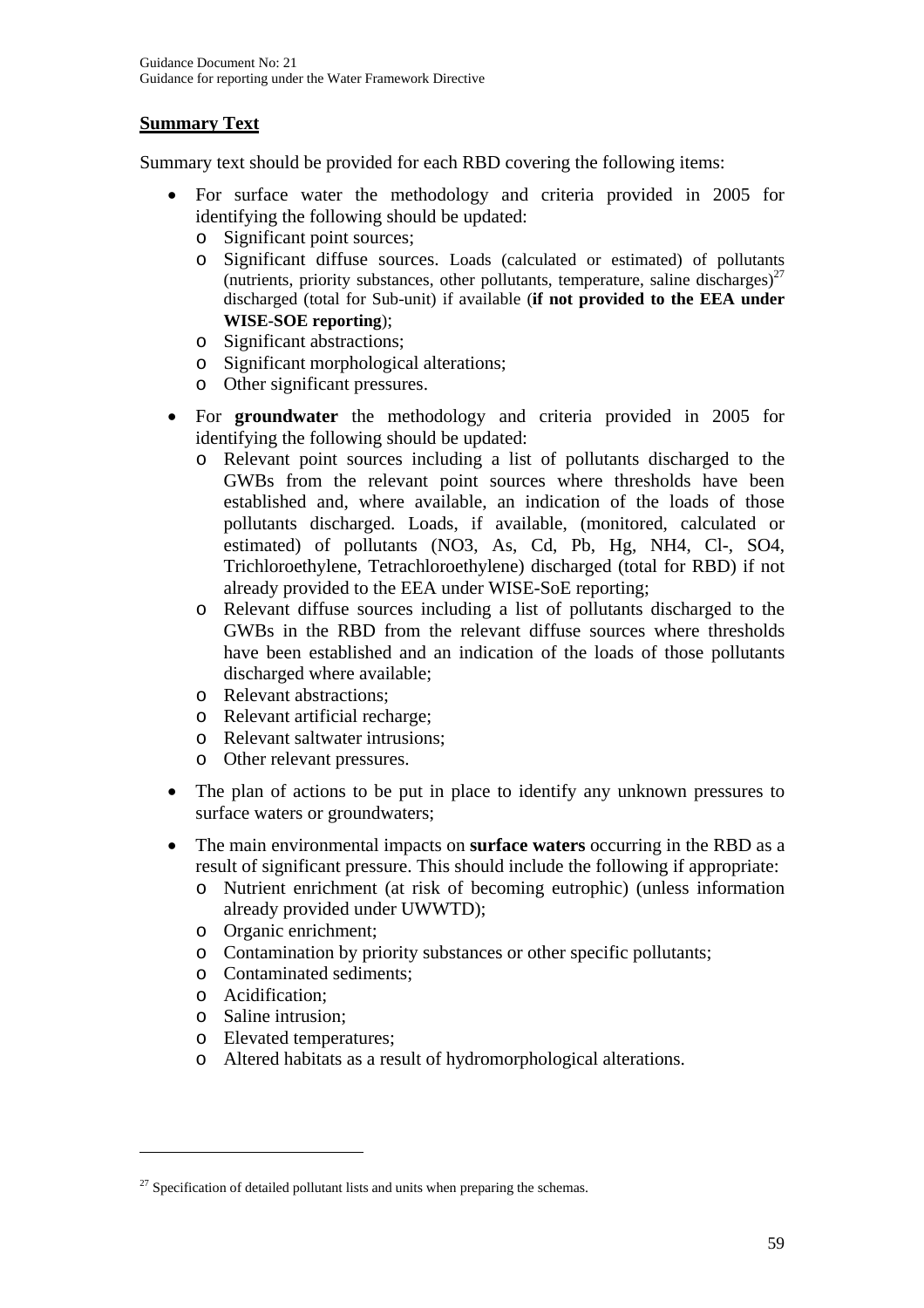- The methodology and criteria used for identifying significant impacts on **surface waters** should be provided. This should include a description of the following where appropriate:
	- o Numerical models;
	- o Quantification tools;
	- o State assessment tools;
	- o Data sources (e.g. whether existing data were used or whether data was collected specifically for the purpose);
	- o Expert judgment;
	- o Legal status of the assessment criteria;
	- o Role of supporting quality elements in the assessment of significance of impacts.
- The main impacts on groundwaters occurring in the RBD as a result of relevant pressures should be provided. This should include the following if appropriate:
	- o Anthropogenic alterations of the level of groundwater leading to significant diminution of the ecological and qualitative status of associated surface water bodies;
	- o Chemical composition of groundwater leading to significant diminution of the ecological and qualitative status of associated surface water bodies;
	- o Anthropogenic alterations of the level of groundwater leading to significant damage to terrestrial ecosystems which depend directly on the GWB;
	- o Chemical composition of groundwater leading to significant damage to terrestrial ecosystems which depend directly on the GWB;
	- o Altered habitat in dependent surface water or terrestrial ecosystems;
	- o Substitution of populations.
- The methodology and characteristics assessed in the further characterisation of GWBs;
- The description of progress to resolve uncertainties and data gaps since 2005;
- A list of uncertainties and data gaps;
- A list of planned actions to address uncertainties and data gaps.

References/Hyperlinks to more detailed supporting documents (e.g. methodology documents, documents provided as part of the public participation, statutes, founding treaty or equivalent legal documents) should be provided for each of the abovementioned summaries, if available.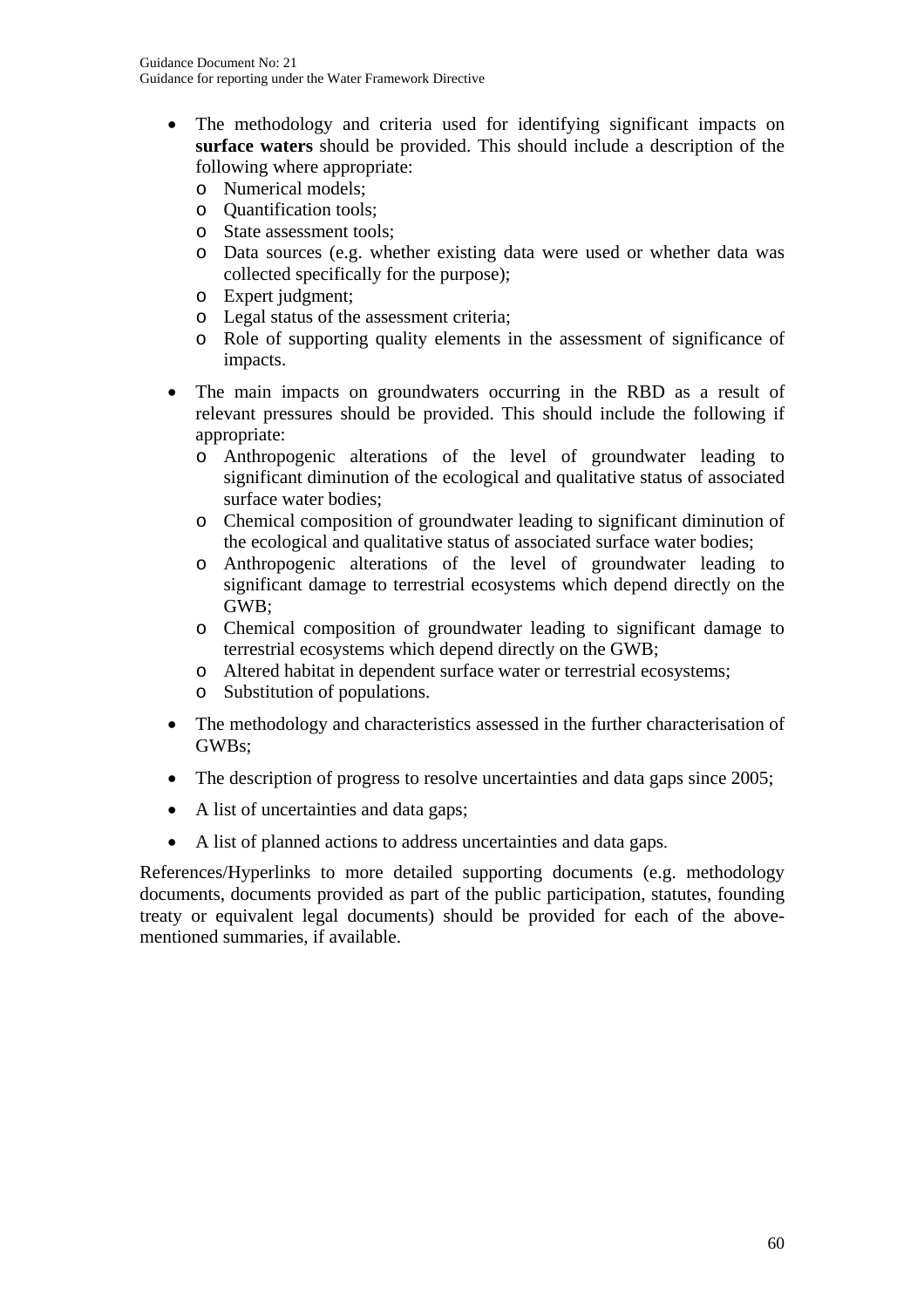# **8 REPORTING REQUIREMENTS FOR ECONOMIC DATA**<sup>28</sup>

#### **8.1 Introduction**

#### **Economic Analysis of Water Use**

Article 5 of the Water Framework Directive (WFD) requires Member States to undertake an economic analysis of water uses according to the specifications of Annex III. Article 13 and Annex VII requires Member States to send summary reports of the analyses required under Article 5 and Annex II as part of the first river basin management plan.

Annex III of the WFD Directive stipulates that the economic analysis of water uses should contain enough information in sufficient detail (taking account of the costs associated with collection of relevant data) in order to:

- Make the relevant calculations necessary for taking into account the principle of recovery of the costs of water services under Article 9, taking into account long term forecasts of supply and demand for water in the river basin district and where necessary:
	- o estimates of the volume, prices and costs associated with water services; and
	- o estimates of the relevant investment including forecasts of such investments.
- Make judgements about the most cost-effective combination of measures with respect to water uses to be included in the programme of measures under Article 11 based on estimates of the potential costs of such measures.

The Commission has found that at the time the Article 5 reports were submitted in 2005 the information reported was often not sufficient, taking account of the costs associated with collection of the relevant data, to fulfil these requirements. Several years later additional data may have been collected in order to update the economic analysis and to close the gaps of 2005.

#### **Summary of Steps and Measures Taken to Recover the Costs of Water Services (Article 9)**

Article 9 of the Water Framework Directive (WFD) requires that Member States take account of the principle of recovery of the costs of water services, including environmental and resource costs, having regard to the Annex III economic analysis and in accordance with the polluter pays principle.

According to Article 9.1 Member States shall ensure by 2010:

<sup>&</sup>lt;sup>28</sup> Disclaimer: WFD reporting on economics expressed in this chapter (previously consulted and agreed as Reporting sheets ECO1 and ECO2) represents an informal arrangement between the Member States and the Commission. The information reported is without prejudice to any related infringement procedures.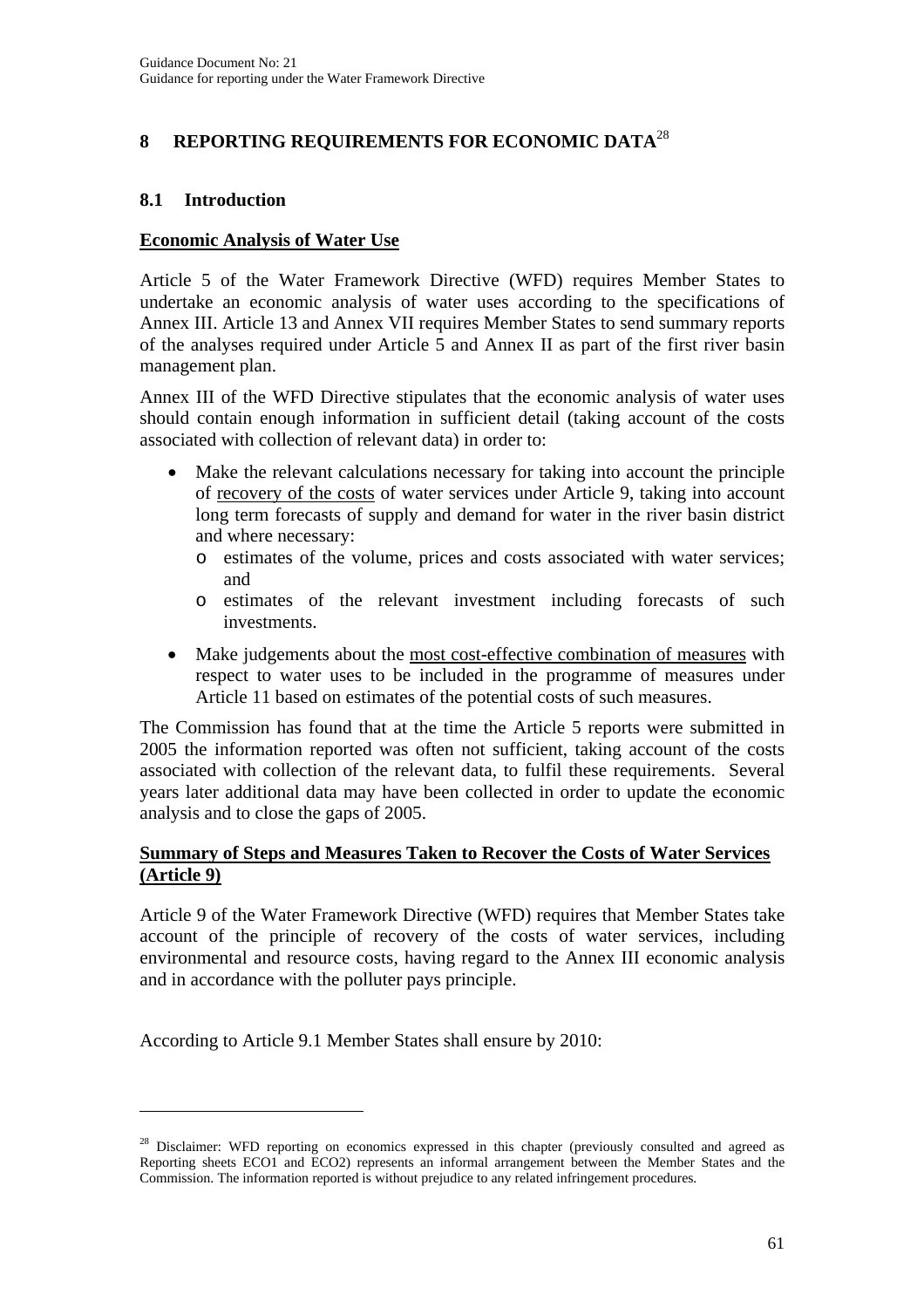- That water pricing policies provide adequate incentives for users to use water resource efficiently, and thereby contribute to the environmental objectives of this Directive;
- An adequate contribution of the different water uses, disaggregated into at least industry, households and agriculture, to the recovery of the costs of water services.

Member States have the possibility to account for social, environmental and economic effects in defining pricing policy.

Under Article 9.2 Member States shall report in the river basin management plans on the planned steps towards implementing paragraph 1 that will contribute to achieving the environmental objectives of this Directive and on the contributions made by the various water uses to the recovery of the costs of water services.

According to Article 9.4 Member States can indicate that they will not apply the provisions of Article 9.1, 2nd indent and the relevant parts of Article 9.2 for specific water use activities, if this does not compromise the purposes and achievements of the objectives of the WFD. This paragraph refers to "established practices" meaning at the time of adoption of the WFD in the year 2000. The Member States should report the reasons for doing so in the river basin management plans.

# **8.2 How will the Commission use the information reported?**

The Commission will use this information to ensure that the Member States have carried out an economic analysis consistent with the requirements of Article 5 and Annex III and also that the provisions of Article 9 WFD have been properly and consistently applied according to the Directive. The information will also be used to provide statistics and information on a EU wide level to the European Parliament and the general public. A screening assessment will be made on the basis of the compliance indicators which builds on an approach based on the three main elements of Article 9: i) incentive pricing; ii) adequate cost-recovery; and iii) polluter pays principle.

In addition information on gaps will be collected in order to take further action and to plan future activates in order to support Member States in the further use of Article 9.

The following compliance indicators will be used:

- Have Member States prepared a comprehensive economic analyses including all elements of and being consistent with the Directive? (Possible answers: Yes/No/To a certain extent/Unclear – not sufficient information);
- Where necessary, have estimates of the volume, prices and costs associated with water services been provided;
- Where necessary, have estimates of the relevant investment including forecasts of such investments been provided;
- How has long term forecasts of water supply and water demand been taken into account in the principle of the recovery of the costs of water services;
- Have approaches been identified showing that the economic analysis was used to assist in judging cost effectiveness;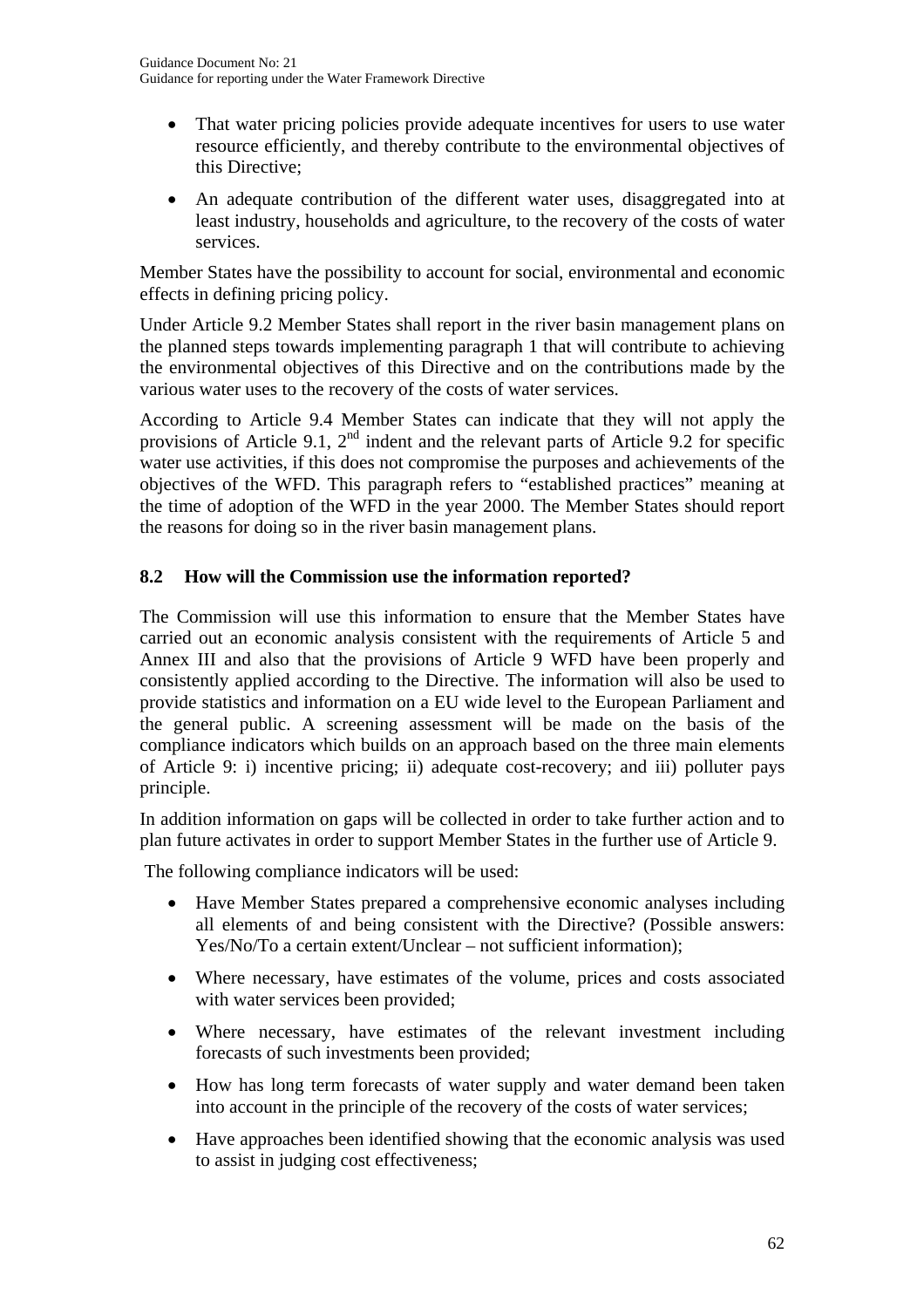- What progress that has been made since 2005 to address the uncertainties and data gaps in the economic analysis;
- Have Member States have ensured that the measures to implement Article 9 address all three main elements of Art 9: i) incentive pricing; ii) adequate contribution to cost-recovery including environment and resource costs, iii) polluter pays principle. (Possible answers: Yes/No/To a certain extent/Unclear – not sufficient information);
- How has the definition of water services and uses been implemented in practice;
- How water pricing policies provide adequate incentives for users to use water resources efficiently;
- Which approach was taken to ensure that water uses are providing an adequate contribution to the recovery of the costs of water services;
- Whether future plans have been put in place to address any continuing uncertainties and data gaps on the recovery of the costs of water services.

## **8.3 Information to be provided**

## **Data**

Member States should provide the information set out below, where it was included in the economic analysis, for each River Basin:

- Volumes abstracted/discharged per water service;
- Estimated investments for water services<sup>29</sup> in Euro per year (2009 to 2015) or as available for the period;
- Costs of water services (Euro per m3 or other relevant unit), with an indication if environmental and resource costs are included or not and the share they have in the overall costs;
- Level of cost recovery in % per water service;
- Water prices per water service in Euro per m3 or other relevant unit;
- Information relating to measures to comply with Article 9 will be reported as described in Chapter 7, Table 5: Measures for the recovery of cost of water services.

#### **Summary text**

 $\overline{a}$ 

In order to better understand the data above, summary text should be provided (max 5000 characters) covering the following items:

• Where relevant, provide a summary of the cases and reasons why estimates on volume, prices and costs of water services and estimates of relevant

<sup>&</sup>lt;sup>29</sup> Where this information is not collected separately, the aggregated data should be reported and clearly marked as such.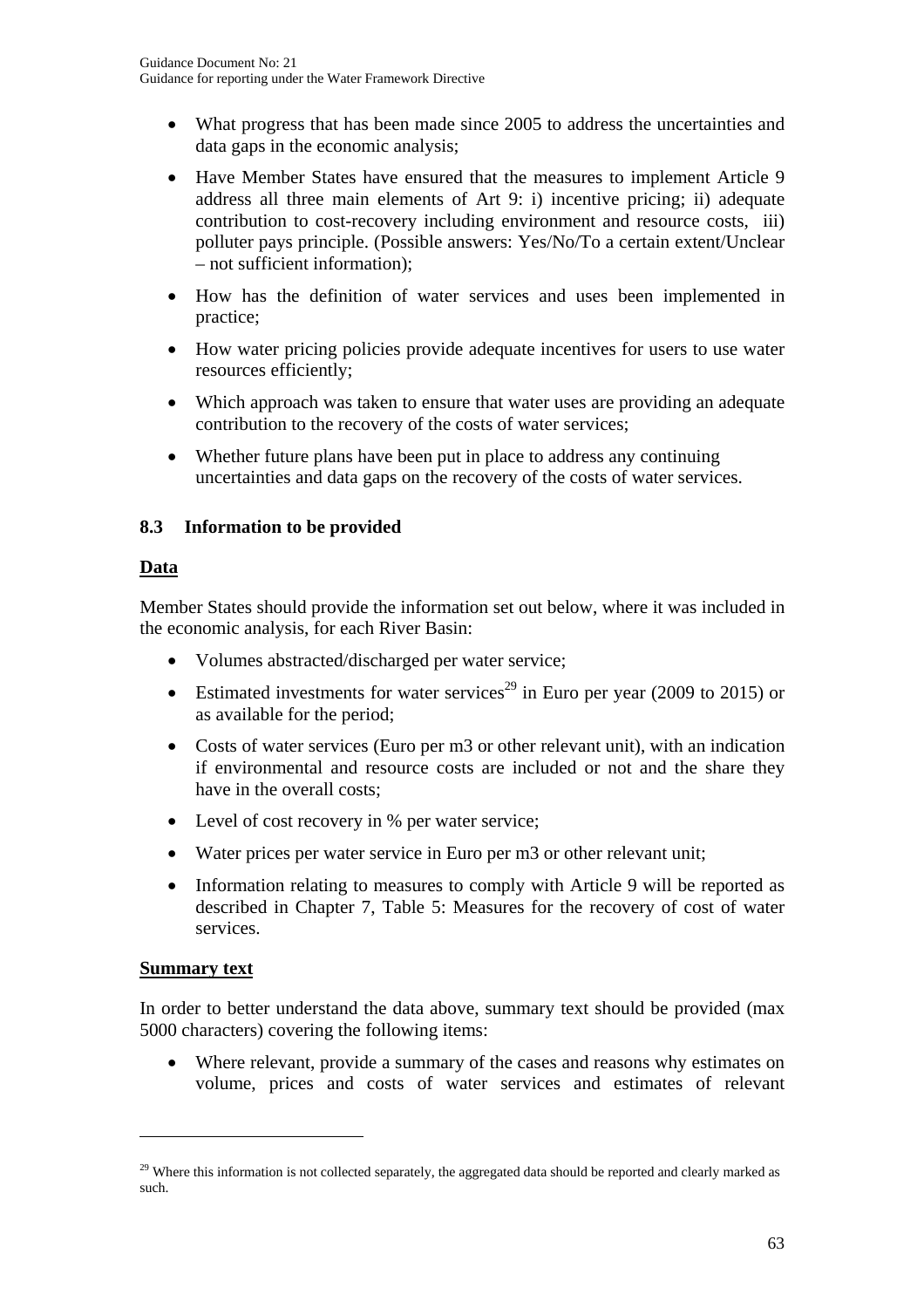investments including forecasts of such investment were not included in the economic analysis;

- Summary of the methodology (eg aggregation) and assumptions used to estimate the costs of investments for the period 2009 to  $2015^{30}$ ;
- Summary of the methodology (eg aggregation) and assumptions used to estimate the volume, costs and prices associated with water services<sup>31</sup>;
- Summary of the methodology used for calculating the cost recovery rate for water services;
- Summary of how the issue of cross-subsidies is handled in cost recovery calculations;
- Approach to estimate the costs of future investments<sup>32</sup>, as well as how the baseline scenario has been considered/developed;
- For international RBDs, has there been any coordination of economic analysis? If yes, provide reference. If no, please provide additional explanations;
- For international RBDs, has the judgement of cost effectiveness of measures been coordinated? If yes, provide reference. If no, please provide additional explanations;
- Summary of how the economic analysis has been considered when making judgement about cost effectiveness of measures;
- How has the definition of water services and uses been applied in practice;
- Summary on the planned steps towards implementing Article 9.1 that will contribute to achieving the environmental objectives of this Directive (Article 9.2);
- Summary of how environmental and resource costs were considered and estimated;
- Where applicable, report the reasons for not fully applying paragraph 1, second sentence, to be reported in the River Basin Management Plans (Article 9.4). (This exemption possibility is only possible to apply for "a given wateruse activity", so Member States must specify which water uses are considered. It also needs to be transparently explained by Member States that applying the specific exemption does not compromise the purposes and the achievement of the objectives of the Directive);
- How has the Member State ensured that "water-pricing policies provide adequate incentives for users to use water resources efficiently, thereby contributing to the environmental objectives of the Directive" (Article 9.1);

<sup>&</sup>lt;sup>30</sup> In cases where estimates of the relevant investments including forecasts of such investments were not included in the economic analysis, this item does not apply.

<sup>&</sup>lt;sup>31</sup> In cases where estimates on volume, prices and costs associated with water services were not included the economic analysis, this item does not apply.

<sup>32</sup> See footnote 30.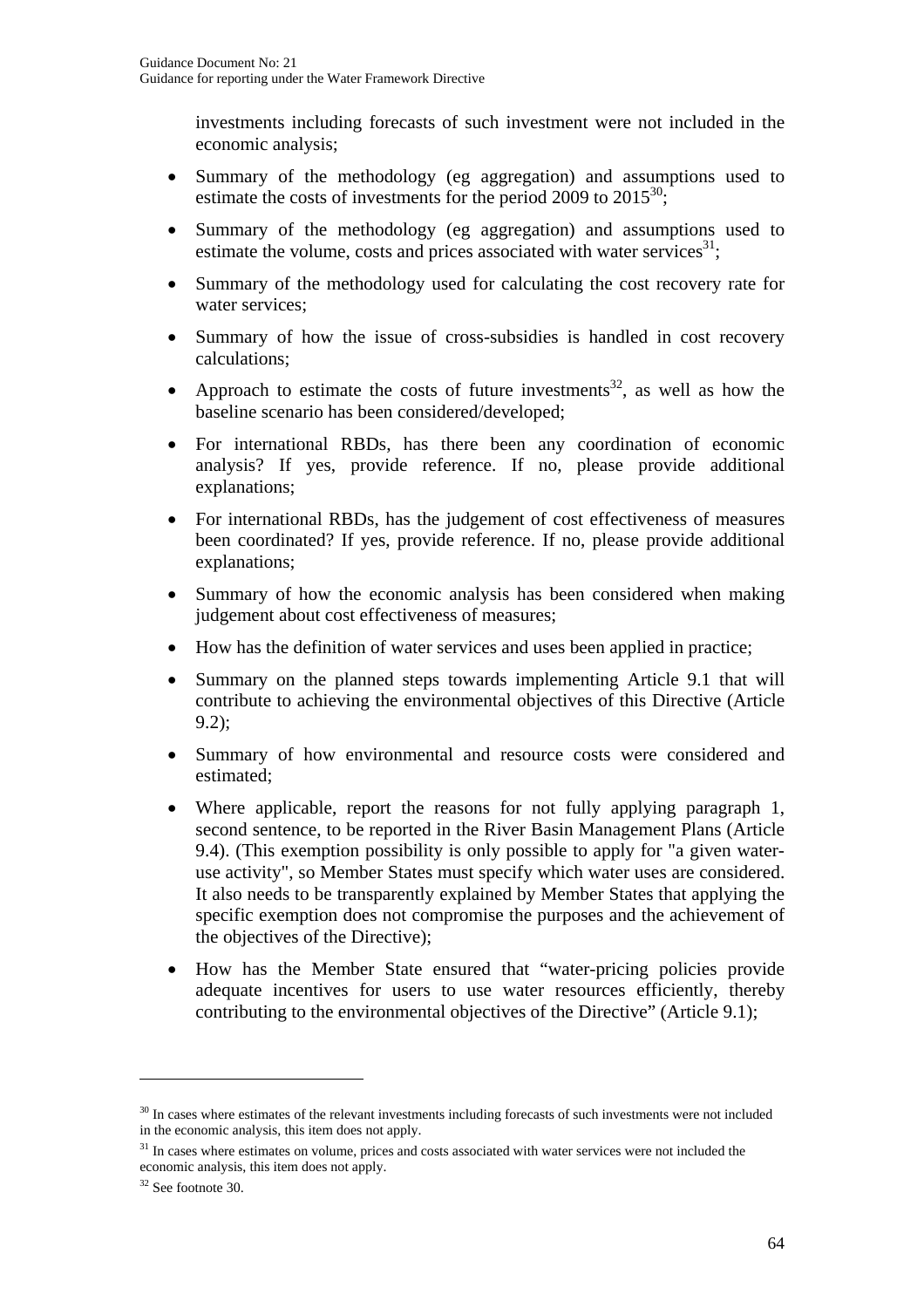- How has the Member State ensured an adequate contribution of the different water uses to the recovery of the costs of water services taking account of the polluter pays principle;
- Any problems encountered in data collection or methodology used;
- Gaps in information identified that could not be closed since 2005 and planned additional data collection to fill gaps for the second implementation cycle.

## **Other information**

• Hyperlinks to more detailed supporting documents including references to legal documents or methodology documents should be provided.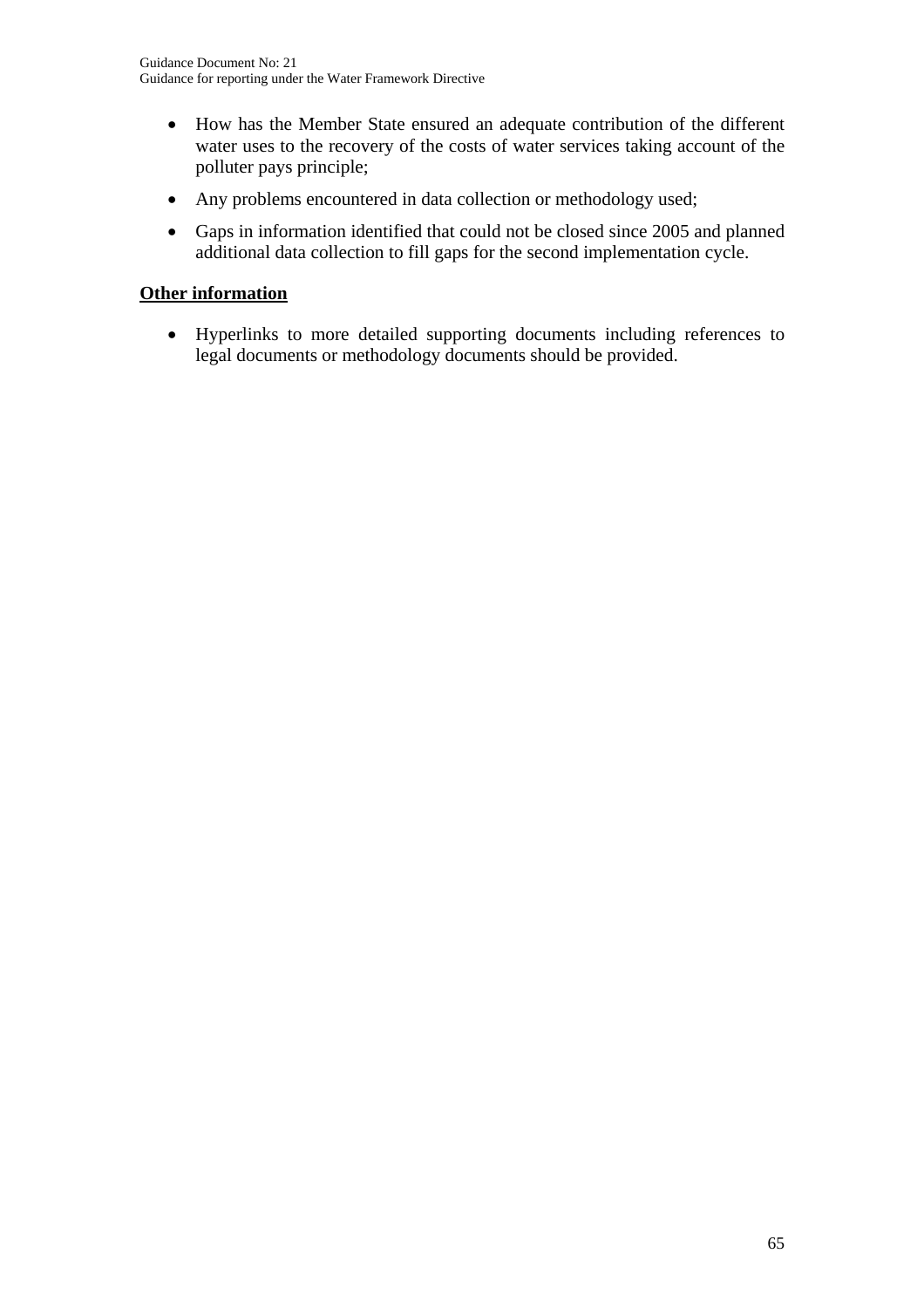Guidance Document No: 21 Guidance for reporting under the Water Framework Directive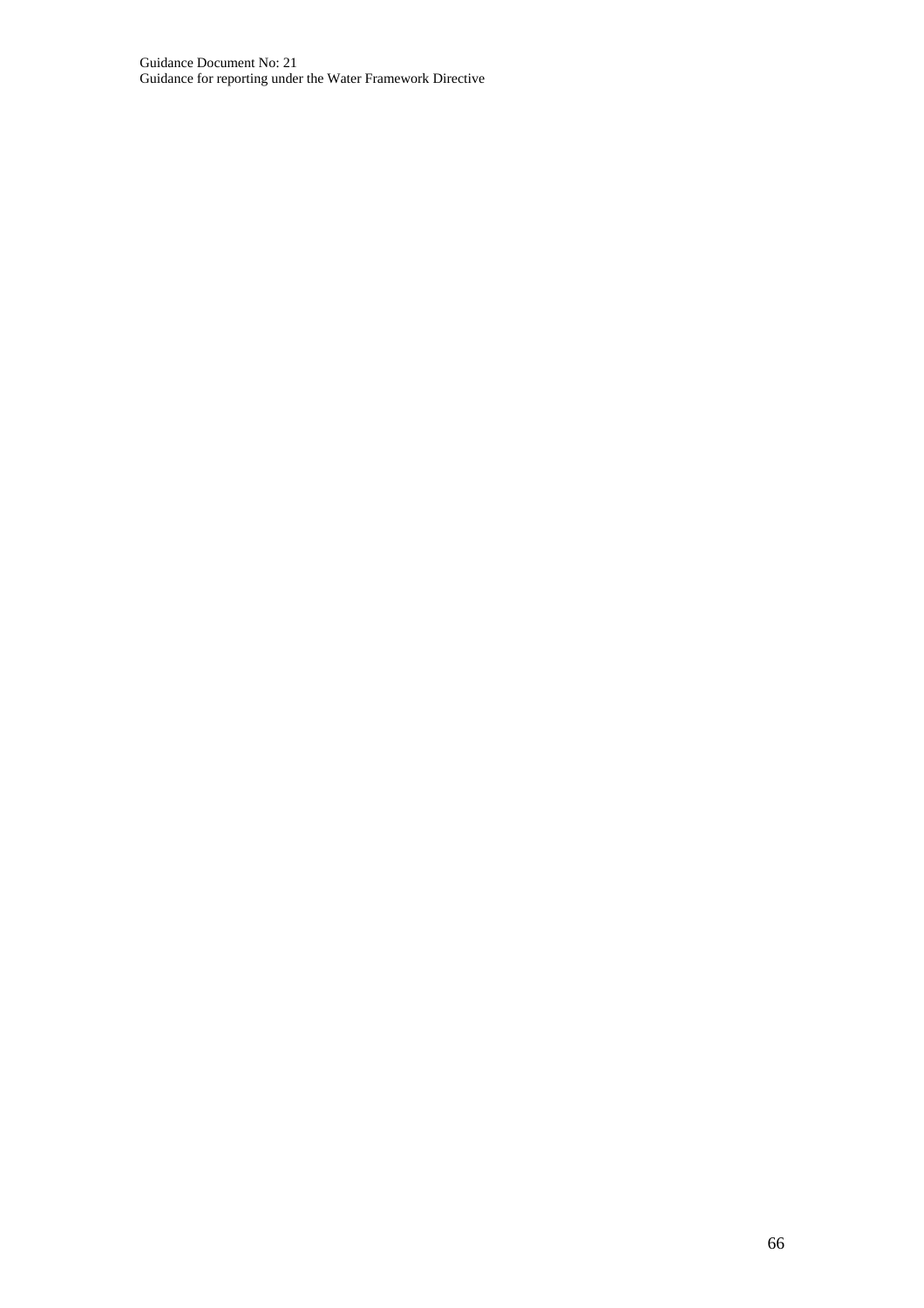# **9 HOW TO REPORT**

## **9.1 What is WISE?**

The Water Information System for Europe – WISE – is comprised of data and information collected at EU level by various institutions or bodies which has previously either not been available or been stored in a number of different places. There are four EU partners developing WISE: DGs Environment, JRC and Eurostat, and EEA.

The WISE project started in 2002 and in 2003 a report on "Reporting for Water – Concept Document: towards a shared Water Information System for Europe (WISE)" defined the overall concepts of WISE which was endorsed by the Water Directors under the Italian Presidency in November  $2003<sup>33</sup>$ . The paper identified the following core objective:

*"…the European Commission (DG ENV, Eurostat and JRC) and the EEA are committed to continue the development of a new, comprehensive and shared European data and information management system for water, including river basins, following a participatory approach towards the Member States, in order to have it operational as soon as possible and to implement it, including all the various elements set out in this document, by 2010.*

Member States have agreed to provide data under the WFD to WISE. Rules and Procedures to do this have been agreed  $34$ .

# **9.2 Reporting into WISE**

 $\overline{a}$ 

The EEA has a central role in the management of WISE due to its role as EU data centre for water. The reporting services (Reportnet) of the EEA will be used and further developed towards the needs of WISE. The EEA is acting as a WISE operator (with the assistance of DGs Environment, JRC and Eurostat) and is responsible for the provision and operation of the WISE infrastructure at EU level.

The right to upload information and data for official compliance reporting needs to be thoroughly regulated and implemented. There will be a limited number of officially nominated individuals with the rights to submit, update and validate data on behalf of a Member State. The European Commission (DG Environment, unit D.2) will forward the list of the authorised WISE data providers to the EEA which is the responsible body for managing the access rights through Reportnet<sup>35</sup>. The EEA – through the WISE helpdesk - will contact the authorised WISE data providers to provide a

<sup>3</sup>[3http://ec.europa.eu/environment/water/water-framework/transp\\_rep/pdf/2003\\_concept\\_report.pdf](http://ec.europa.eu/environment/water/water-framework/transp_rep/pdf/2003_concept_report.pdf)

<sup>&</sup>lt;sup>34</sup> Guidance on practical arrangement for electronic reporting to the Water Information System for Europe (WISE), "WISE REPORTING ARRANGEMENTS " Final Document (01/03/2007).

<sup>&</sup>lt;sup>35</sup> Reportnet is a system of integrated IT tools and business processes creating a shared information infrastructure optimised to support and improve European environment reporting by the streamlining, improving quality and ensuring transparency and availability of information reported by Member States and other European Countries. See[: http://www.eionet.europa.eu/reportnet](http://www.eionet.europa.eu/reportnet)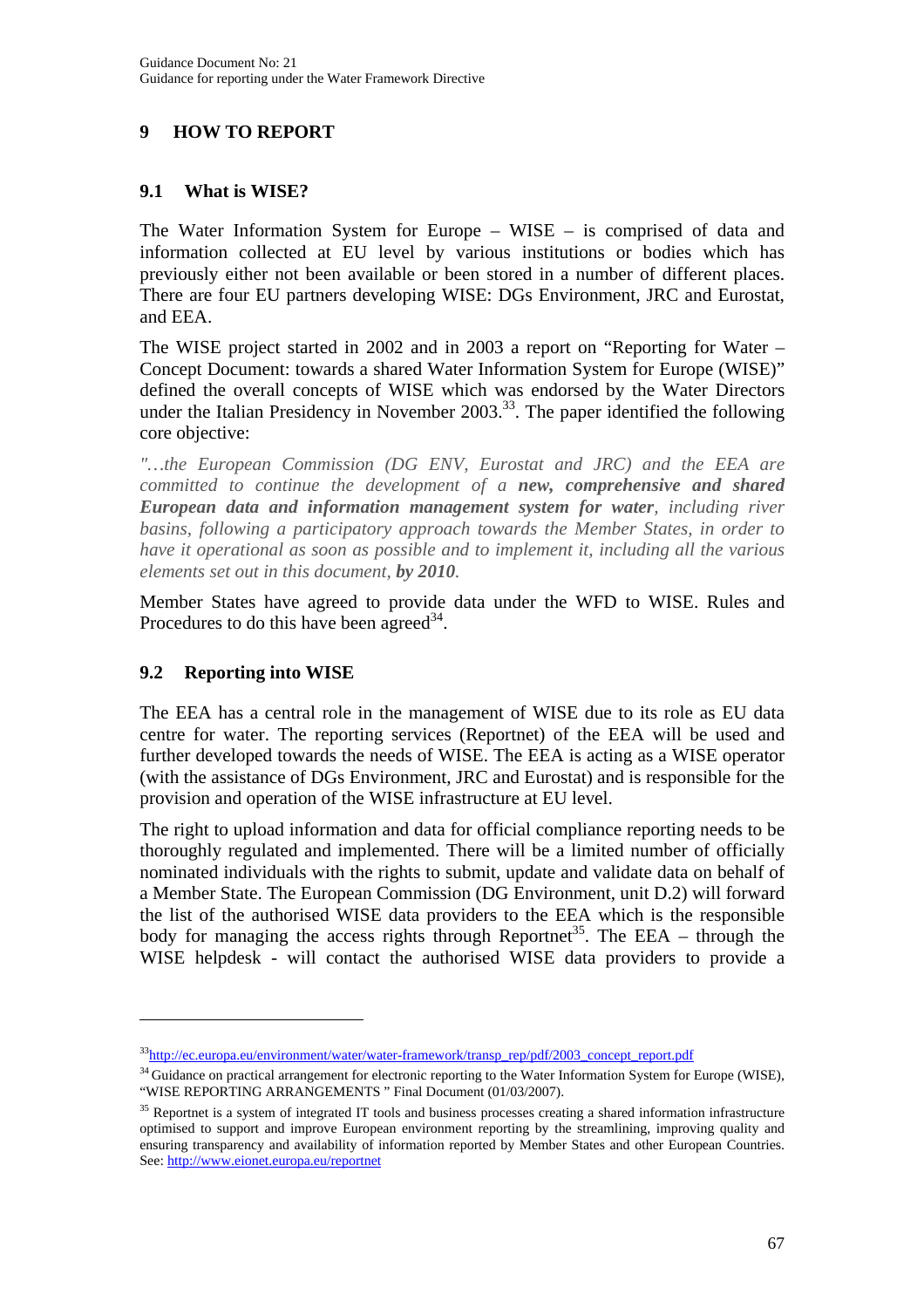username, password and relevant supporting material. Member States should take the appropriate actions to prevent any misuse of their username and password.

Data should be provided in XML format and schemas are being developed and agreed to facilitate this under the auspices of Working Group D. Geospatial data should be provided as Shapefiles or in GML format (GML is a requirement under the INSPIRE Directive $36$ ).

The EEA provides a content-related help desk for questions related to these rules and procedures, and for technical issues regarding WISE. (The EEA may delegate these tasks to contracted partners). The contact details of the WISE technical help desk are:

*Phone:* +37 2 508 4992 from Monday through Friday 09:00 to 17:00 CET

*Email:* [helpdesk@eionet.europa.eu](mailto:helpdesk@eionet.europa.eu)

*Web page:* <http://nmc.eionet.europa.eu/>

<sup>36</sup> <http://inspire.jrc.ec.europa.eu/>